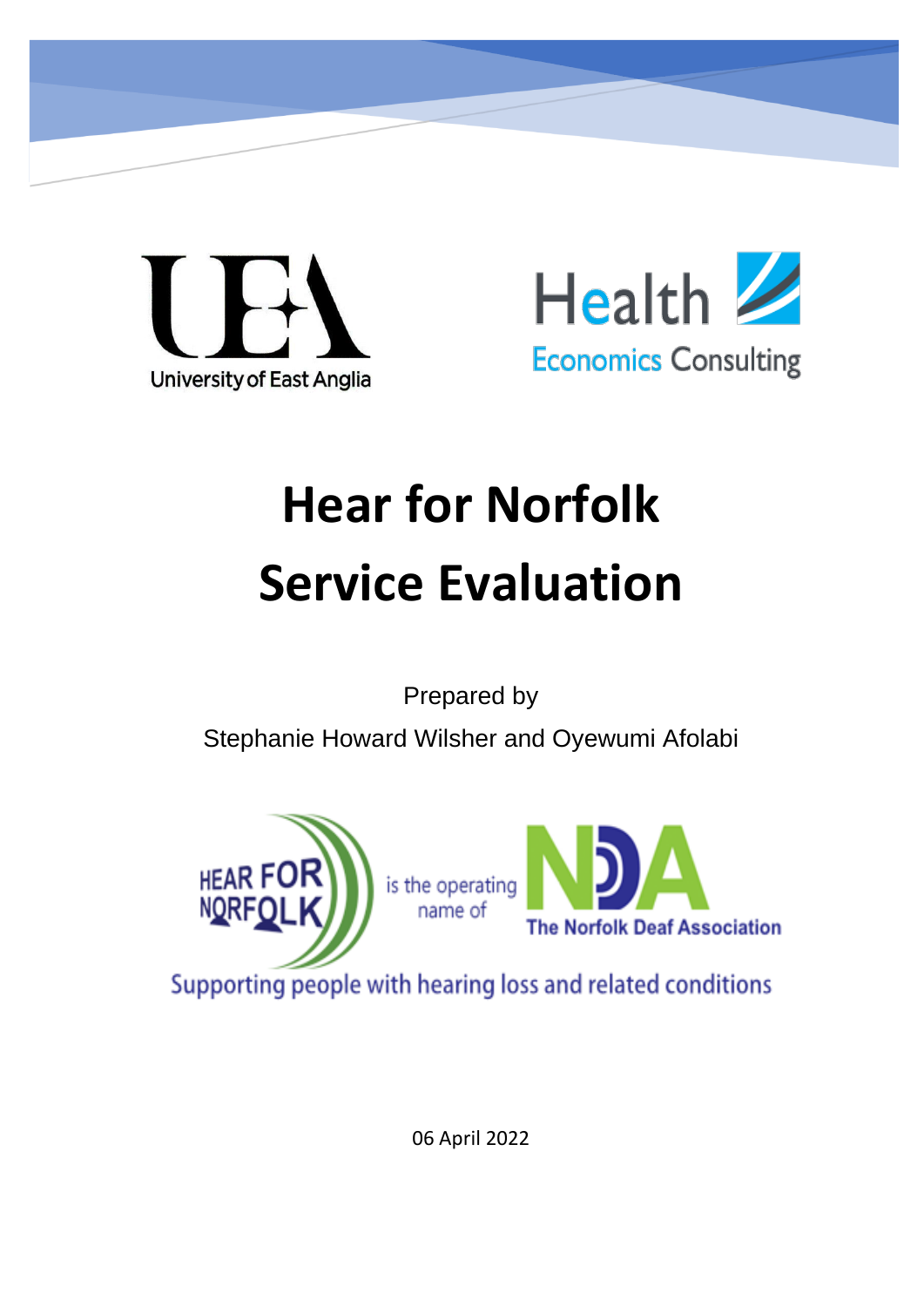### <span id="page-1-0"></span>Acknowledgements

This evaluation was commissioned by Hear for Norfolk and thanks to Aliona Derrett, the Chief Executive for Hear for Norfolk and Mark Mabbitt, the manager of the Hearing Support Service at Hear for Norfolk, for their support by providing survey data and for inviting participants to be interviewed. Also, we are grateful to the participants who volunteered to be interviewed and provided insightful details of their experiences that contributed to the evaluation.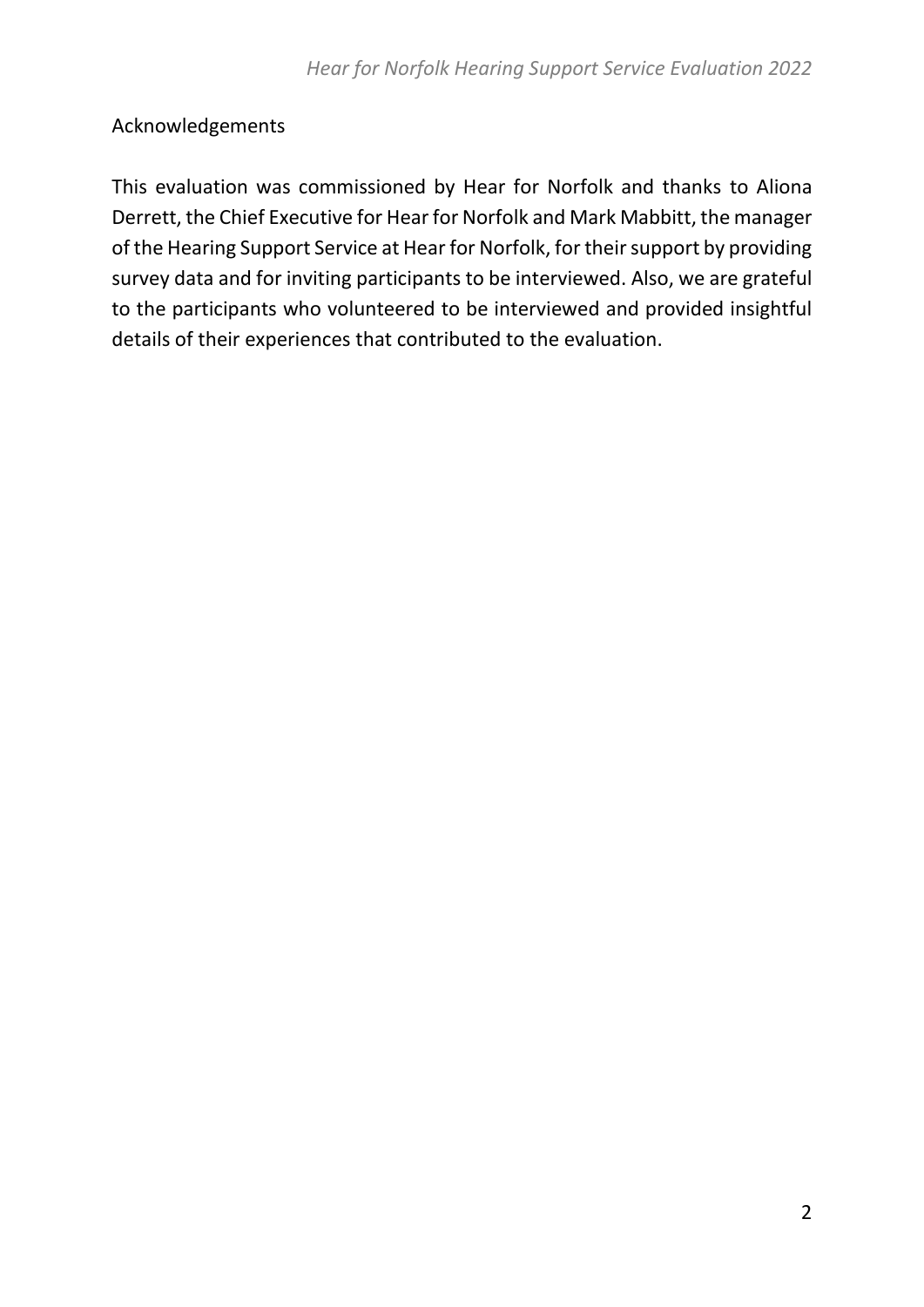### <span id="page-2-0"></span>Acronyms

- CCG Clinical Commissioning Group
- ENT Ear, Nose and Throat
- GP General Practice
- NDA Norfolk Deaf Association (Hear for Norfolk)
- NHS National Health Service
- NNUH Norfolk and Norwich University Hospital
- UEA University of East Anglia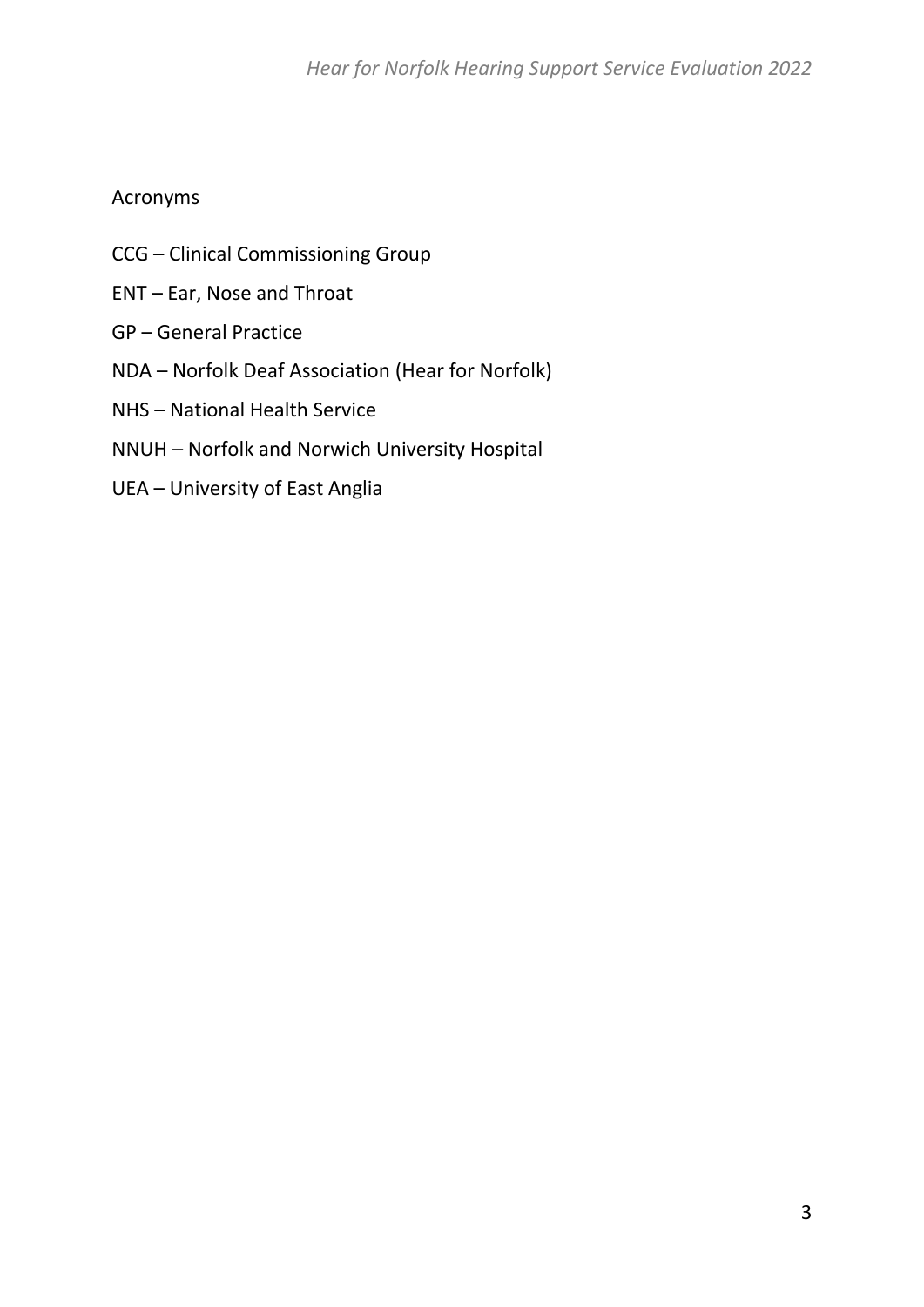### <span id="page-3-0"></span>Disclaimer

This report was written by the research team at the University of East Anglia (UEA), and does not include any views of the people working at Hear for Norfolk.

Quotes used in this report are written verbatim from the interviews with service users of Hear for Norfolk. These may cause some confusion as service users often spoke of the 'NHS' rather than specific entities such as 'hospital', 'health clinic' or 'General Practice (GP)'. The UEA researcher tried to clarify any misnomers, however, service users were often unclear about who (NHS or Hear for Norfolk) had conducted hearing tests and who had provided maintenance for hearing aids. Participants also used term 'businesses' to identify the independent providers that are funded by the NHS to provide hearing assessment for patients 50+ in the Central Locality of Norfolk and Waveney Clinical Commissioning Group.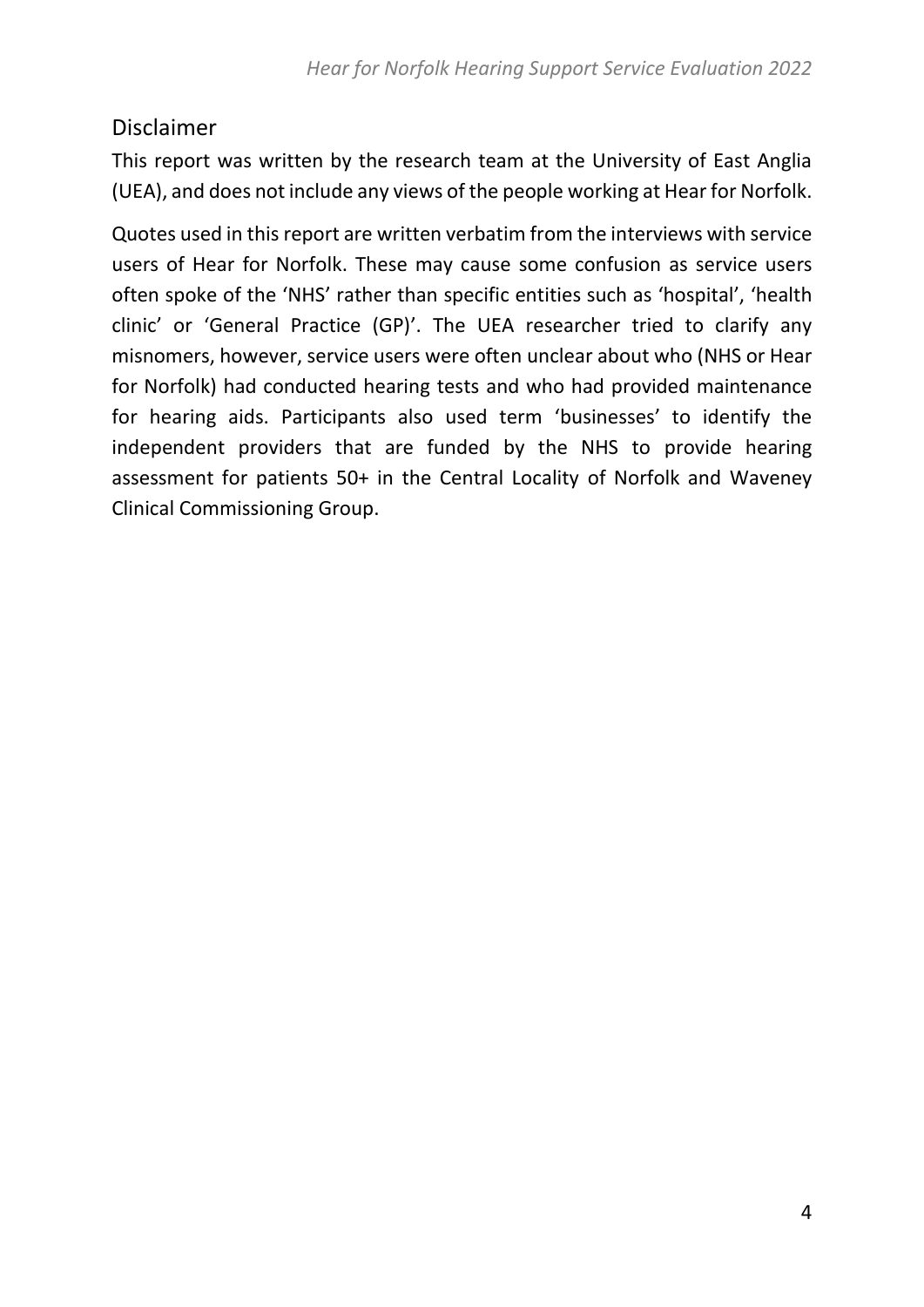### <span id="page-4-0"></span>Executive summary Background

Hear for Norfolk is the operating name of Norfolk Deaf Association (NDA), a registered charity that supports people with hearing loss and related conditions. Hear for Norfolk commissioned the UEA to conduct an independent evaluation of its Hearing Support Service by interviewing 20 service users who received support with their hearing aid maintenance. This evaluation was funded by The National Lottery Community Fund.

Hearing loss affects people across the lifespan, but it is the third most common health condition in older people. An estimated 201,500 people living in Norfolk have hearing loss (2019 ONS estimate), which equates to 22% of Norfolk's population. The need for a service to provide hearing aids and support people is vital to minimise the risks associated with hearing loss.

#### Methodology

The independent service evaluation was managed and conducted by the research team at the University of East Anglia. Discussions with Hear for Norfolk were undertaken to develop the qualitative part of the evaluation. The qualitative interviews were underpinned by the anonymised data from the bespoke Outcomes Measuring Questionnaires (service user feedback) conducted by Hear for Norfolk during 2020-21 financial year and 2021-22 financial year.

#### Key findings

There was some confusion as to who (NHS or Hear for Norfolk) provided which services (hearing test and/or maintenance). Overall, Hear for Norfolk provides excellent services, in a friendly and considerate way. Interview participants felt their quality of life would be seriously compromised if they did not have working hearing aids. Daily activities, such a shopping could be problematic, but participants were more concerned about losing pleasurable activities, such as playing sports, listening to bird song and music, and going to the theatre. Communication and socialisation would be very difficult for everyone – participants, family, friends, and wider social networks, that would result in frustration, anger, and depression. Participants also noted potential safety issues regarding driving and walking in an environment without sound.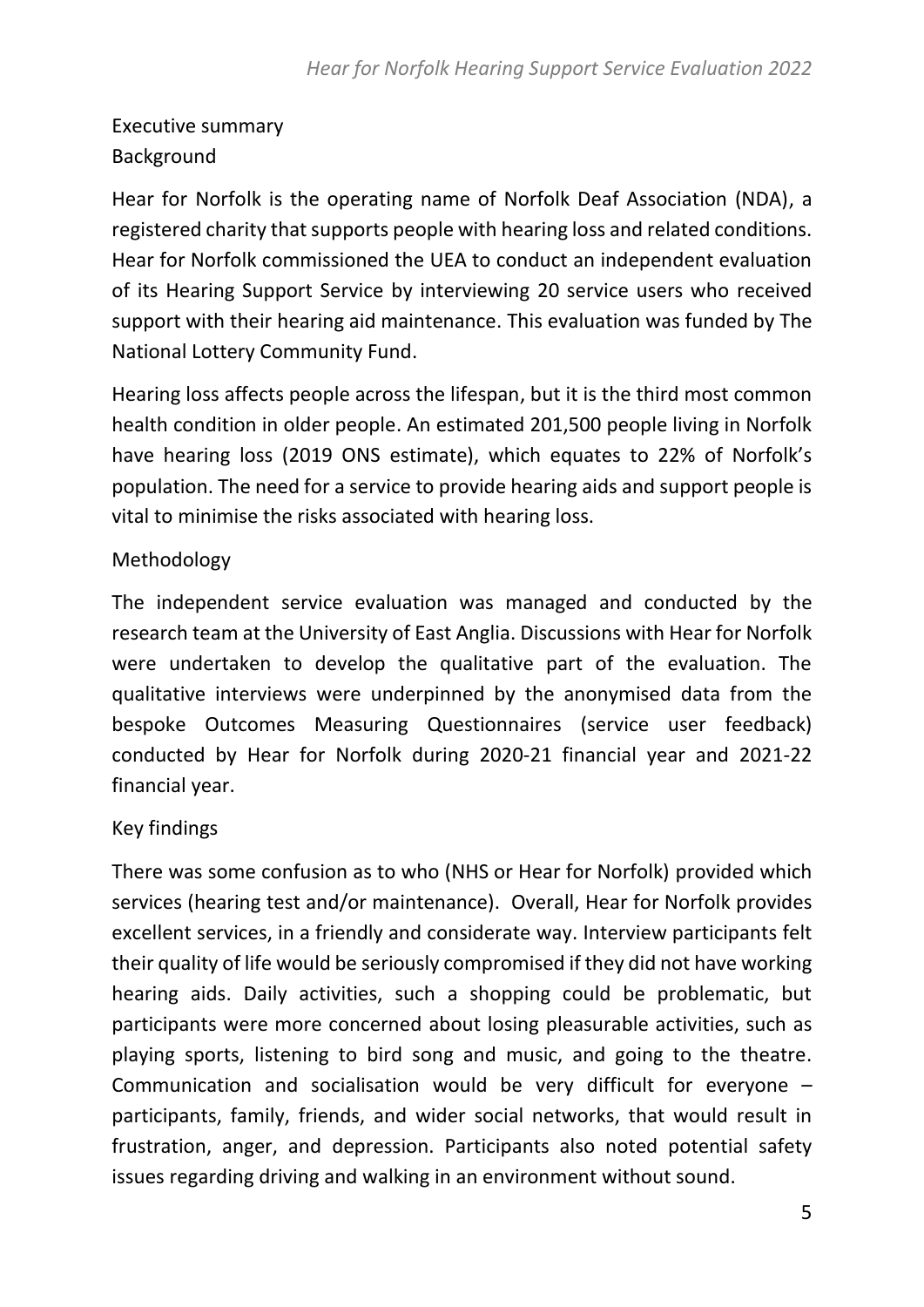### Concluding remarks/recommendations

Hear for Norfolk and the NHS were preferred providers of care for people with hearing loss. Hear for Norfolk already fills a large gap in service need and could strengthen its partnership with the NHS and gain funding for hearing assessments and hearing aid provision. Other ideas included increased reach of mobile services across Norfolk, development of psychological and befriending services, reinstatement of the service to try new assistive listening devices and advertise the services provided by Hear for Norfolk. The person-centred care provided by Hear for Norfolk is what sets it apart from other providers of services for people with hearing loss, however, to develop and extend existing services would require consideration of need and extra funding.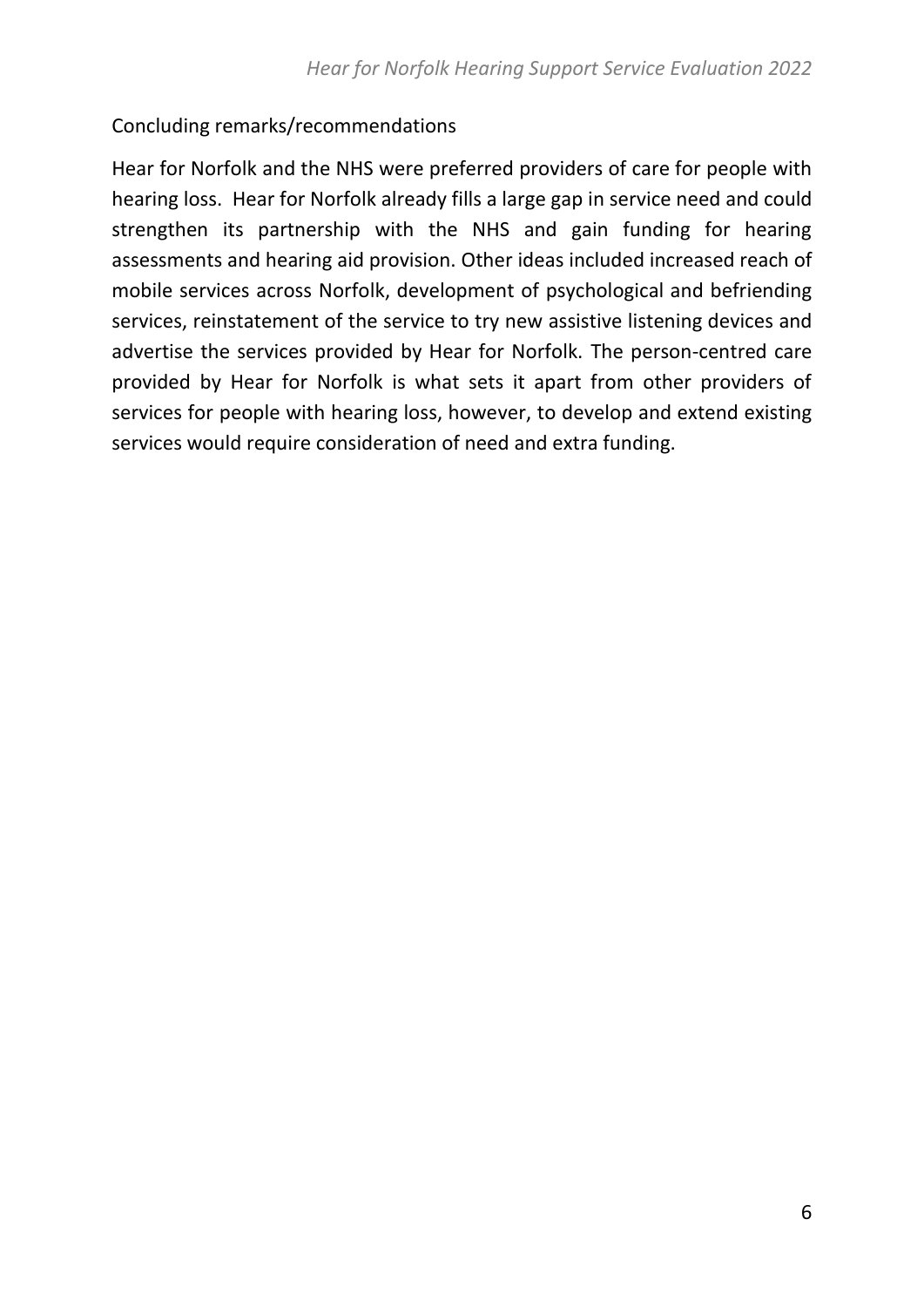|     | Contents |                                                                       |   |
|-----|----------|-----------------------------------------------------------------------|---|
|     |          |                                                                       |   |
|     |          |                                                                       |   |
|     |          |                                                                       |   |
|     |          |                                                                       |   |
|     |          |                                                                       |   |
|     |          |                                                                       |   |
|     |          |                                                                       |   |
|     |          |                                                                       |   |
| 3.1 |          |                                                                       |   |
| 3.2 |          |                                                                       |   |
| 3.3 |          |                                                                       |   |
| 3.4 |          |                                                                       |   |
| 3.5 |          |                                                                       |   |
| 3.6 |          |                                                                       |   |
| 3.7 |          |                                                                       |   |
| 3.8 |          |                                                                       |   |
| 3.9 |          |                                                                       |   |
|     |          |                                                                       |   |
| 4.1 |          |                                                                       |   |
| 4.2 |          | Why people with hearing loss use Hear for Norfolk?17                  |   |
|     | 4.2.1    |                                                                       |   |
|     | 4.2.2    |                                                                       |   |
|     | 4.2.3    |                                                                       |   |
|     | 4.2.4    |                                                                       |   |
| 4.3 |          | How does the Hearing Support Service impact on the quality of life of |   |
|     |          |                                                                       |   |
|     | 4.3.1    |                                                                       |   |
|     | 4.3.2    |                                                                       |   |
|     |          |                                                                       | 7 |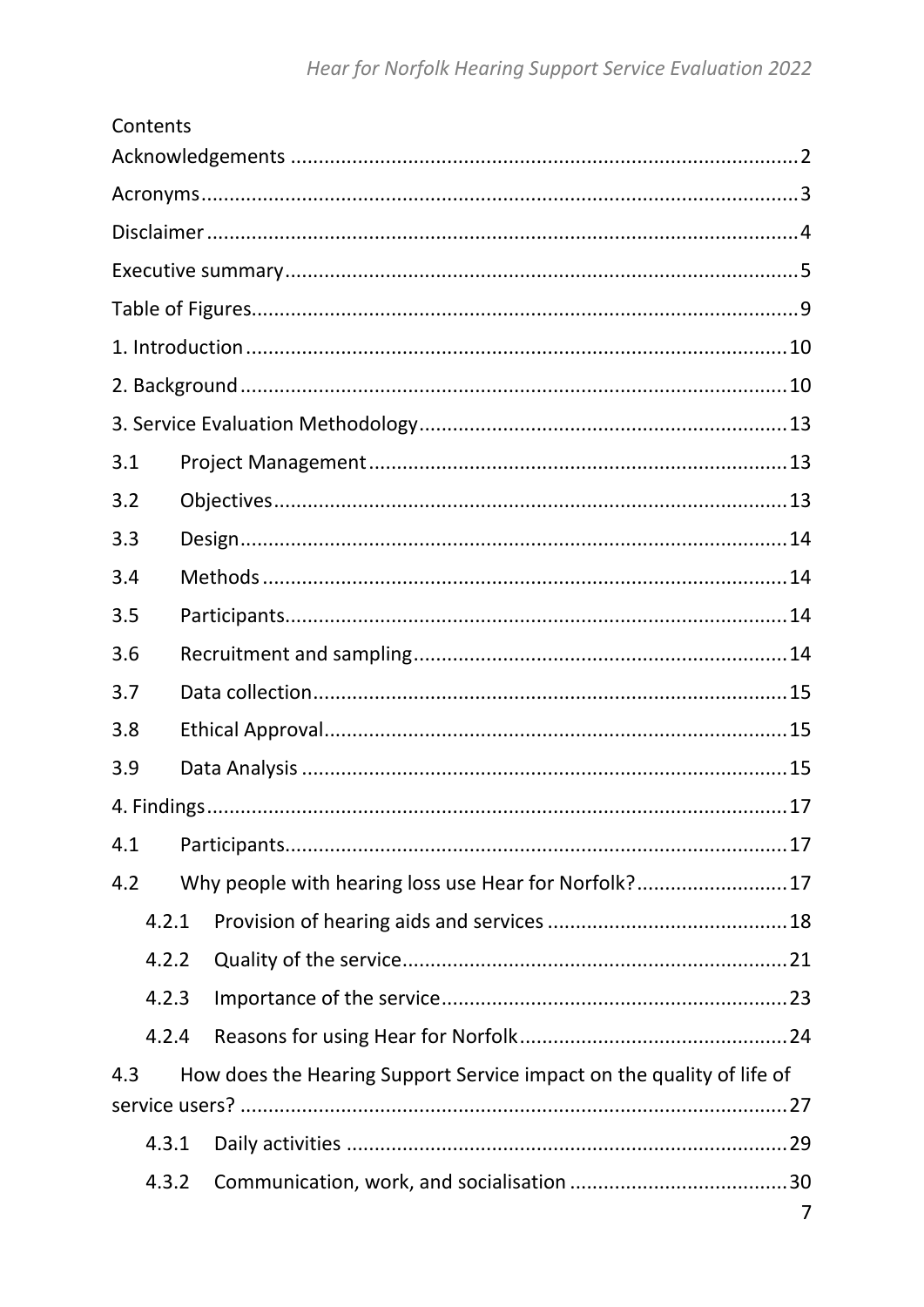|     | 4.3.3 |                                                                       |  |  |  |  |
|-----|-------|-----------------------------------------------------------------------|--|--|--|--|
|     | 4.3.4 |                                                                       |  |  |  |  |
| 4.4 |       | How would this impact on quality of life change if the service was    |  |  |  |  |
| 4.5 |       | Are there any gaps that the service is not fulfilling OR are there    |  |  |  |  |
|     |       | improvements/changes that the service needs to make?33                |  |  |  |  |
|     | 4.5.1 |                                                                       |  |  |  |  |
|     | 4.5.2 |                                                                       |  |  |  |  |
|     | 4.5.3 |                                                                       |  |  |  |  |
|     | 4.5.4 |                                                                       |  |  |  |  |
| 4.6 |       | Who will participants go to for their next hearing assessment and new |  |  |  |  |
|     |       |                                                                       |  |  |  |  |
|     | 4.6.1 |                                                                       |  |  |  |  |
|     | 4.6.2 |                                                                       |  |  |  |  |
|     | 4.6.3 |                                                                       |  |  |  |  |
|     |       |                                                                       |  |  |  |  |
|     |       |                                                                       |  |  |  |  |
|     |       |                                                                       |  |  |  |  |
|     |       |                                                                       |  |  |  |  |
|     |       |                                                                       |  |  |  |  |
|     |       |                                                                       |  |  |  |  |
|     |       |                                                                       |  |  |  |  |
|     |       |                                                                       |  |  |  |  |
|     |       |                                                                       |  |  |  |  |
|     |       |                                                                       |  |  |  |  |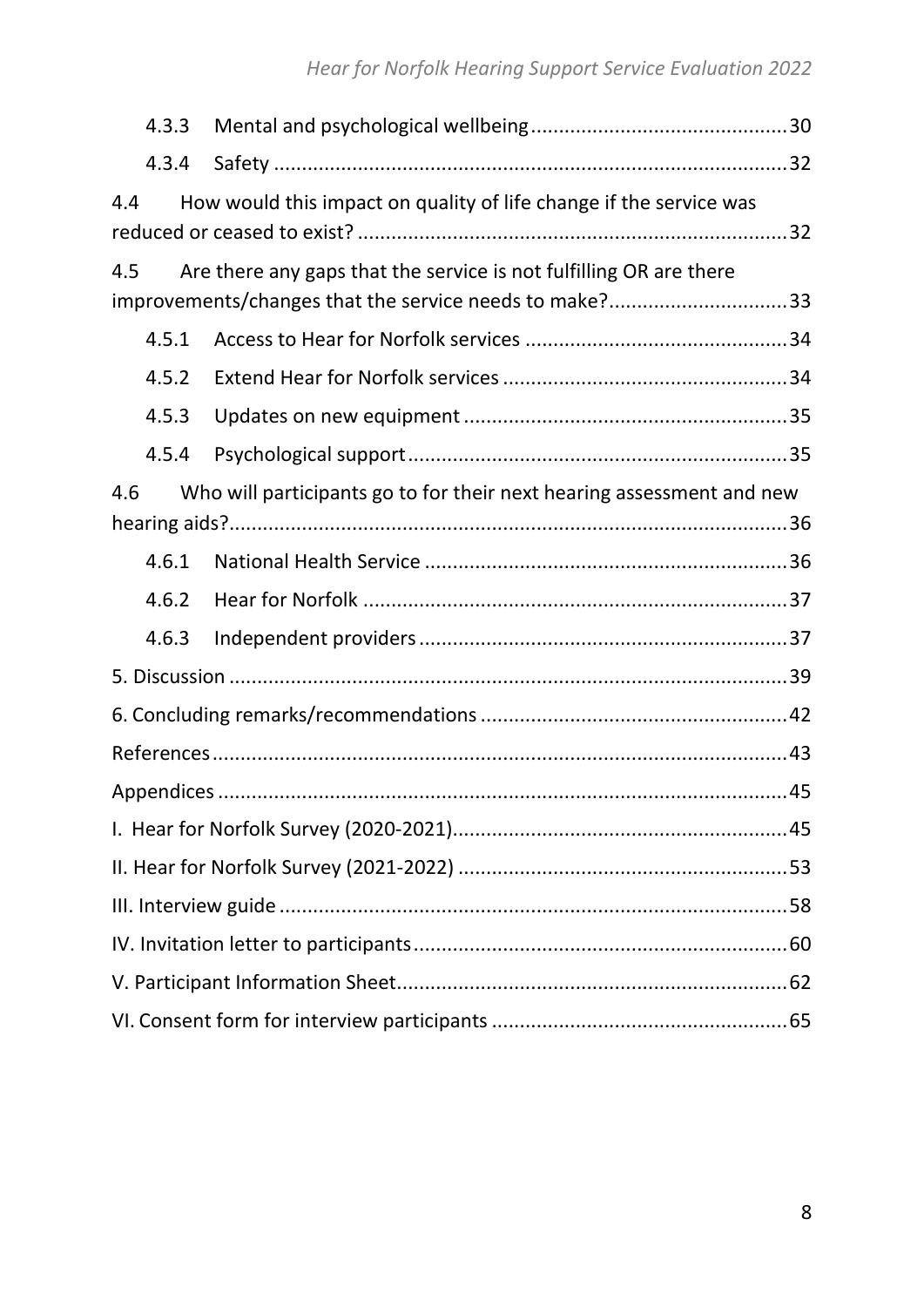<span id="page-8-0"></span>Table of Figures

| Figure 1 Services of Hear for Norfolk accessed by users (survey 1) 19        |  |
|------------------------------------------------------------------------------|--|
| Figure 2 Rating for each service provided by Hear for Norfolk (survey 1) 20  |  |
| Figure 3 Importance of the services provided by Hear for Norfolk (survey     |  |
| Figure 4 What respondents (survey 1) thought about the Hearing Support       |  |
| Figure 5 Impact of the Hearing Support Service on quality of life of service |  |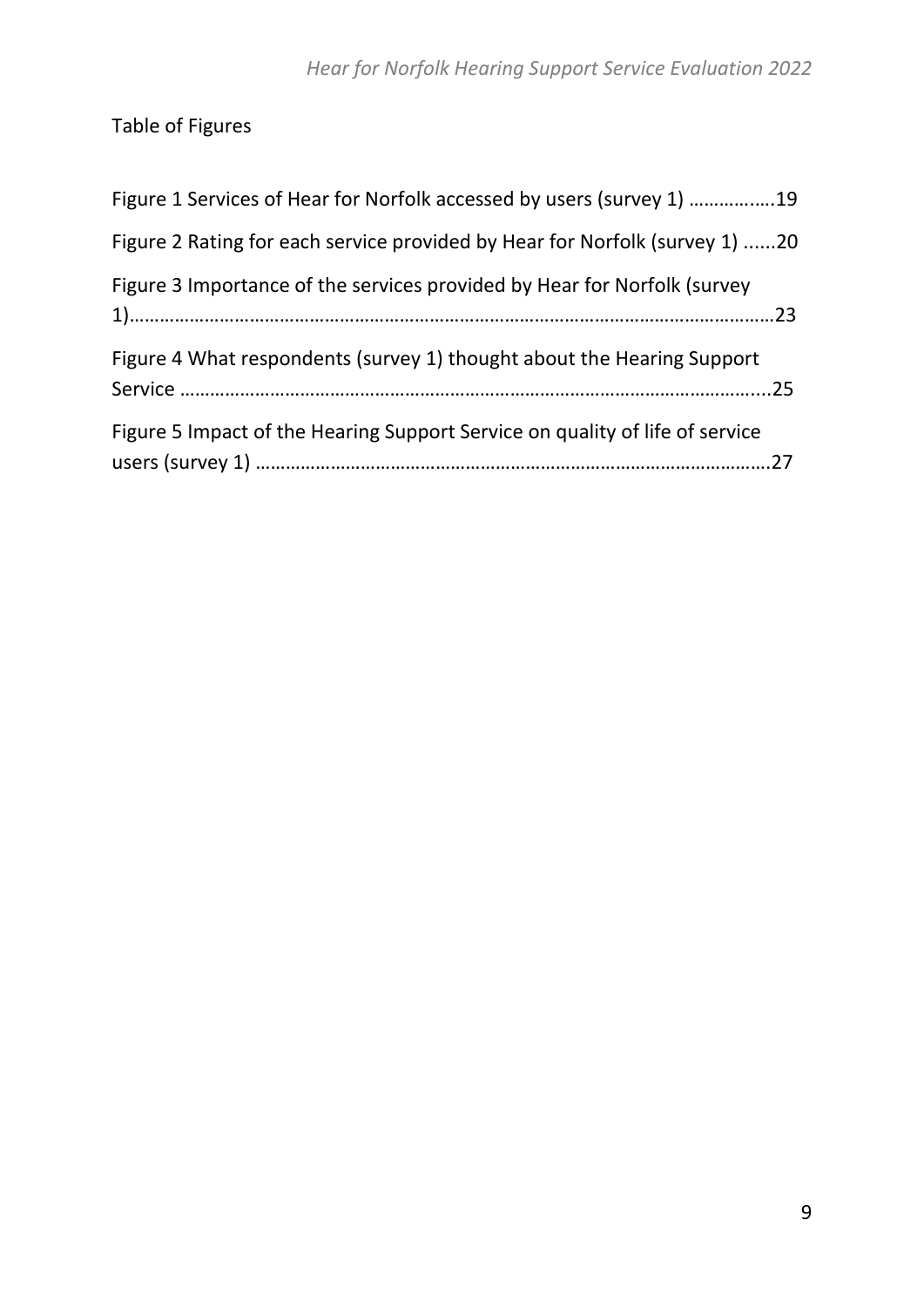### <span id="page-9-0"></span>1. Introduction

Hear for Norfolk is the operating name of Norfolk Deaf Association (NDA) and commissioned the UEA to conduct 20 interviews with service users who had received hearing aid maintenance, as part of the Hearing Support Service. This evaluation is funded by The National Lottery Community Fund. The evaluation also included some data collected in two surveys using Outcomes Measuring Questionnaires, designed, and managed by Hear for Norfolk. One survey was sent out during lockdown in 2020-21 financial year, and another was sent out during 2021-22 financial year.

### <span id="page-9-1"></span>2. Background

Hearing loss affects people across the lifespan from birth to later life. Around 20% of children up to 18 years old suffer from hearing loss, which can have detrimental effects on speech, language, developmental, educational, and cognitive outcomes without early identification<sup>1</sup>. Age-related hearing loss reduces speech understanding in noisy environments, reduces processing of acoustic information and reduces localisation of sound sources.

Risk of hearing loss increases with age to 42% of people over 50 years, amounting to eight million over 60 year-olds with hearing problems in the UK, of which only 2 million use hearing aids<sup>2</sup>. A recent review by Amieva and Ouvard<sup>3</sup>, revealed that hearing loss is the third most common health condition in older people and an estimated 60% of people are underdiagnosed and untreated. Their research identified consistent associations between hearing loss and mental health conditions, including dementia where hearing loss may be attributable for 9% of cases. Yet research on the impact of hearing aids on cognition is scarce and the results are confounding, however the authors state that 'the available data globally support the hypothesis that hearing aids' use positively impacts long-term cognition in older adults suffering from hearing loss' 3 . Results are expected this year (2022) from the ACHIEVE study (n=850 older adults), which is the first randomized trial to determine the efficacy of a best practice hearing intervention (compared to a successful ageing intervention) on reducing cognitive decline in older adults with hearing loss<sup>4</sup>. Reviews suggest hearing loss increases depression, distress, social isolation, and reduces participation in daily living activities and quality of life, which can be ameliorated by hearing aids<sup>3,5</sup>. Other research suggests that people with hearing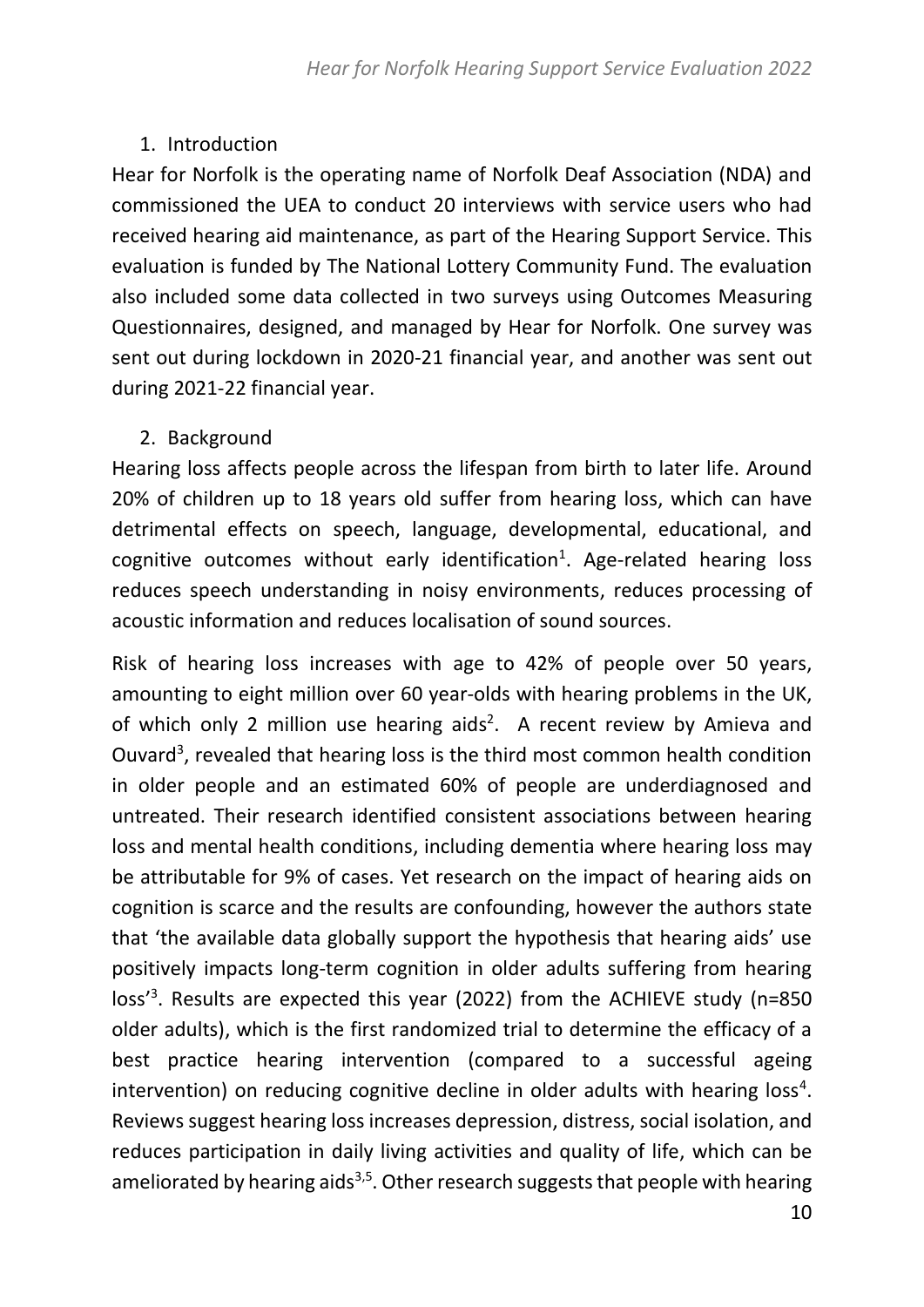loss make greater use of GP and social services compared to those without, and together with loss of quality of life, and loss of earnings, is estimated to represent an annual £30 billion economic burden in the UK<sup>6</sup>. An estimated 201,500 people living in Norfolk have hearing loss (2019 ONS estimate), which equates to 22% of Norfolk's population. The need for a service to provide hearing aids and support people is vital to minimise the risks and costs associated with hearing loss.

The NHS provide free hearing assessments and free hearing aids for patients. Some independent providers, such as Boots the chemist and opticians also offer free hearing assessments and hearing aids under contract with the NHS.

Hear for Norfolk is a charitable company founded in 1898. It predates the NHS for helping to improve the lives of everyone in Norfolk with hearing loss. Hear for Norfolk provides information and training on hearing loss and related conditions, as well as giving personal, emotional, and practical support for hearing aid maintenance, and ear wax removal.

The key outcomes Hear for Norfolk wants to achieve for their service users are:

- Reduction in feeling of loneliness and isolation, contributing to improved well-being and quality of life.
- Ability to communicate with others, thus building on their confidence and self-esteem.
- Ability to remain active in their work, education, or social activities.
- Ability to effectively use their hearing aids

The NHS Audiology Department manages appointments and carries out hearing assessments and hearing aid fitting and adjustments in the premises of Hear for Norfolk daily during office hours. The service provides an alternative venue in an easily accessible community-based, non-hospital environment.

Support services offered by Hear for Norfolk

Hear for Norfolk developed the Hearing Support Service 30 years ago to provide hearing aid maintenance and support for everyone who has been issued with NHS hearing aids by local hospitals and independent providers that are funded by the NHS to provide hearing assessments for non-complex patients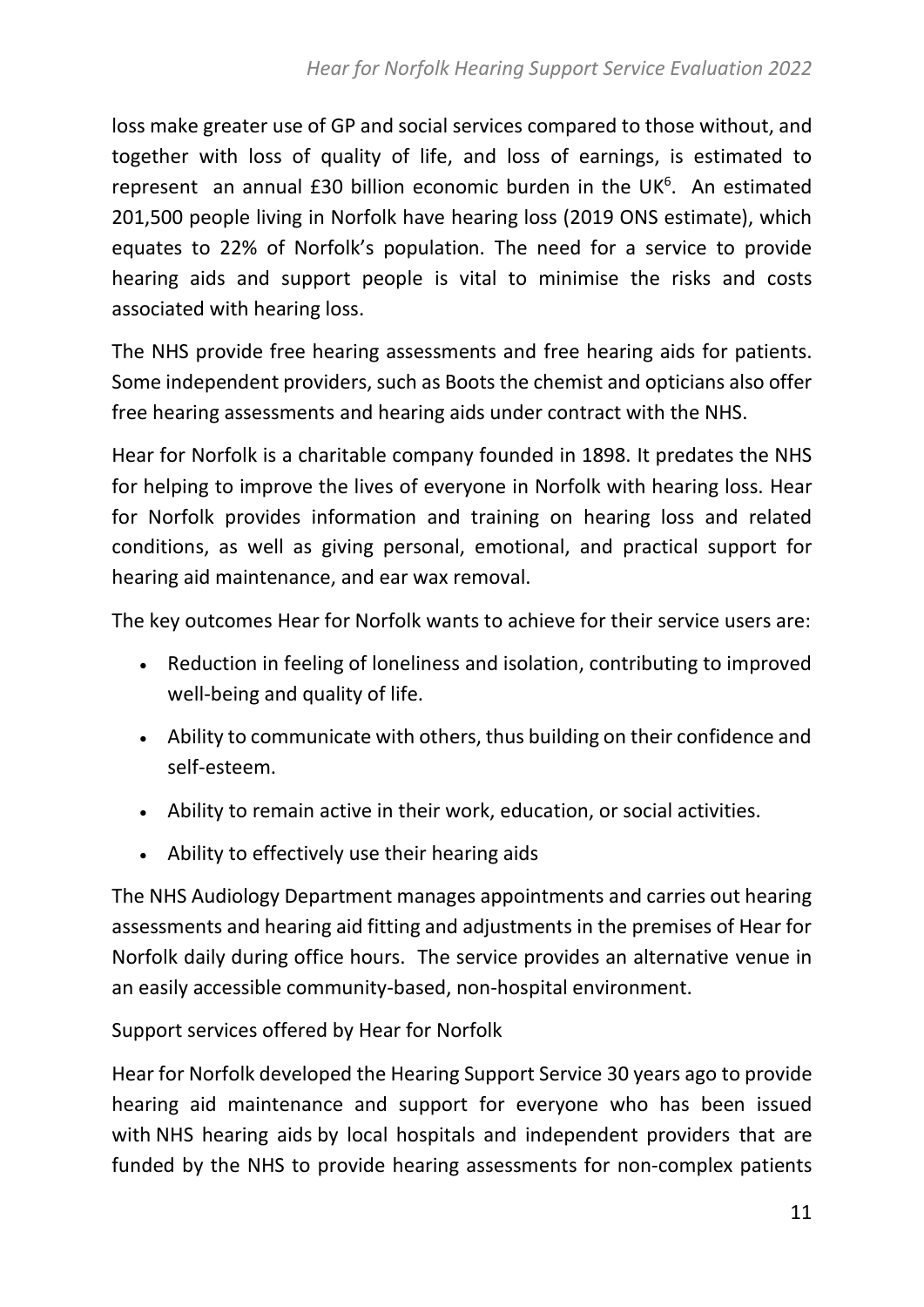age 50+. No formal referral is required to access this service. The Hearing Support Service operates in community and mobile clinics around the county and sends hearing aid supplies by post. In exceptional circumstances, for home bound people, they provide home visits.

Due to the Covid-19 pandemic in 2020-21 Hear for Norfolk had to adapt the delivery model of the service to be able to continue with maintenance of hearing aids and general emotional support to people with hearing loss in Norfolk, in a safe manner and in compliance with the Government's guidance related to Covid-19.

The adaptation of the service delivery model included changes to mobile clinics around Norfolk, the introduction of appointments at Hearing Support Clinics rather than clinics being run on a 'drop in' basis, introduction of personal protective equipment (PPE), 'door-step' approach for home visits and the introduction of the 'postal service', whereby the hearing aids supplies (tubes, domes, batteries, and filters) were sent to service users able to carry out maintenance of their hearing aids by themselves.

Before the pandemic, Hear for Norfolk also provided support groups for people living with hearing loss (British Sign Language support group) or tinnitus. People could link up with others to share their experiences or to gain information and help for managing their condition. For many, a recent diagnosis can be difficult to come to terms with it and takes time to adapt at work or with family. Due to Covid-19, these support groups were stopped.

In addition, Hear for Norfolk is participating in a new project aimed to prevent and reduce social isolation and loneliness across Norfolk communities. The Cuppa Care Project was initiated and developed by the Rotary Club of Norwich, is led by Hear for Norfolk, and delivered in partnership with local charities working jointly towards bringing people together to tackle loneliness that may be caused through poverty, disability, age, gender, lack of accessible local support and information services, geographical remoteness, poor transport, or other needs. The Cuppa Care Bus travels around Norfolk to provide a supportive place to talk and receive support, advice and information from the partners involved: Hear for Norfolk, Age UK Norwich, Vision Norfolk, Norfolk LGBT+ Project, Norfolk and Waveney Mind, Norfolk CAB, Age UK Norfolk, and The Wellbeing Service.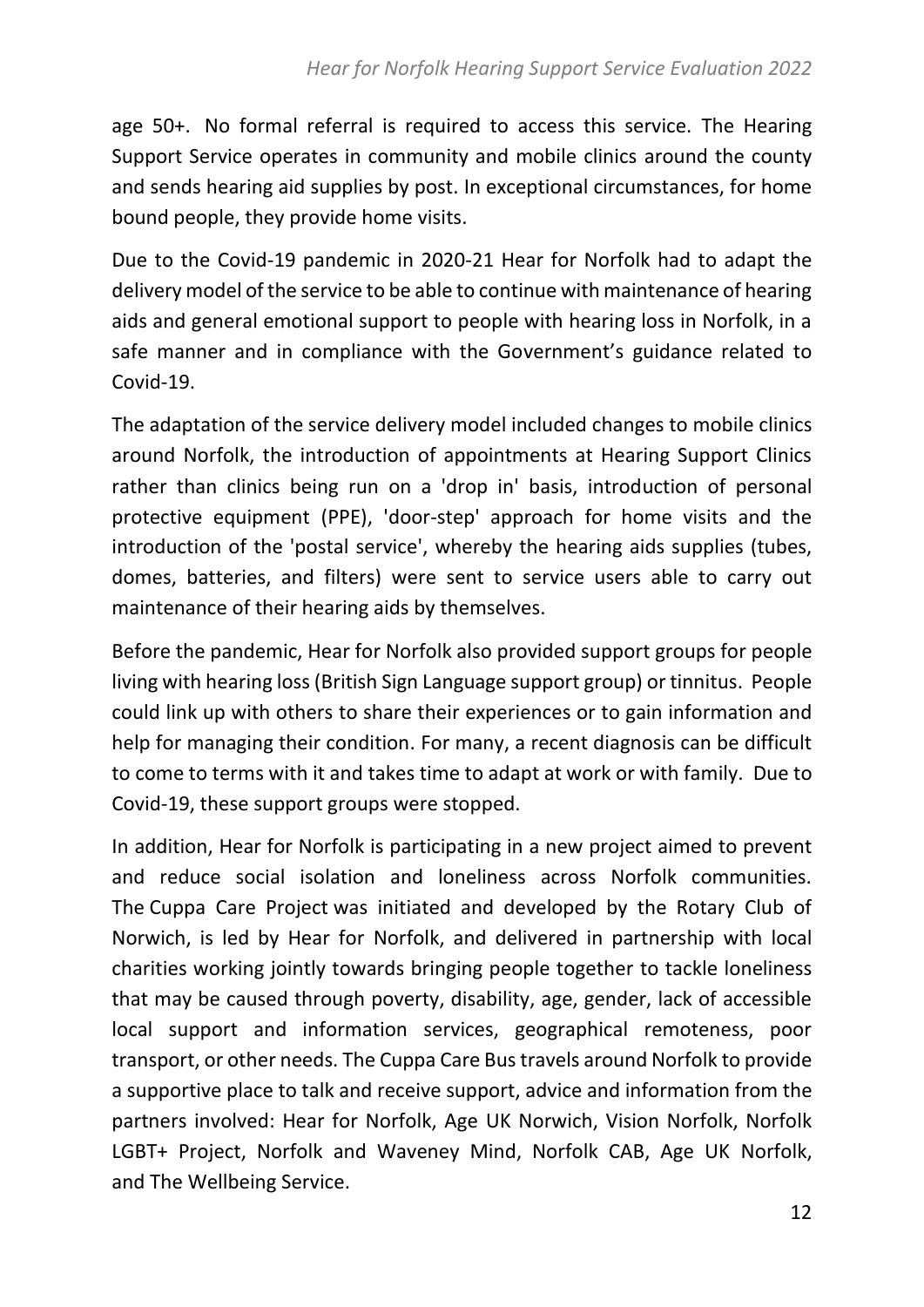### <span id="page-12-0"></span>3. Service Evaluation Methodology

The methodology for the service evaluation was qualitative interviews that were underpinned by the anonymised data from the bespoke Outcomes Measuring Questionnaires (service user feedback) conducted by Hear for Norfolk during 2020-21 financial year and 2021-22 financial year.

#### <span id="page-12-1"></span>3.1 Project Management

The independent evaluation was managed and conducted by the research team at the University of East Anglia. Discussions with Hear for Norfolk were undertaken to develop the qualitative part of the evaluation. The qualitative research was underpinned by the anonymised data from the surveys conducted by Hear for Norfolk 2020-21 financial year and 2021-22 financial year.

#### <span id="page-12-3"></span><span id="page-12-2"></span>3.2 Objectives

The objectives of this evaluation were to ensure the services provided by Hear for Norfolk meets the needs of people with hearing loss, to assess whether there were any gaps in the service needs and whether participants would use Hear for Norfolk to access these services.

These objectives were addressed with five research questions:

- Why do people with hearing loss use Hear for Norfolk (Why the service users choose to access Hear for Norfolk for their support with hearing aid maintenance, etc rather than the provider of their hearing aids)?
- What impact does the Hearing Support Service have, (e.g., reducing social isolation, general wellbeing)?
- What impact would there be on the service user's quality of life and wellbeing if the service was reduced or ceased to exist?
- Are there any gaps that the service is not fulfilling OR are there improvements/changes that the service needs to make?
- Who will participants go to for their next hearing assessment and new hearing aids? What is the reason for their choice? Are there any factors that would encourage them to choose Hear for Norfolk?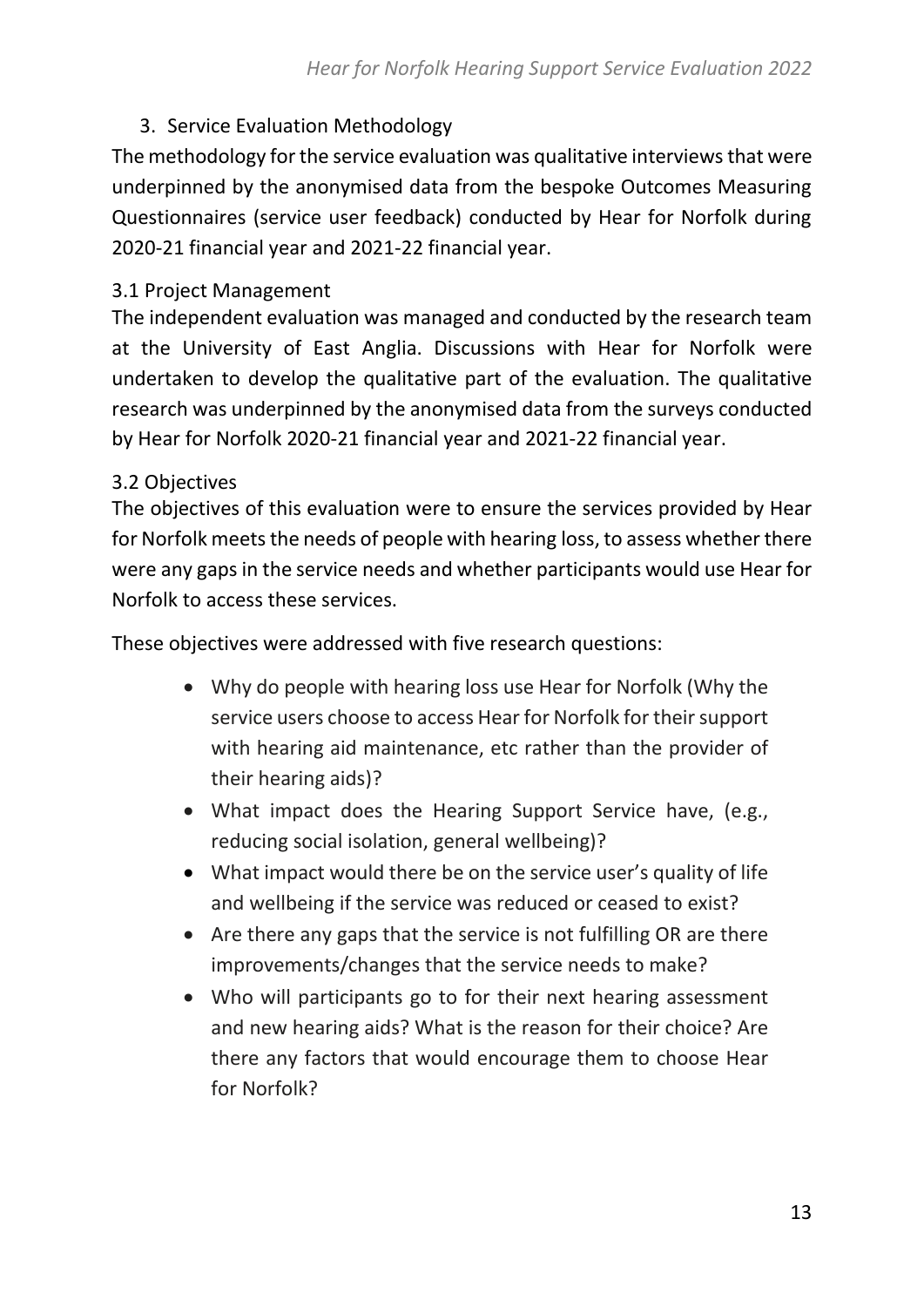#### <span id="page-13-0"></span>3.3 Design

This study was conducted using a mixed methods convergent parallel design<sup>7</sup>, developed with discussions between the Hear for Norfolk management team and the UEA research team.

#### <span id="page-13-1"></span>3.4 Methods

Hear for Norfolk used Outcomes Measuring Questionnaires (OMQ) to ascertain the quality of its Hearing Support Service, to measure the impact it has on the quality life of service users and to identify areas for improvement. The OMQ survey 1 consisted of 25 questions (open and closed), [\(appendix I](#page-44-1)). For OMQ survey 2, the questions on demographic information were removed and some questions had minor changes [\(appendix II\)](#page-52-0). The topic guide for the semistructured qualitative interviews was designed to address the research questions above [\(appendix I](#page-57-0)II). Interviews provided in-depth insights into how Hear for Norfolk support service users and whether there were any gaps to fill. The findings from the qualitative research were synthesised with results for some of the survey questions.

#### <span id="page-13-2"></span>3.5 Participants

Survey 1 - During 2020-21 financial year, Hear for Norfolk sent 720 questionnaires to people who accessed their Hearing Support Service during the year.

Survey 2 - During 2021-22 financial year Hear for Norfolk sent out 426 questionnaires to people who accessed their Hearing Support Service during the year. The survey was sent to a different cohort from those of survey 1.

Interviews –78 people who had used Hear for Norfolk services during 2020-2022 were invited to be interviewed.

#### <span id="page-13-3"></span>3.6 Recruitment and sampling

Hear for Norfolk provided the anonymised spreadsheets of the two surveys to the research team at UEA. A random list of the identifier numbers selected by the UEA research team was sent to Hear for Norfolk who posted the invitation letter [\(appendix I](#page-59-0)V) and participant information sheet (PIS) [\(appendix V](#page-61-0)) to the participants. This procedure ensured that Data Protection Law 2018 was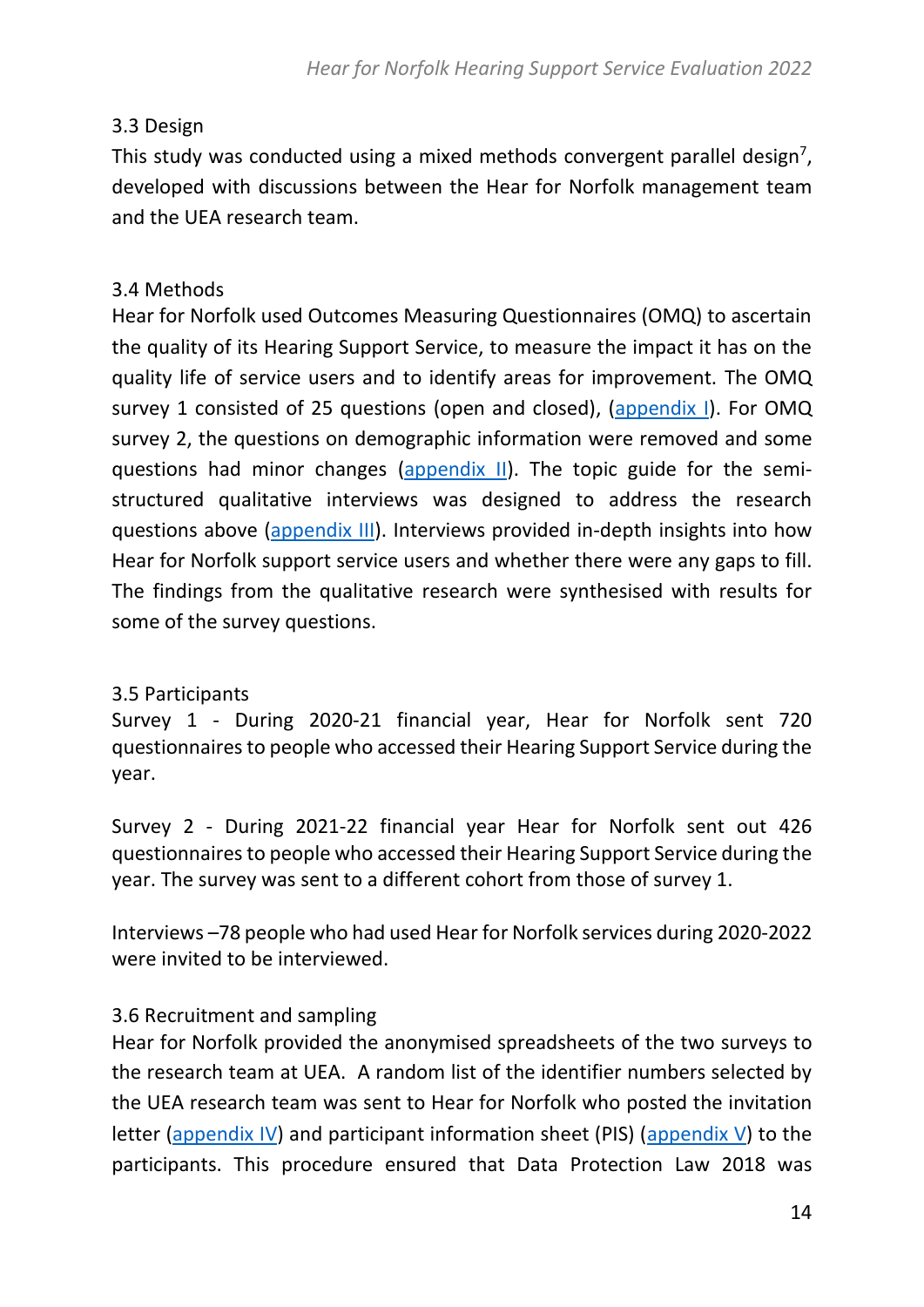followed. Potential interview participants contacted the researcher (SHW), by email or telephone. The interview date and time was mutually agreed. Participants were asked to complete the consent form [\(appendix V](#page-64-0)I) and send it via email, or verbally consent before the interview.

#### <span id="page-14-0"></span>3.7 Data collection

The surveys were returned to Hear for Norfolk and results were collated on SharePoint, anonymised and exported into Microsoft Excel spreadsheets.

Interviews were conducted online, using Teams, or by telephone depending on the preference of the participant. Interviews lasted between 20-45 minutes and were recorded and automatically transcribed via Teams, and audio recorded by digital recorder.

The Teams transcripts were checked for accuracy against the two recordings. All participants were asked if they would like to receive a copy of the transcript for member checking the contents of the interview. Only one interview participant wished to member check the transcript and did not make any changes. NVIVO 12 was used to analyse the transcripts into themes reflecting the research questions.

#### <span id="page-14-1"></span>3.8 Ethical Approval

The Faculty of Medicine and Health Research Ethics Committee provided ethical approval for the analysis of the qualitative survey data covering the University of East Anglia (UEA) Health Economic Consultancy role in the project (Ethics reference number: 2020/21-164). For the questionnaires sent to service users by Hear for Norfolk, informed consent was assumed to be given on completion by respondents. Ethical approval for the service evaluation was granted on condition that Hear for Norfolk would recruit interview participants.

#### <span id="page-14-2"></span>3.9 Data Analysis

The quantitative survey data collected at two time points (2020-21 and 2021- 22) by Hear for Norfolk was sent to the researchers at the UEA as anonymised raw data and as a summary report of the results for each question. These data sets were used to add supporting evidence to the service evaluation where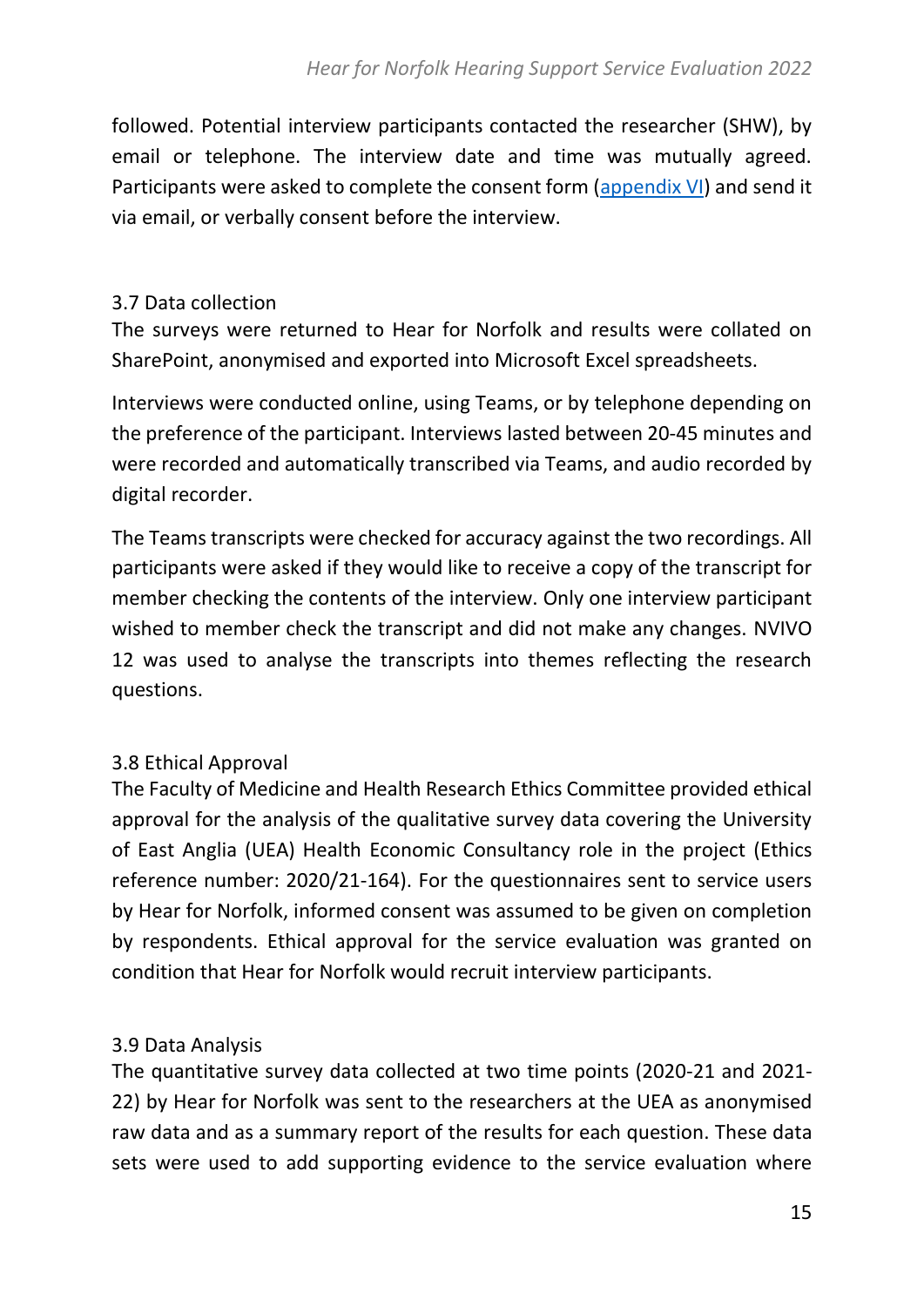appropriate. The author of this report (SHW) coded all the transcripts, and these were independently checked by another researcher (OA). Codes were iteratively compared across the interviews to ensure consistency. Interview transcripts were analysed under the headings of the research questions using NVIVO 12. Using the two research methods (qualitative and quantitative) enabled exploration and convergent triangulation of data<sup>8</sup>, to understand the needs of service users with hearing lossin Norfolk and ascertain whether Hear for Norfolk were meeting those needs.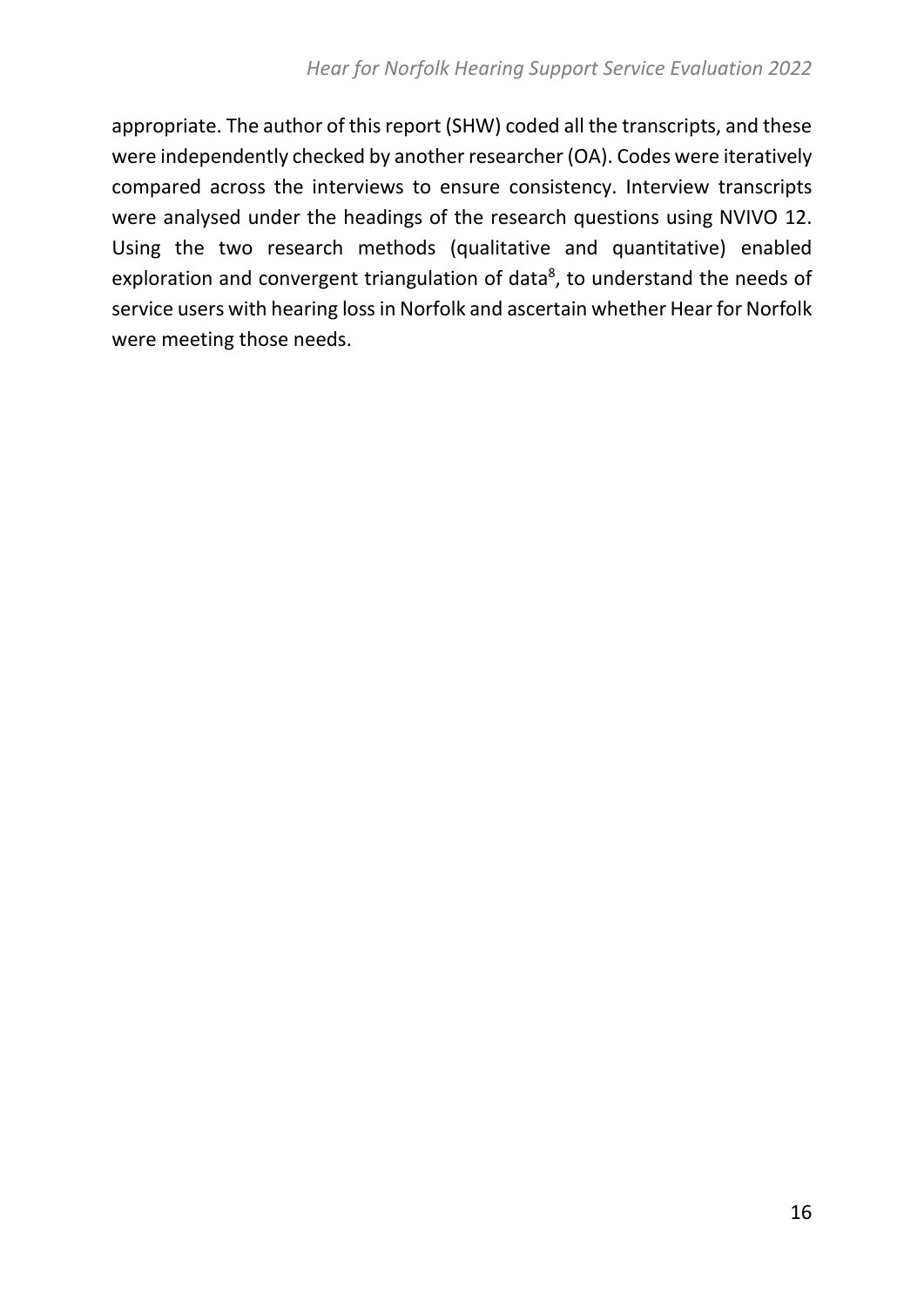### <span id="page-16-0"></span>4. Findings

The findings of the survey and interviews were synthesised and presented under the headings of the shortened research questions, found in [3.2](#page-12-3) above:

- Why people with hearing loss use Hear for Norfolk?
- How does the Hearing Support Service impact on the quality of life of service users?
- How would this impact change if the service was reduced or ceased to exist?
- Are there any gaps that the service is not fulfilling OR are there improvements/changes that the service needs to make?
- Who will participants go to for their next hearing assessment and new hearing aids?

The results for survey 1 are presented as this was the largest data set. Results from survey 2 are presented separately only if any large differences were noted.

#### <span id="page-16-1"></span>4.1 Participants

Survey 1 (2020-2021) - 599 completed questionnaires, a return rate of 83.2%.

Survey 2 (2021-22) – 241 completed questionnaires, a return rate of 56.6%

Interviews – 17 (21.6%) people responded to the invitation, of which one did not engage with the research team, and another left the study after completing the consent form. Fifteen interviews were conducted of which three were with women.

#### <span id="page-16-3"></span><span id="page-16-2"></span>4.2 Why people with hearing loss use Hear for Norfolk?

To understand why people with hearing loss use Hear for Norfolk, it is important to provide some contextual information around the issuing of hearing aids and the services needed to support their use.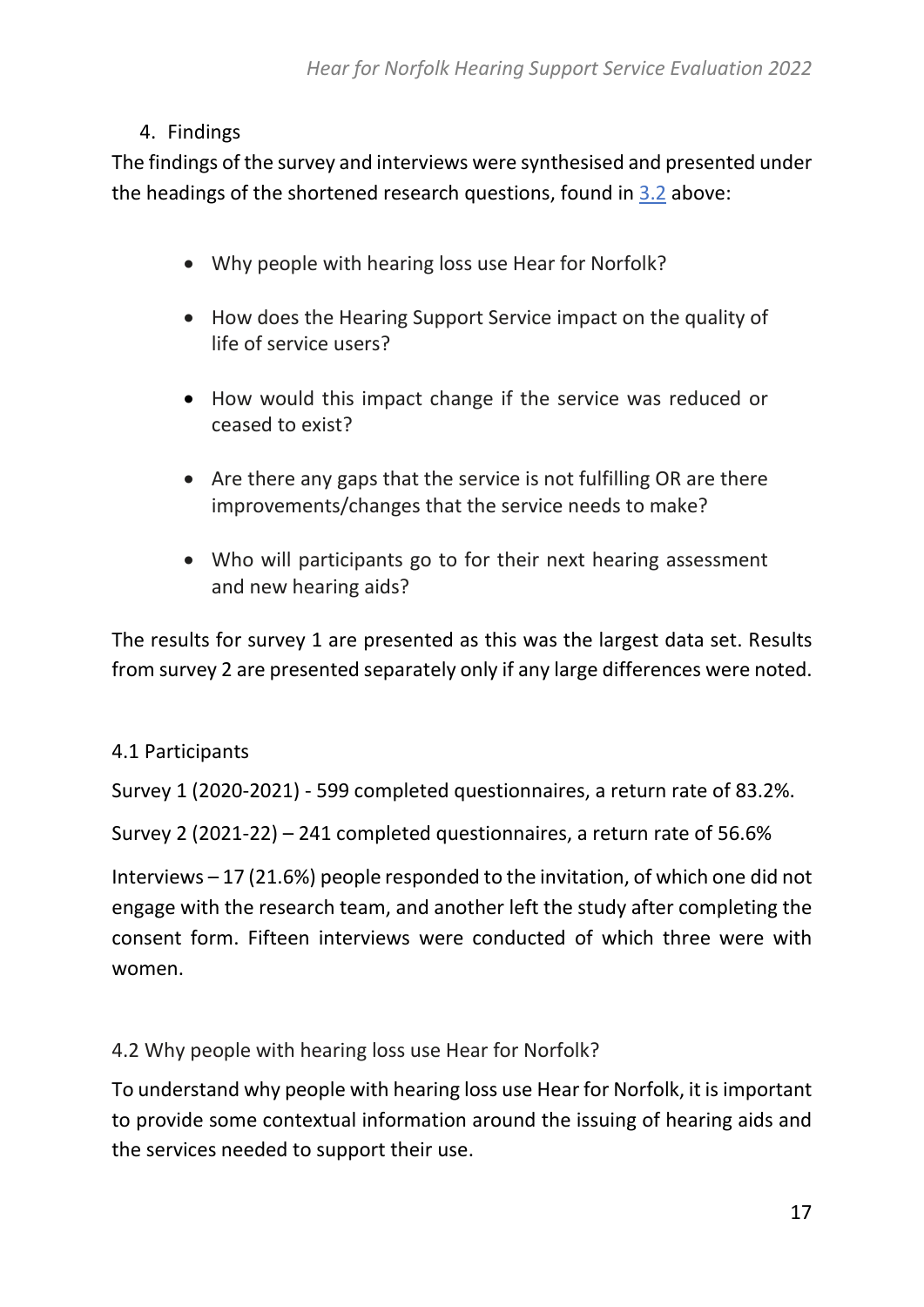#### <span id="page-17-0"></span>4.2.1 Provision of hearing aids and services

Over 77% of survey respondents were issued a hearing aid by the Norfolk and Norwich University Hospital. Over 22% were issued by other NHS establishments and 0.09% came from independent providers. Several interview participants seemed confused about who had issued their hearing aids and who provided the support services. Indeed, some thought that Hear for Norfolk was part of the NHS and seemed unaware of its charitable status.

*I* went for a hearing test at the Norfolk and Norwich (NNUH) and the next time *they sent me to Hear for Norfolk and what they've said as to who's done my hearing test and who's fitted my hearing aid. Was it the Norfolk and Norwich (NNUH) or was it the Hear for Norfolk?*

(Participant 4)

*It's the NHS so when I'm phoning up and I'm ordering my batteries, am I not ordering them from, um, who am I ordering them from? That's a good point.*

(Participant 2)

This confusion may be due to the apparent seamless service provided between these two organisations. Survey 2 data showed that almost two thirds (64%) of patients were referred to the Hearing Support Service provided by Hear for Norfolk via NHS establishments (hospitals, clinics, GP surgeries). This figure had increased from 48% on survey 1. In addition, supporting paperwork given to patients also included contact details for Hear for Norfolk.

Results from both surveys revealed that most people used Hear for Norfolk for retubing and battery replacement on their hearing aids (figure 1). People also used the service for other maintenance issues, to help with fitting/adjusting their hearing aids and to ask for advice and emotional support.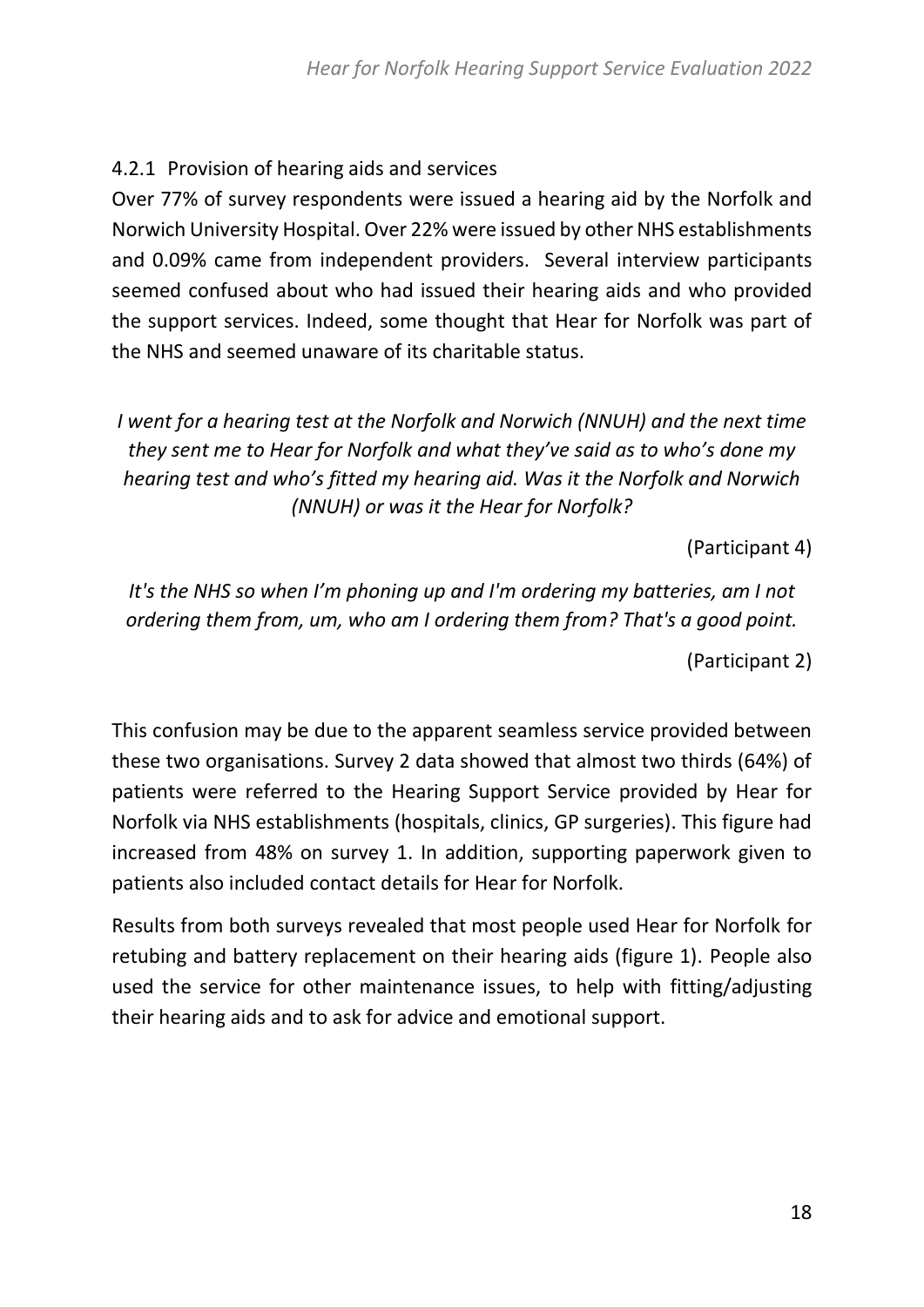

### *Figure 1 Services of Hear for Norfolk accessed by users (survey 1)*

In addition to the services above, some interview participants used the wax removal service provided by Hear for Norfolk because GPs no longer provide this service. Some participants liked to try various technologies designed to help people with hearing loss before they purchased products.

*I think the loop system I bought with about 100 pounds. You're buying from this organization I can't tell you who they are off the top of my head, but they [Hear for Norfolk] supplied me with the catalogue and all the details, but you were able to go down there and try it out.*

(Participant 6)

Note: Hear for Norfolk clarified that the service to trial equipment had to be stopped due to lack of funding.

COVID-19 brought about changes in service provision that required service users to adapt their behaviour. During lockdown service providers suspended face to face visits and people contacted Hear for Norfolk for help.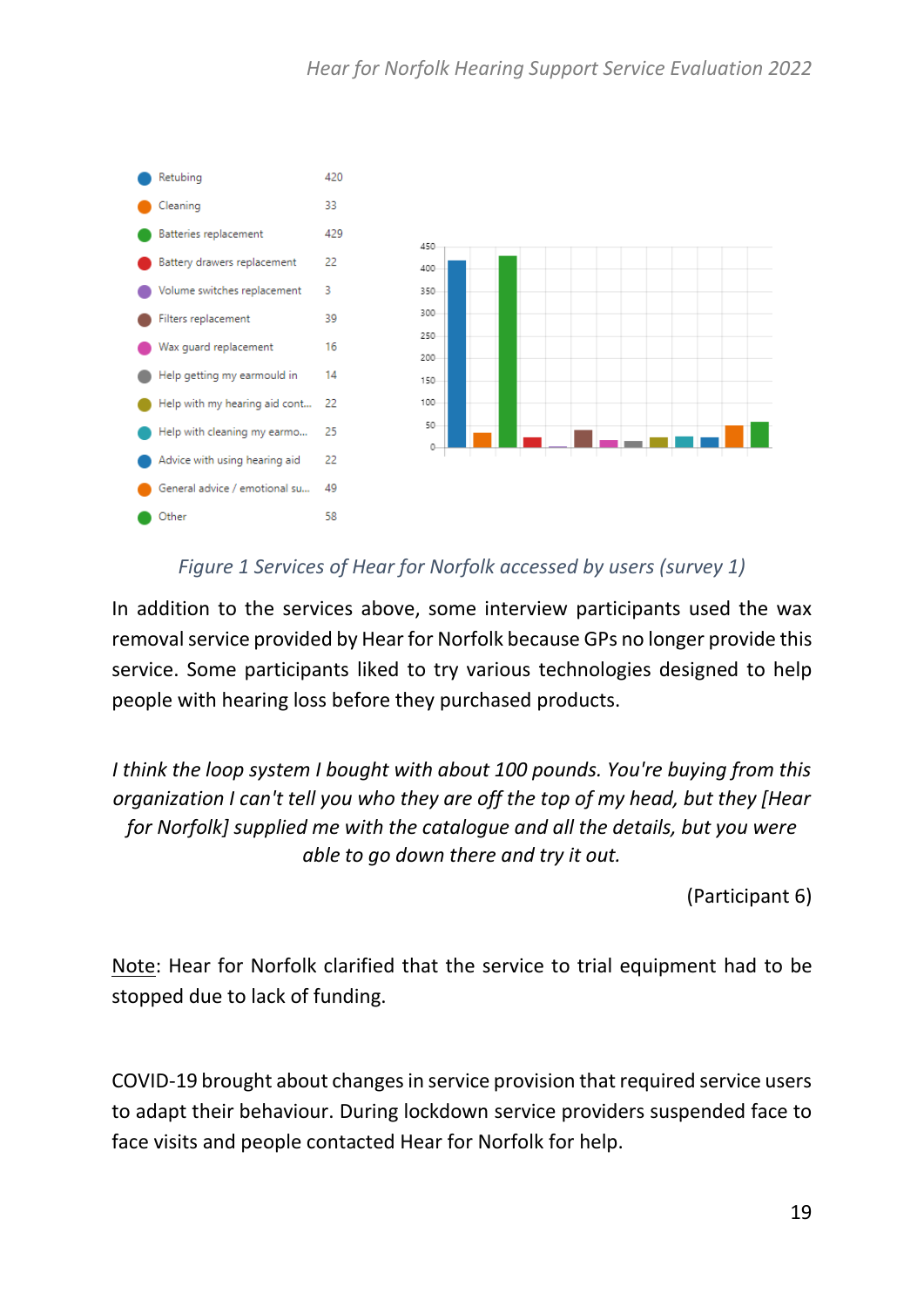*Especially the way things have been, I mean prior to COVID, if you had a problem, you could go up the Norfolk and Norwich (NNUH). Enjoy the view and see somebody, but uh, the way it is at the moment and so for the last couple of years or so. You can't do that. They stopped doing that altogether. So, like when I want to change the tubes and that I can ring up Hearing for Norfolk and I know, they'll know they'll help me.*

(Participant 6)

Since the removal of the restrictions, many participants remained unwilling to visit the hospital as COVID-19 was still prevalent and this potentially increased the risk of catching it.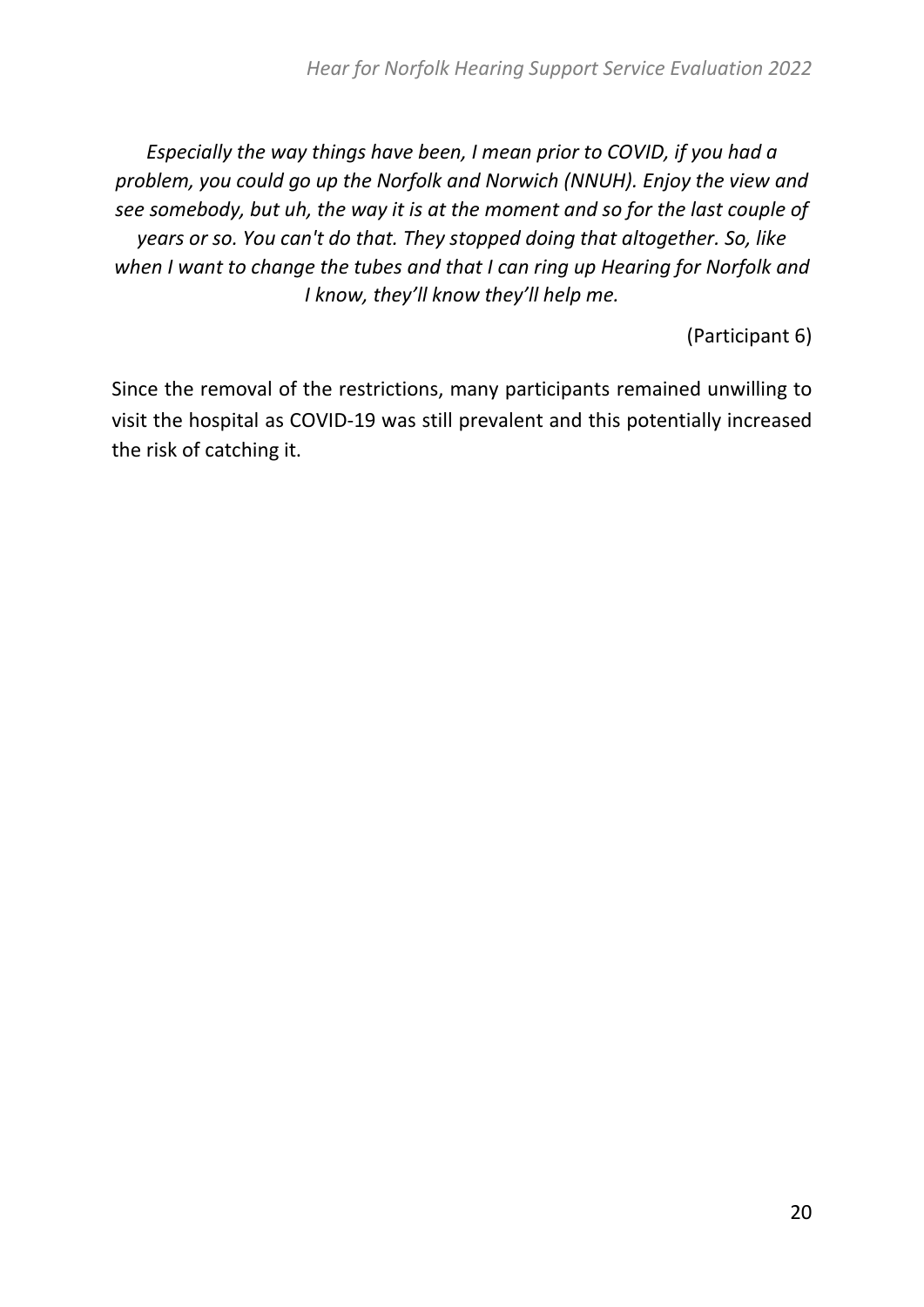#### <span id="page-20-0"></span>4.2.2 Quality of the service

Most of the services provided by Hear for Norfolk received an excellent or good rating (figure 2) in survey 1. There were some 'poor' responses in survey 1 but none were reported in survey 2.

| 0% |
|----|
|    |

*Figure 2 Rating for each service provided by Hear for Norfolk (survey 1)*

Over 90% of all survey respondents felt that overall the service they received was excellent or good and one survey respondent said:

*Very good overall support. We need you!*

Similarly, interview participants found the services provided by Hear for Norfolk were essential, often because of the limited access to other service providers.

*I mean I'm very happy with what I've had so far. You know, there's always somebody on the end of the phone if I go, if I ring them up.*

(Participant 15)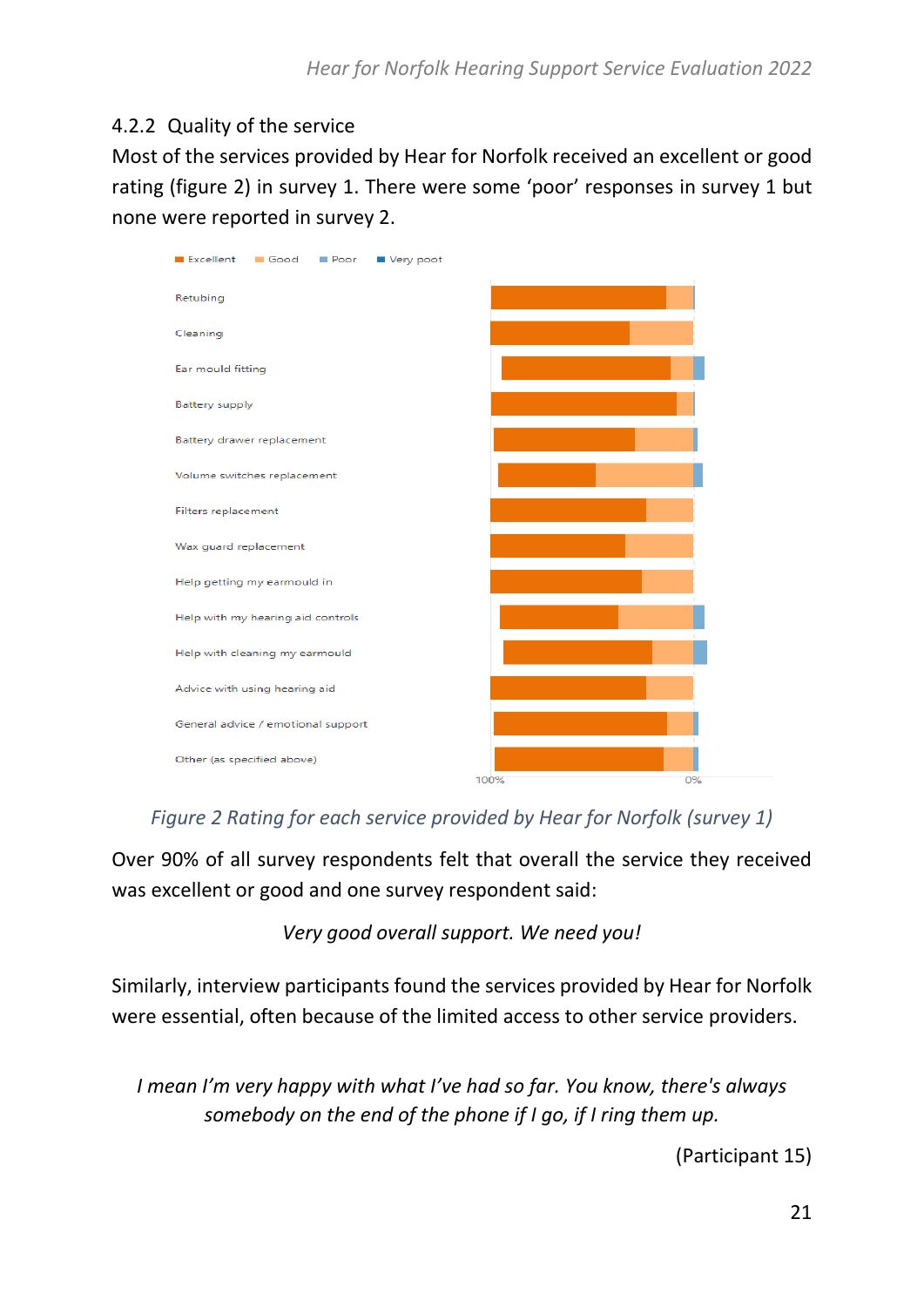Some participants provided details of other Hear for Norfolk services they accessed, such as the social and educational aspect of going to meetings.

*…we get some interesting professors and what not, coming in, telling us what's going on with the latest knowledge. And also, when you're in these meetings you get the people with similar problems and what not and how their responding.*

(Participant 13)

Some participants had anxiety, while others were anxious because of Covid-19 and found it very reassuring to have the emotional support provided by Hear for Norfolk, who made necessary appointments and ensured prompt supply of hearing aids from their provider.

*I feel very anxious, and NDA removed the stress by booking the appointment and getting me a new hearing aid on the spot.*

(Participant 14)

A participant who needed regular appointments for wax removal liked the service provided by Hear for Norfolk.

*I have to go to my GP. He made an appointment for me and I got down to the Thorpe offices and they did a marvellous job* [syringe ears] *and the lady who did it said do you find you have a problem? I said yes, I'd say probably two or three times a year. She then was able to put me on her list that they could offer me appointment in, say, five months' time. Now that was superb. It's saved me going to the GPs or trying to speak to my GP. I knew ahead that I was going to have them done the next time, so it's and it takes a bit that a little bit of the worry away. If I had to make an appointment or my doctor had to make an appointment for me, with the hospital, it would be a lot, lot longer wait.*

(Participant 12)

Likewise, participants thought the synergy between the NHS and Hear for Norfolk provided a seamless service if there were any technical problems with hearing devices.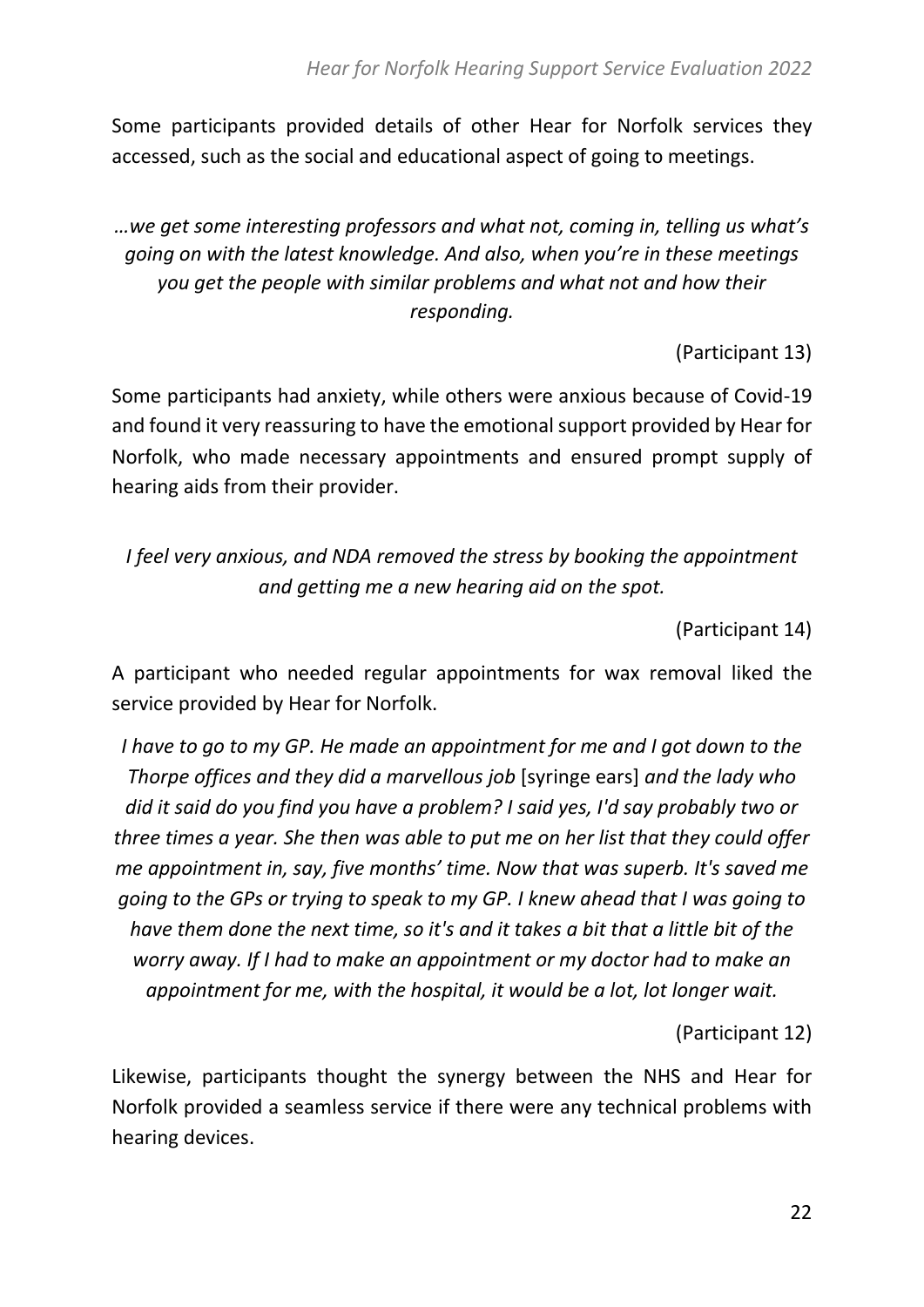*I bought a one of these microphone pens for meetings at work and struggled to implement it, but I couldn't make it work, but at the NDA people couldn't either they sent me into the Norfolk and Norwich (NNUH) and sure enough one of their senior audiology techy expert in that and she made it work. So, I suppose specialist things still head back to the hospital.*

<span id="page-22-0"></span>(Participant 8)

#### 4.2.3 Importance of the service

Most survey respondents on survey 1 found the services they accessed at Hear for Norfolk were essential or important (figure 3).



*Figure 3 Importance of the services provided by Hear for Norfolk (survey 1)*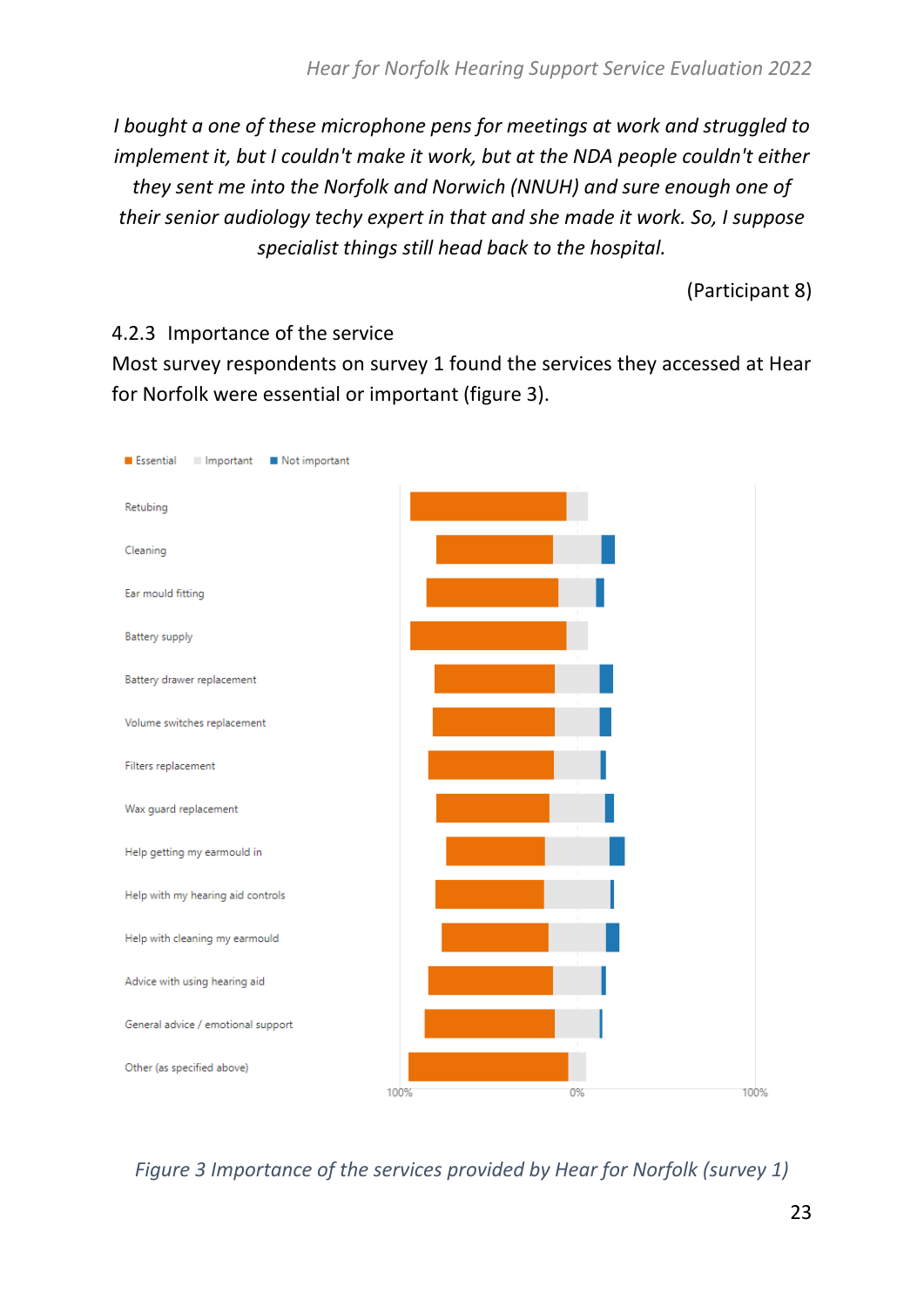All respondents that provided an answer to these questions on survey 2 also thought the services were essential or important, except one person did not think cleaning the hearing aid was important. Similarly, interview participants felt the services provided by Hear for Norfolk were important and one participant thought they could do some of their maintenance.

*Watching how they do it and just say I'm an, a mechanical engineer. So, I, my eyes are watching how they do it, so I had a go and I could do it. I said can I have a few tubes? They let me have a few tubes. I changed them a couple times for myself.*

(Participant 15)

#### <span id="page-23-0"></span>4.2.4 Reasons for using Hear for Norfolk

Most respondents accessed Hear for Norfolk by telephone (survey 1=61%, survey 2=74%). Around 70% of respondents on both surveys found the location of the service was convenient for them, with 85% on survey 1 and 92% on survey 2 stating that the service was easy to access. Ten people in survey 1 found the service was difficult to access, mostly due to their being very deaf and unable to lip read on the telephone. There were no 'difficult' responses on survey 2. Over 76% of respondents on survey 1 and 91% in survey 2 reported that the volunteer or staff member were able to help them with their problem. Five people who said 'no' on survey 1 reported issues with using the telephone, tubing, and shortage of spare parts for a particular type of hearing aid. Only one person left a comment on survey 2 to say.

### *Left my name and address on machine and got the batteries the next day very impressed*

Survey respondents (survey 1) were asked what they thought of the Hearing Support Service. Over 86% liked the personal service and over 55% felt it was a reliable local service that was easy to access (figure 4).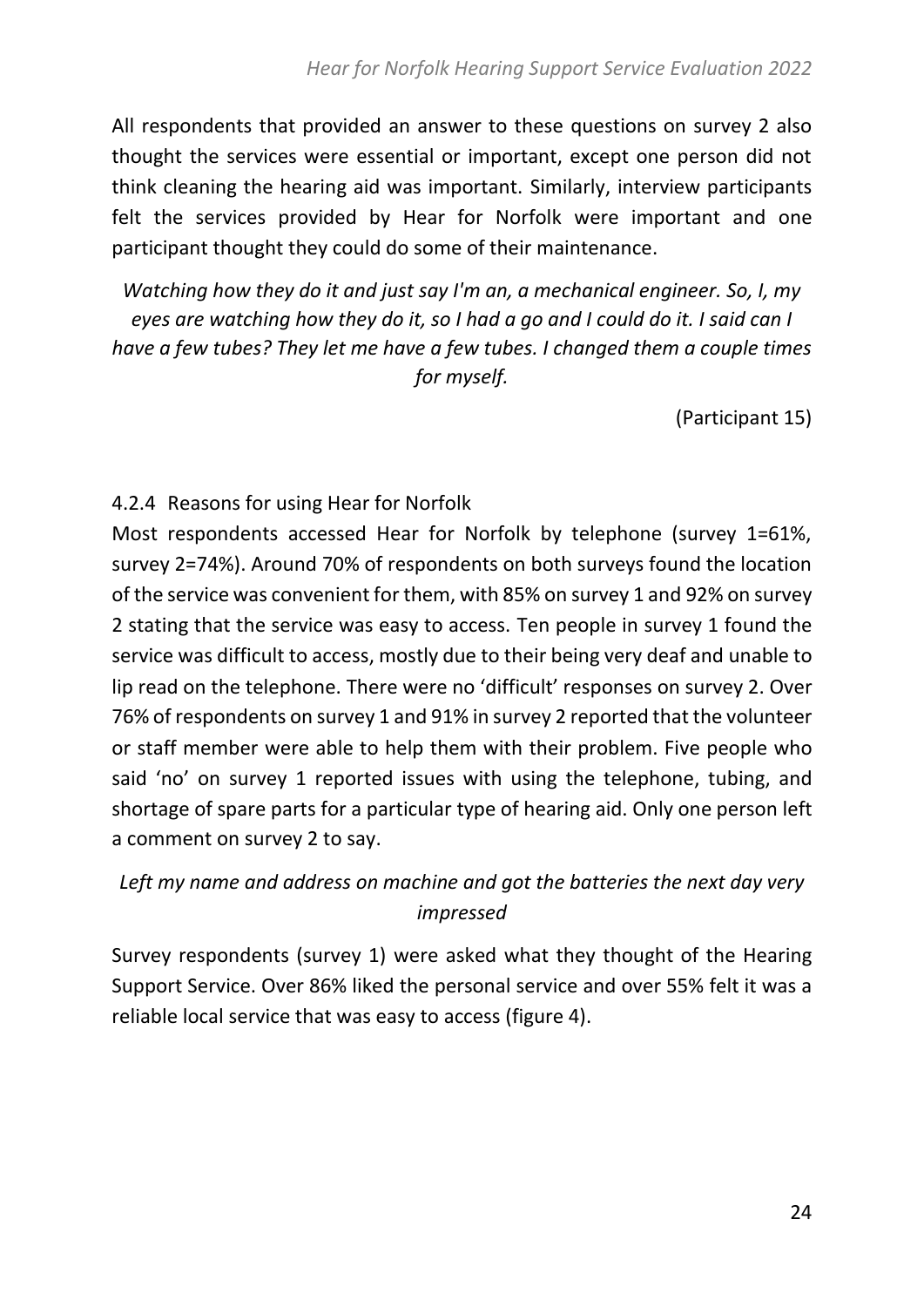

*Figure 4 What respondents (survey 1) thought about the Hearing Support Service*

One respondent on survey 1 summed up what the service meant to them.

### *Super friendly, efficient + quick. Follow up with me several times as didn't have hearing aid on me. Credit to your team. Better service than would expect in Harrods! Well done + thanks. Never received service like it. AMAZING!!"*

Responses on survey 2 revealed much the same result for personal service (88%), however, the result had increased to over 68% for a reliable service that was easy to access. Most comments were complimentary, but one respondent stated that suffering from arthritis and carpel tunnel syndrome made all access difficult.

All interview participants also found that Hear for Norfolk was very easy to contact. In addition, participants thought the offices of Hear for Norfolk were easily accessible by car and provided ample free car parking and easy access to the building.

*I have got a blue badge because I was born with a clubfoot. I've got an automatic car so I can drive quite okay but walking and mobility is a problem. You can never get into the disabled parking* [NNUH] *unless you go up at about 8 o'clock in the morning or 7 o'clock at night.*

(Participant 4)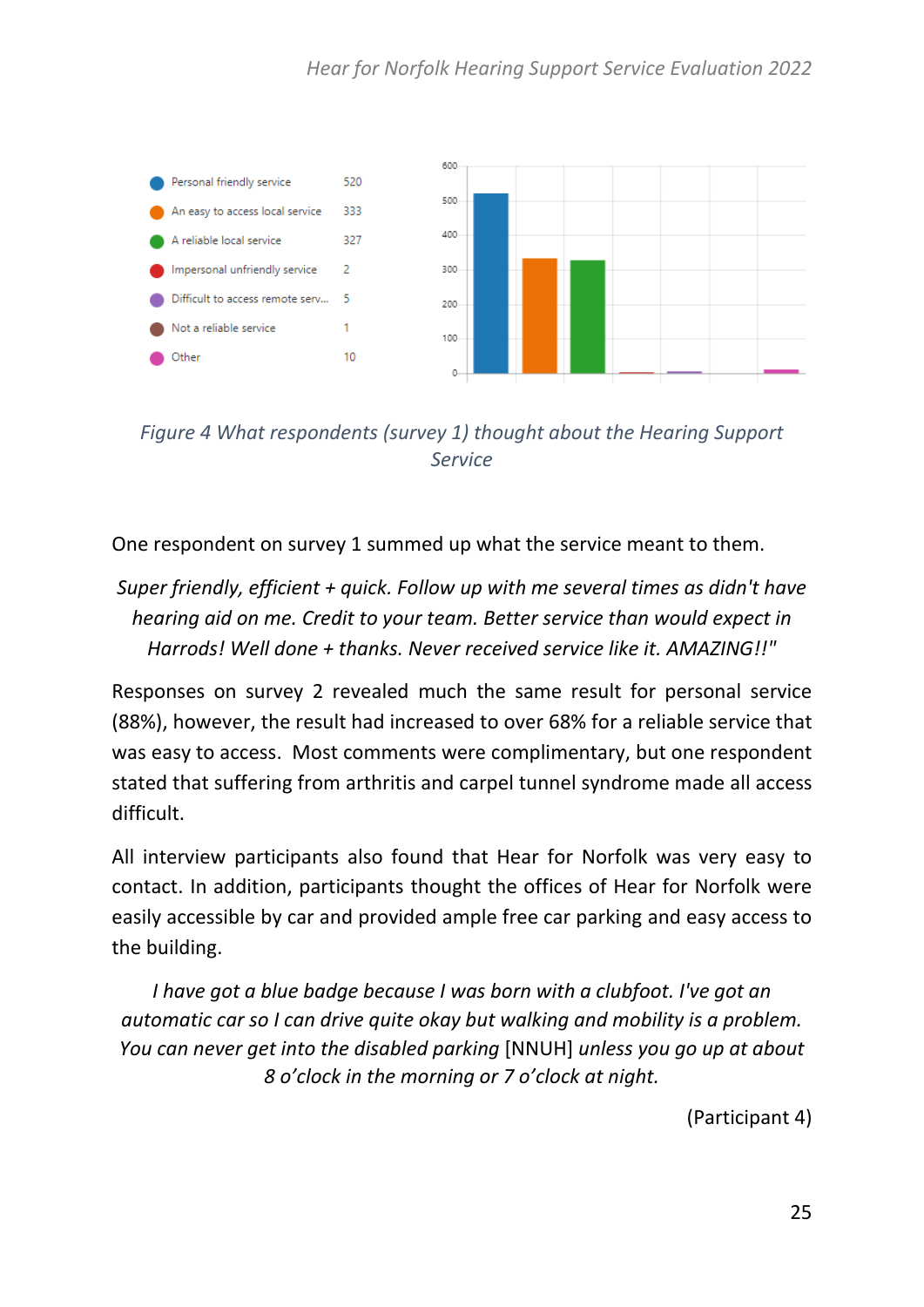Parking was so difficult at the Norfolk and Norwich University Hospital that patients used the dedicated park and ride service. People reliant on bus services, found them unreliable, but felt it was easier to access the Norfolk and Norwich University Hospital or Cromer Hospital, as there was not service to the Hear for Norfolk offices on the industrial estate in Thorpe, Norwich.

Note: Participants are not aware of the bus service that stops outside the Hear for Norfolk office.

Participants valued the appointment system at Hear for Norfolk offices, which ran to time and saved waiting around in busy corridors that also reduced the risk of catching Covid-19. Likewise, the mobile service that travelled around Norfolk was welcomed because it was convenient and saved travelling to clinics.

All interview participants found the volunteers and staff at Hear for Norfolk were very helpful, thoughtful, and considerate.

*Well, they gave me good advice how to place it* [hearing aid] *in, which basically should appreciate when your new to it, it's is a bit of a fiddle, they were very patient with things like that. Quietly works away in the back there for people like me keeping us, keeping our hearing efficient.*

(Participant 10)

Some participants had been let down by independent providers who would not synchronise appointments for couples or provide essential maintenance and so turned to Hear for Norfolk for help. The prompt response to requests for help was a key reason for using Hear for Norfolk generally and especially during Covid-19 when many services were halted.

*This was pre COVID, um, and then of course last year we had locked down and I had um because I've used them before. I had their brochure, went on their website and they said Oh well, you can do this, we're acting on behalf of the NHS, so I sent an email, got a phone call back, a very nice man called [staff] asked what I wanted, and I had my NHS card, so I knew what battery type. I knew what cup and tube and by return post, came what I wanted.*

(Participant 5)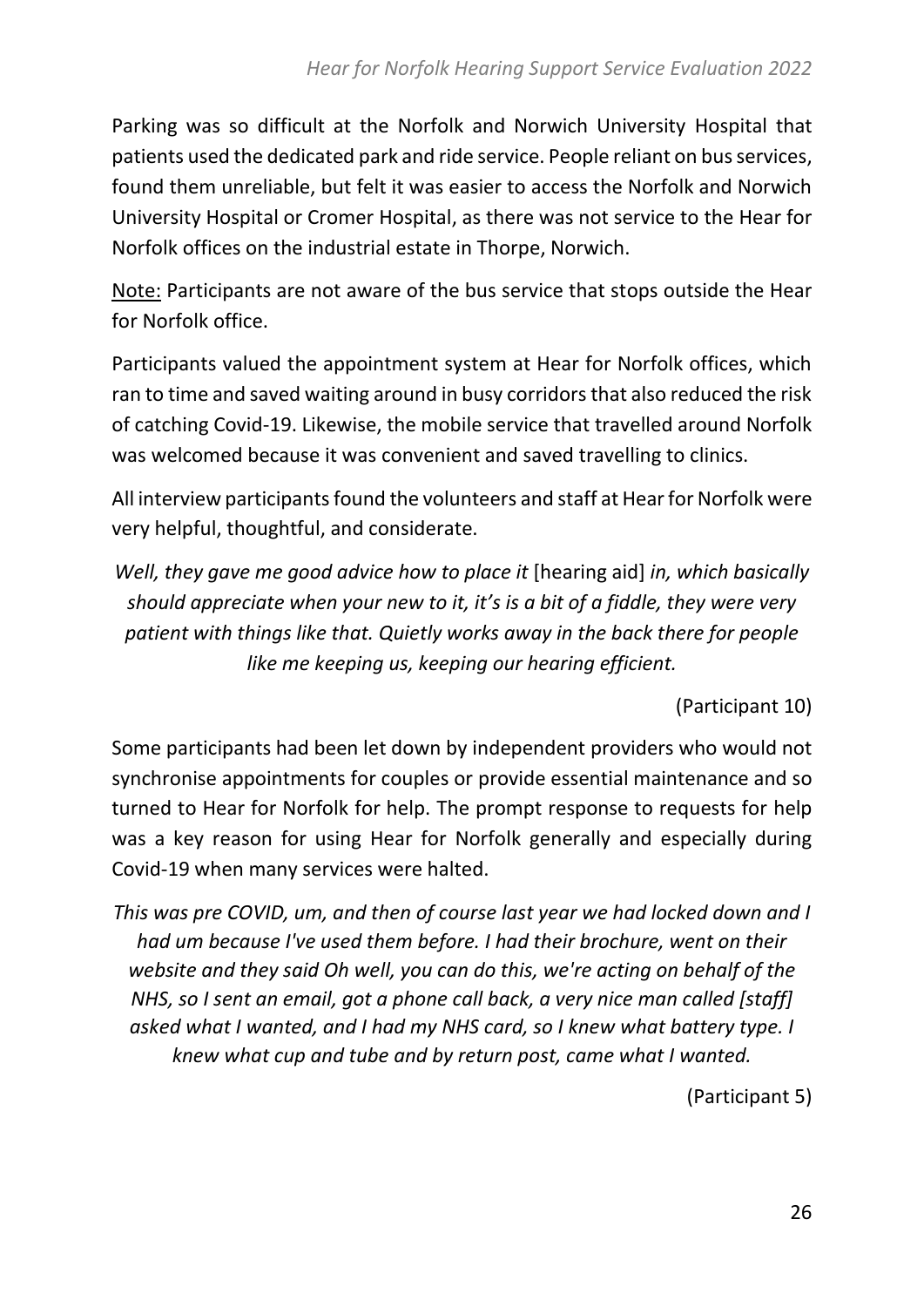As highlighted in [4.2.2,](#page-20-0) Hear for Norfolk go beyond simply providing maintenance services to help people with hearing loss. The close link with the NHS ensures easy access to gain technical help if required. The charity also provides social and emotional support to service users.

<span id="page-26-1"></span><span id="page-26-0"></span>4.3 How does the Hearing Support Service impact on the quality of life of service users?

Both surveys revealed that Hearing Support Service had a large impact on the quality of life of service users (figure 5). Accessing Hearing Support Service had the most impact on people's ability to use their hearing aids correctly. There were notable differences in people's ability to communicate with other people, their ability to remain active, and their overall wellbeing. Less impact was reported for loneliness and confidence.



*Figure 5 Impact of the Hearing Support Service on quality of life of service users (survey 1)*

Seventy-five respondents added comments that provided further support about the difference Hear for Norfolk makes to people with hearing loss. Over half of the comments were about the convenience of using Hear for Norfolk and the support they offered. Respondents said this support reduced their anxiety, and the support was particularly welcome during the Covid-19 lockdowns.

*During the pandemic and totally isolated, it was excellent to be given advice and order products over the phone*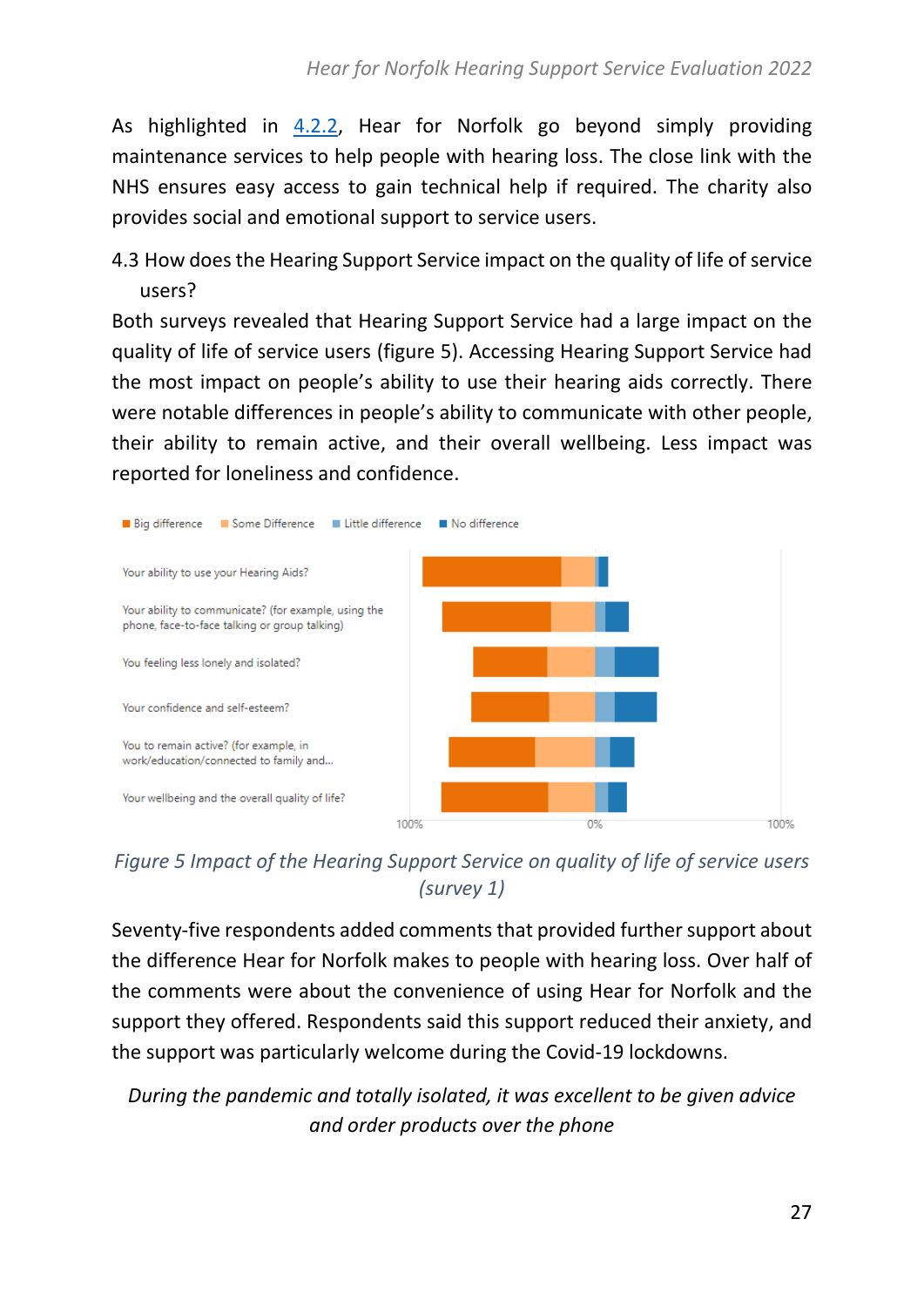Having a hearing aid enabled one respondent to play sport and another to reduce the effect of tinnitus on their daily life.

In survey 2 responses to the questions about the impact on quality of life were as follows, with additional comments made by participants where relevant:

"What difference has our support made to your ability to use your Hearing Aids?" – Over 94% reported big or some difference, while only 5% reported little or no difference. Comments of support were:

*Without your support, I would not have been able to use my Hearing Aids*

### *So efficient for the hard of hearing person. Saves me a trek to NNUH. Always friendly and helpful*

"What difference has our support made to your ability to communicate?" – Over 90% report big or some difference, while 9.6% reported little or no difference. A comment of support was:

*I was acting on behalf of 94 year old near end of life, communication is essential.*

"What difference has our support made to you feeling less lonely and isolated?" – Almost 65% reported big or some difference, while over 35% report little or no difference.

"What difference has our support made to your confidence and self-esteem?" – 70% reported big or some difference, while 28% reported little or no difference. Comments left on the survey included:

*Made a big difference to me, I can go out with more confidence*

*Knowing it [Hear for Norfolk] is there and available gives me security*

"What difference has our support made to you to remain active?" – Almost 78% reported big or some difference, while 21% reported little or no difference.

"What difference has our support made to your wellbeing and the overall quality of life?" – Over 86% reported big or some difference, while around 13% reported little or no difference. One comment of support was:

*Hearing aids working well, makes a big difference regarding phone calls, TV Radio*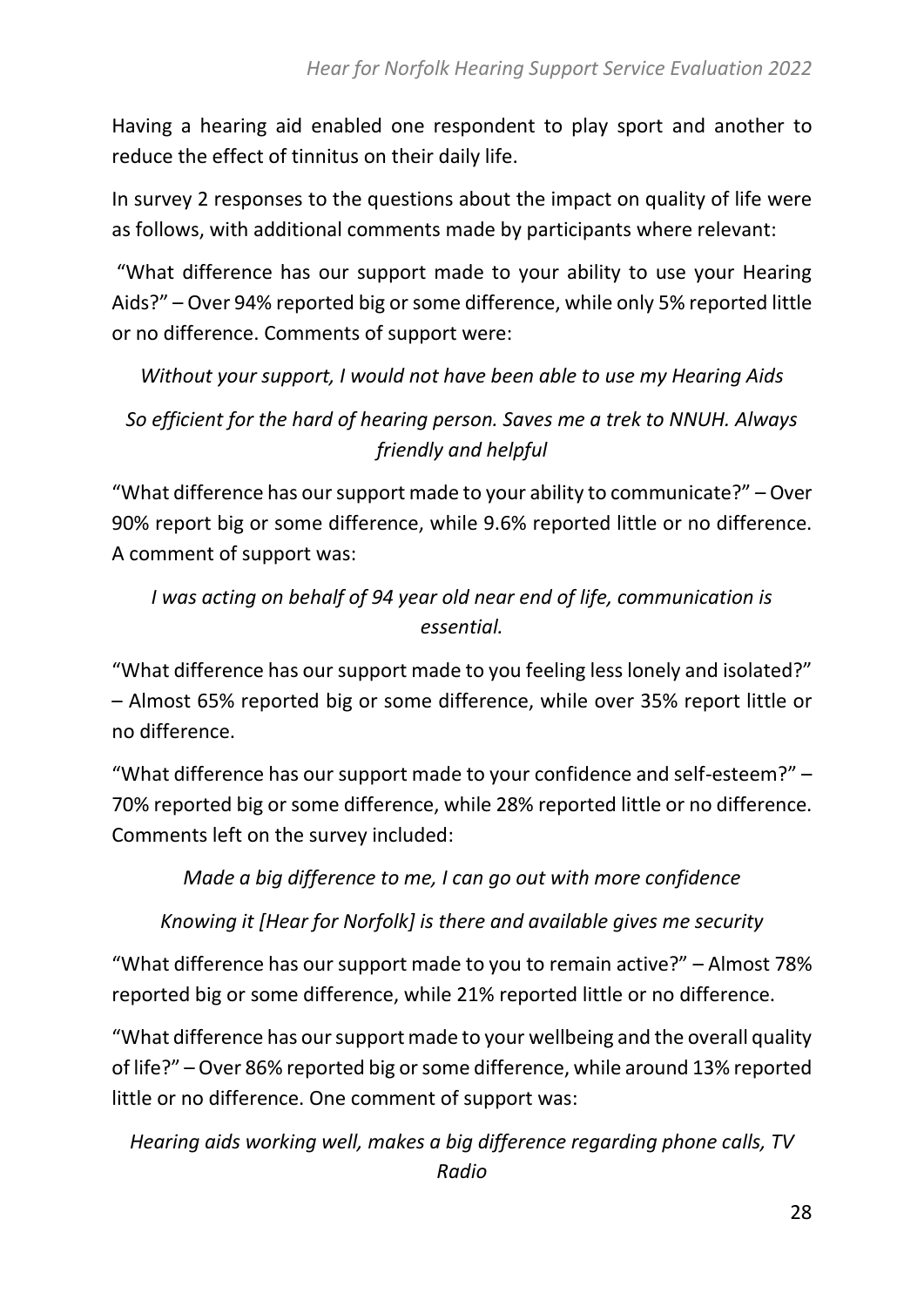Most interview participants did not mention their ability to use the hearing aids but emphasised how not having them would impact on their daily activities, their communication and socialisation and their mental and psychological wellbeing. These aspects of wellbeing are inseparable and impact on individuals, their families, their friends, and their work as summed up by participant 2.

*…. being able to understand and communicate with people and in terms of my quality of life. I'm an artist. I work from home. I listen to music throughout the day, and I might listen to my spoken word radio and, and that sort of thing. I mean it's, it's maintaining a quality of life, Um, being able to hear things, you know the birds outside and, and the things we like to listen to.*

#### <span id="page-28-0"></span>4.3.1 Daily activities

Interview participants also stated that they would find it very difficult to play sport, watch television, play cards, go to concerts, the cinema, and the theatre, play a musical instrument, or listen to music and dance without a hearing aid. Hearing aids are not perfect, and people feel some isolation due to how noise reverberates around a room, however, not having one would have significant impact.

*In a group of four at the table playing bridge. Then the other three can have a conversation. But because of background noise from the room, Uhm then I can only take part in a very small part of it. I think it would be very difficult to force yourself to join any of these occasions, though, you would become very, very isolated.*

(Participant 11)

There are many aspects of life that people with hearing loss would miss without the help of hearing aids, including enjoyment of the surrounding natural world.

*I'm a country person, and one of my great pleasures is I do love animals and wildlife and bird song to me I think there's absolutely marvellous and I do miss that very much when I can't hear. And my life would be the poorer for it.*

(Participant 12)

Some interview participants noted that everyday activities, such as shopping and not being able to hear what the cashier is saying, and answering the telephone were difficult for people with hearing loss, which could impact on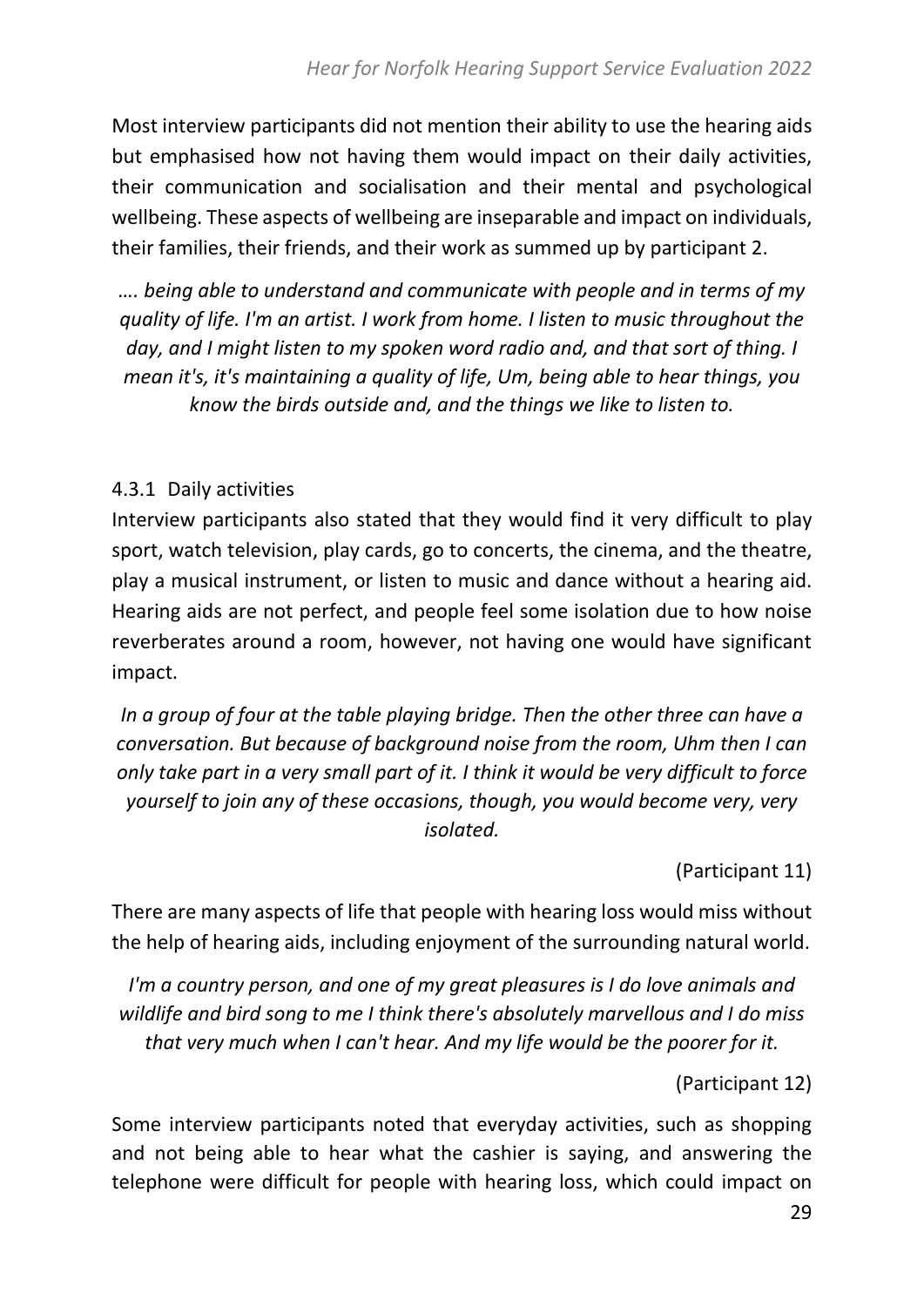independence and confidence.

*Yes, and you know simple things like the telephone, telephone goes and then I answer It and sometimes I just can't hear, and I've got it on loudspeaker. And so, I then have to say, and I'll pass you over to my wife, who can, and even when I'm phoning up about something. I put my wife on because it's easy for her to do it than it is for myself.*

(Participant 12)

<span id="page-29-0"></span>4.3.2 Communication, work, and socialisation

Many interview participants said they could not hear anything once they remove their hearing aids at bedtime. People said that to communicate and socialise with their family and friends daily would make life very difficult without hearing aids.

*I would be somewhat lost without a hearing aid. First time that I've been a lot more confident. You can't answer a question if you haven't heard it incorrectly and you, you look in idiot if you have to continue say well, 'what did you say?'*

(Participant 12)

Other interview participants who worked, volunteered for emergency work and social groups, or owned businesses, all felt they would be seriously compromised if they could not hear or communicate with other people.

*Well, people don't mind repeating something because they got used to which of us older ones are not picking everything up and they'll just say it again. But in business meetings they start to equate that with being stupid which is rather awkward when you're providing a bit of leadership to people.*

(Participant 8)

<span id="page-29-1"></span>4.3.3 Mental and psychological wellbeing

Interview participants felt frustrated, and angry if they could not participate in activities and communicate with others. One participant said, *'it is like living in a different world when you cannot hear'* (Participant 16). As noted above, hearing loss may reduce confidence to interact with other people and increase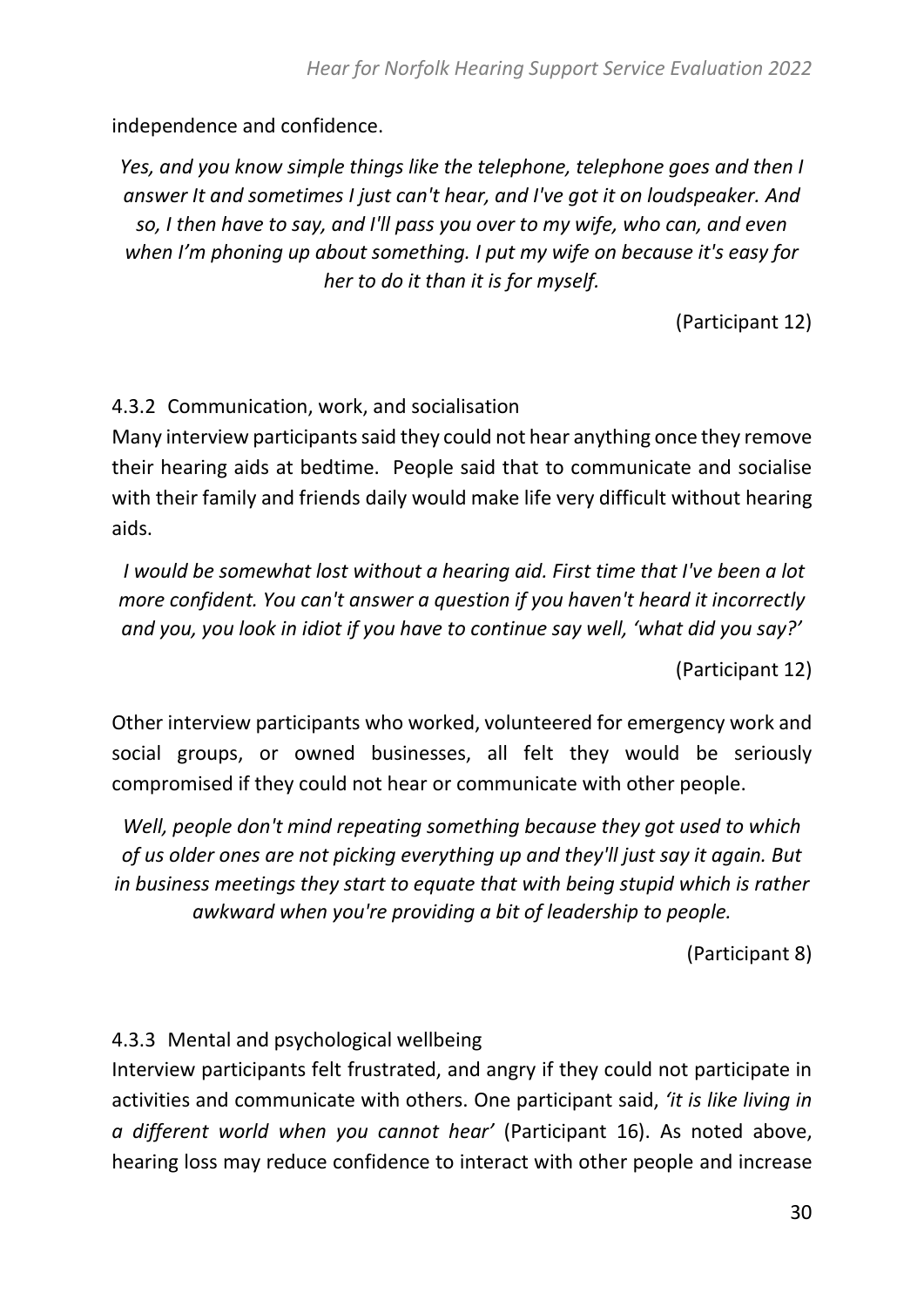dependence on other people, namely partners, to help with daily activities. Interview participants noted that their partners were often frustrated and found it aggravating if they had to keep repeating conversations.

*I should think my wife would murder me! Well, look at that Telly would be turned up too loud and then you'd be shouting a lot. What did you say? and repeat this? Or can you repeat that? and so, yes, that would be a bit frustrating.*

(Participant 4)

The impact of hearing loss on psychological wellbeing might be slow, almost imperceptible, but could cause isolation and depression without full participation in daily activities and communication.

*If they got no answers after a bit, they stop engaging you in the conversation I would think. That's the danger, and it can be quite isolating.*

(Participant 8)

*It begins to drag you down and because of what should be a pleasurable experience at the end of say, being in the when I used to go to the cinema or used to or watch a film on television, I came out and I thought we it was a good film, but I didn't really. I didn't get the full benefit of I didn't understand parts of it and if you know it, it does drag you down.*

(Participant 12)

*Well yes, if I can keep going and meeting people and that, I should be quite happy. But the lock down was very depressing because I couldn't go out and see anybody, living on my own it's just, very hard.*

(Participant 1)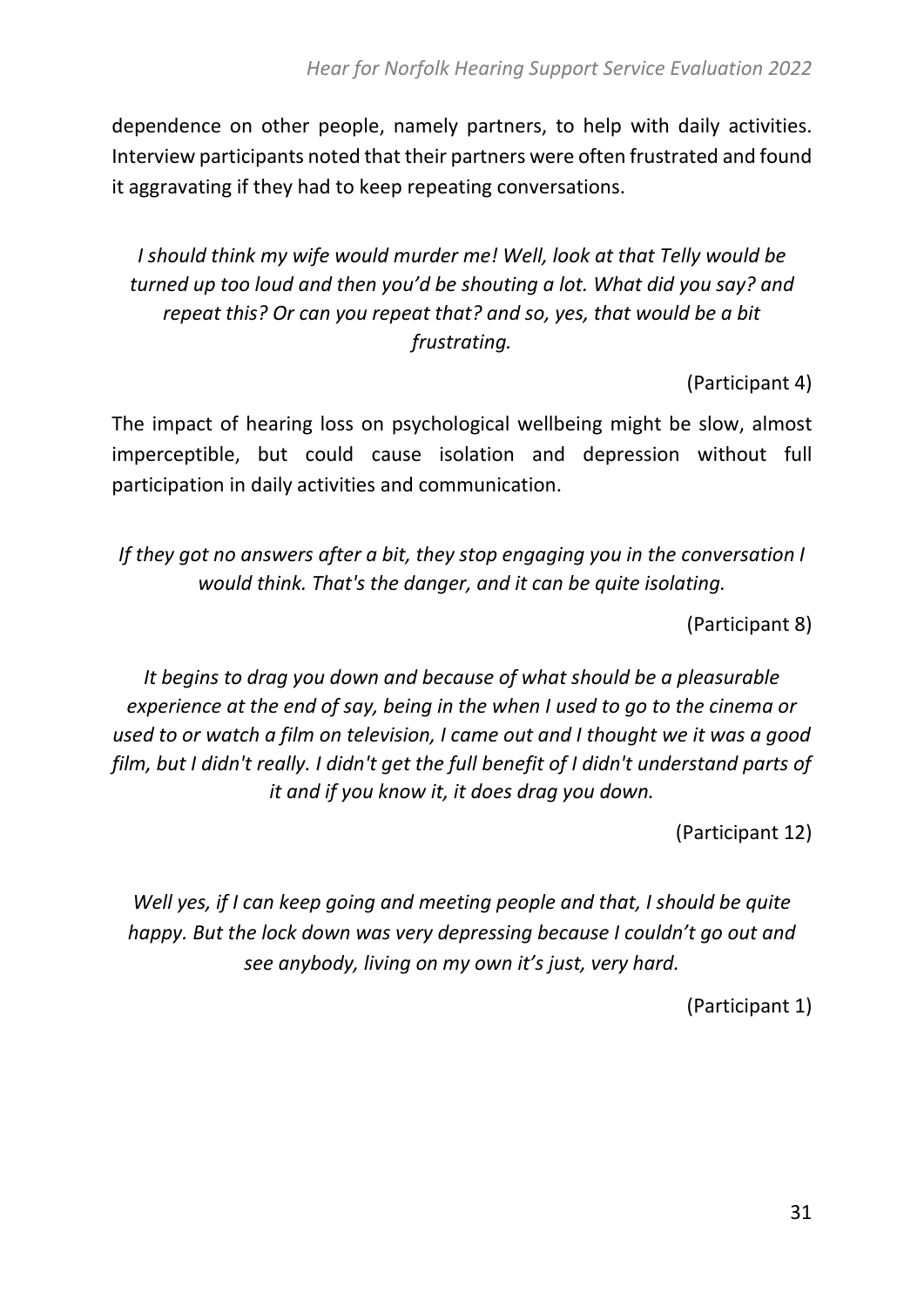#### <span id="page-31-0"></span>4.3.4 Safety

In addition, to wellbeing, interview participants raised safety as issue associated with not wearing hearing aids. One participant was concerned about not hearing alerts from other motorists and others felt that even walking on multiuser paths would be dangerous as they would not hear other users, such as cyclists or horse riders coming up behind them. Moving around without fully functioning hearing aids can be disorientating for people with hearing loss.

*I have both of my hearing aids and I have a problem with both of them, to be honest with you, I am a little disorientated when I go out too it's dangerous.*

(Participant 12)

*I mean, I won't be able to drive safe because I won't hear, but I see alright, but I wouldn't hear anybody if they were shouting at me or anything. So that would be a problem if I couldn't have my hearing aid.*

(Participant 15)

<span id="page-31-1"></span>4.4 How would this impact on quality of life change if the service was reduced or ceased to exist?

Interview participants found it was hard to imagine how loss of hearing would impact on quality of life if the service was reduced or ceased to exist. However, all participants felt they would be in a much worse position as they would probably have to wait much longer to get the same service from the NHS as they do from Hear for Norfolk. Having to wait weeks for a service from the NHS would mean their wellbeing and quality of life would be seriously compromised as noted in [4.3.](#page-26-1) Not having the hearing aid would stop social interactions and would have impacts on family and friends, which would also cause frustration and annoyance for everyone. Participants would be unable to take part in daily activities, such as shopping, and they would not be able to enjoy sport, music, film, TV, and nature. Safety would also be a big risk when traveling on roads and rights of way. Overall, respondents felt that they would experience much more isolation, frustration, anger, desperation, and loss of confidence, which could lead to mental health issues, if they did not have the support of Hear for Norfolk.

*No, no, no, no, no I would not want that. I was desperate to have my hearing aids re tubed, uhm the tube had come out. And I was desperate to get them*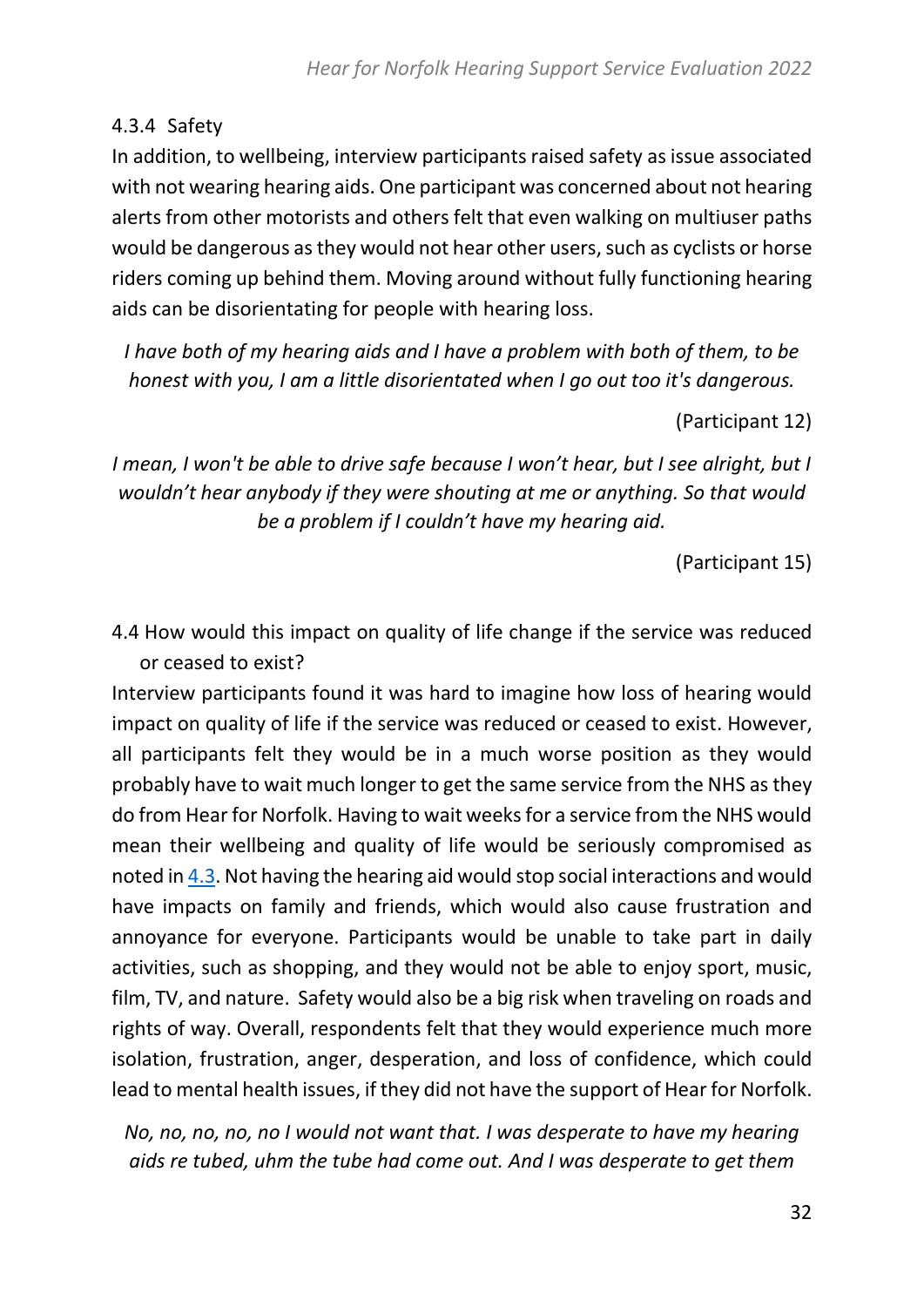*fixed and fitted. I couldn't get an appointment at the hospital, so I got one on their on their van and I travelled from Norwich to Wymondham just to get the re tubing done but it was it was a godsend.*

(Participant 14)

*Uhm, I've got people coming behind me ringing the bell that we don't hear, and my wife was saying 'look' you're going to be knocked down. He's going to be knocked down if you don't… and so yeah, It, it impinges on my life very, very much indeed…. Well, I wouldn't be able to cope, I wouldn't be able to do it.*

(Participant 12)

*Oh, certainly um it would be very detriment to everybody I think well, where would people go if they got problems with hearing? Well, I feel like I should a cast off. Where would I go?*

(Participant 1)

<span id="page-32-0"></span>4.5 Are there any gaps that the service is not fulfilling OR are there improvements/changes that the service needs to make?

Hear for Norfolk already fills a large gap in services needed by people with hearing loss as observed by a respondent on survey 1,

*The NHS: "We've fixed you, goodbye!", NDA fills in the gap.*

The knowledge that Hear for Norfolk exists and provides essential services is very important to people with hearing loss.

*The NDA services do not impact my life on a daily basis. However, I know you are there and that is reassuring. Those things you do for me are essential to my life as a hearing-impaired person. Thank you.*

Given that most people are very happy with the services provided by Hear for Norfolk, there were few suggestions for improvements on the surveys or during the interviews. Nevertheless, there were some suggestions for changes or improvements to the services.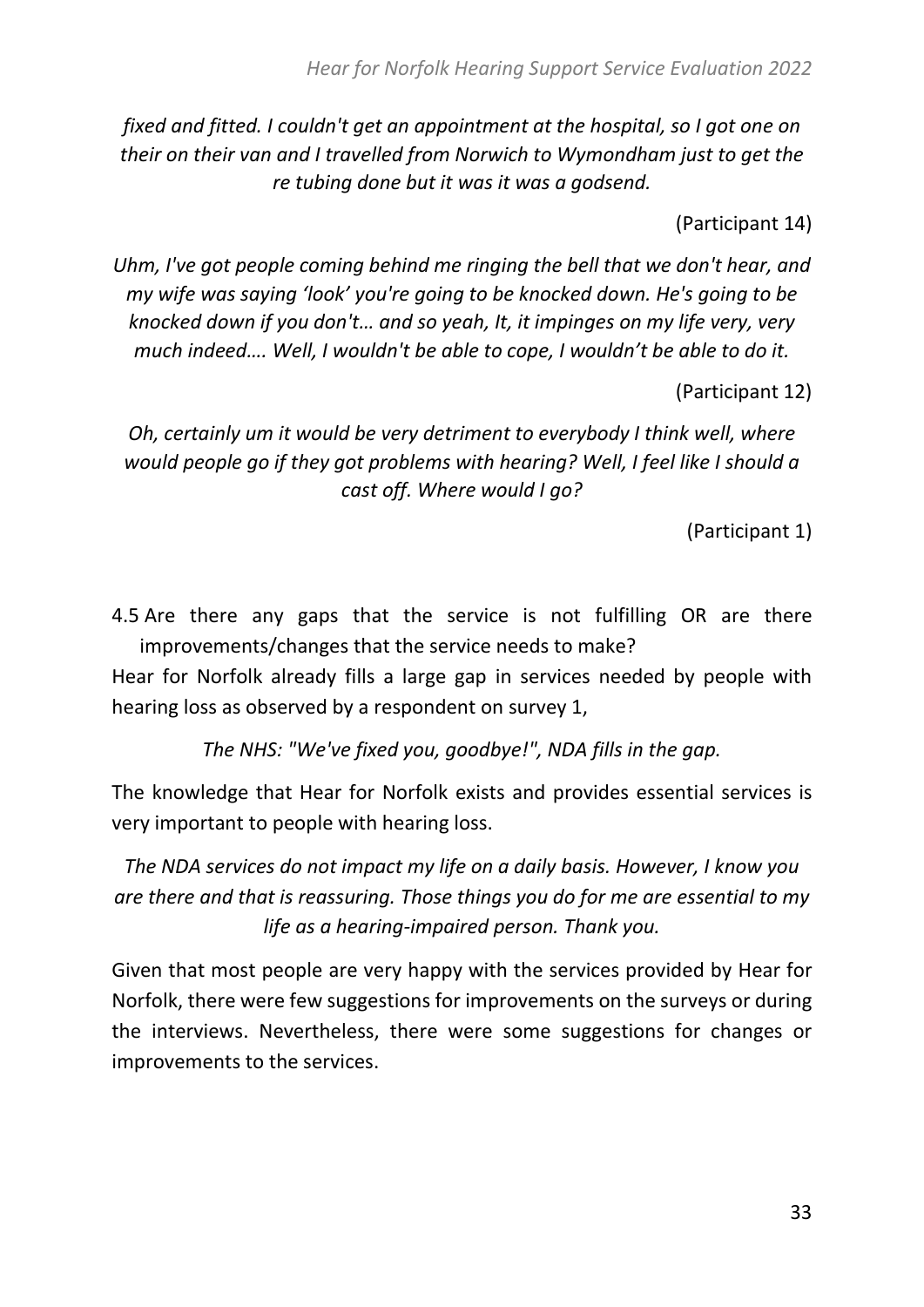### <span id="page-33-0"></span>4.5.1 Access to Hear for Norfolk services

During Covid-19 lockdowns, the mobile service provided by Hear for Norfolk had to be limited to meet with Covid-19 lockdown restrictions. Many respondents were looking forward to full resumption of this service, as it is so convenient for people to access. Interview participants also suggested this service could be extended to more towns and villages throughout Norfolk.

At present GPs make referrals to audiologists. It can take a long time from referral to appointment and some participants felt that self-referral for hearing tests and wax removal would benefit the GPs and patients.

*The way I understand it at the moment, unless you get referred there for a specialist, you have to go through your doctor. You have to get in touch with Norfolk and Norwich to make you an appointment to get a hearing assessment which takes forever.*

(Participant 6)

*As I understand it, it's commissioned by CCG's as they are now. And the GPs are not always that keen to refer. I've gone privately 'cause I can't be bothered to argue with the practice…. But it cuts the GP loop out of it, which frankly would save them and appointment.*

(Participant 8)

Several participants were unaware of all the services provided by Hear for Norfolk and would like to receive more information about how to access these.

### <span id="page-33-1"></span>4.5.2 Extend Hear for Norfolk services

As noted above, there are time delays and difficulties in getting a referral to an audiologist in the NHS. Many people with hearing aids require regular hearing tests and wax removal, and so these participantsfelt that Hear for Norfolk could, in addition to the wax removal service, set up regular appointments and alerts for these services

*So, it it's just slightly outside the reach with a lot of GPs, unless they've spent time in ENT [ear, nose, throat]. They, they sort of minor things, may be better*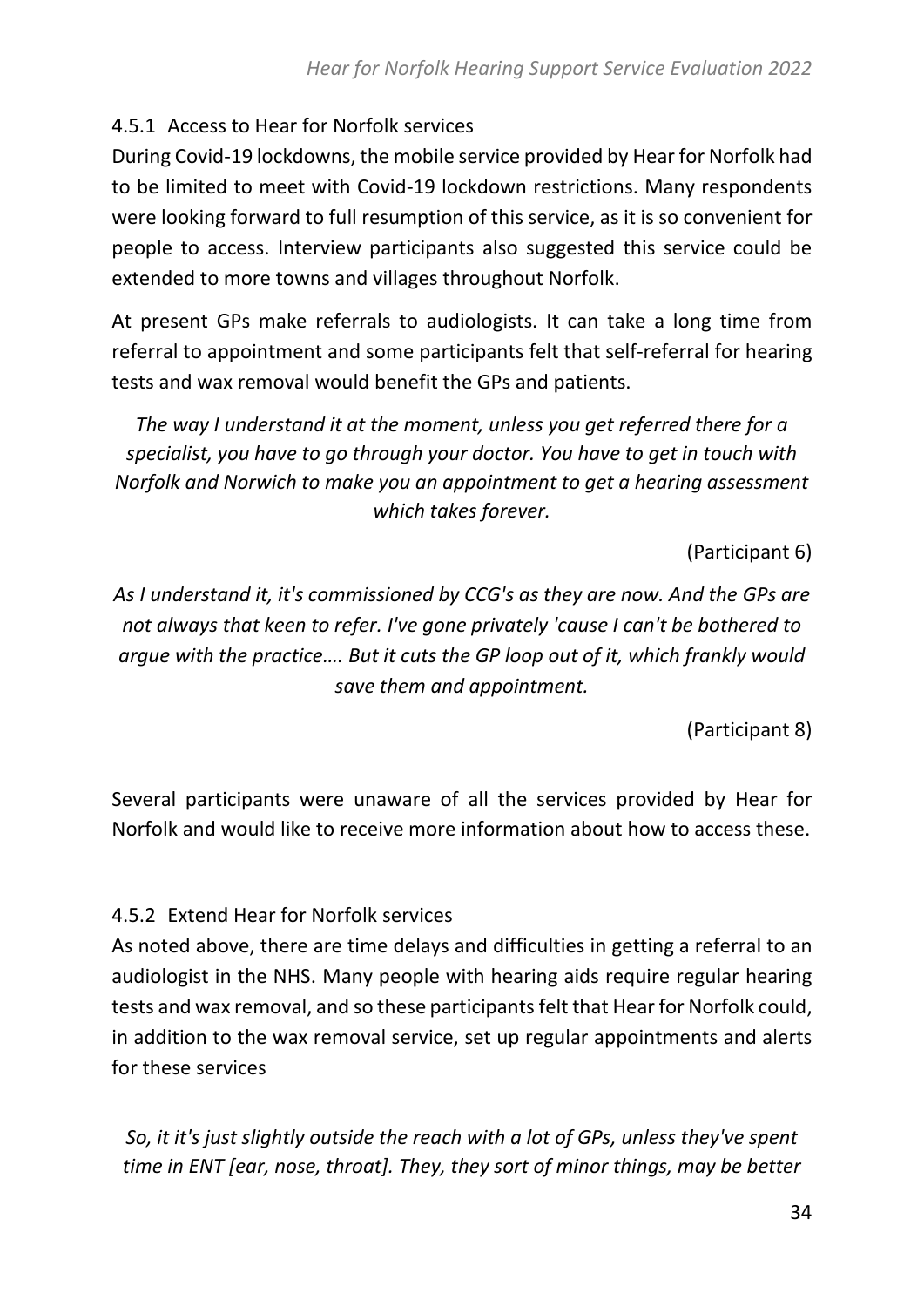*dealt with in a NDA type setting. I mean I, I would rather go straight there 'cause I tend to know if something changed, I could tell. It's almost a waste of a GP's time seeing me for a hear, hearing thing.*

(Participant 8)

Training people to do their own maintenance may be an additional service provided by Hear for Norfolk to support any users wishing to do this themselves. The charity should campaign to stop background music in shops to help people with hearing loss.

#### <span id="page-34-0"></span>4.5.3 Updates on new equipment

In the past, participants had gone to the Hear for Norfolk offices to try out pieces of equipment, such as hearing loops, before purchasing, however, this service was stopped in 2018 due to financial constraints. Research and development of hearing aids and assistive listening devices is constant, and some participants wanted to be kept up to date, to receive unbiased information and be able to trial them before making a purchase.

*That's indeed it because it is quite often America right now they've got, they've got some very interesting stuff going on with some Oticon and other leading edge, cutting edge hearing aid people. So, it would be interesting to hear what our side if there are any ideas what's going on with it, with them.*

(Participant 13)

#### <span id="page-34-1"></span>4.5.4 Psychological support

Respondents on survey 1 felt that it would be helpful to provide psychological support for people who experience hearing loss, tinnitus and hyperacusis. This was echoed by participants during interviews, who were anxious about their hearing loss and found it hard to cope with the difficulty of communication and socialisation.

*Communication is everything.*

(Participant 14)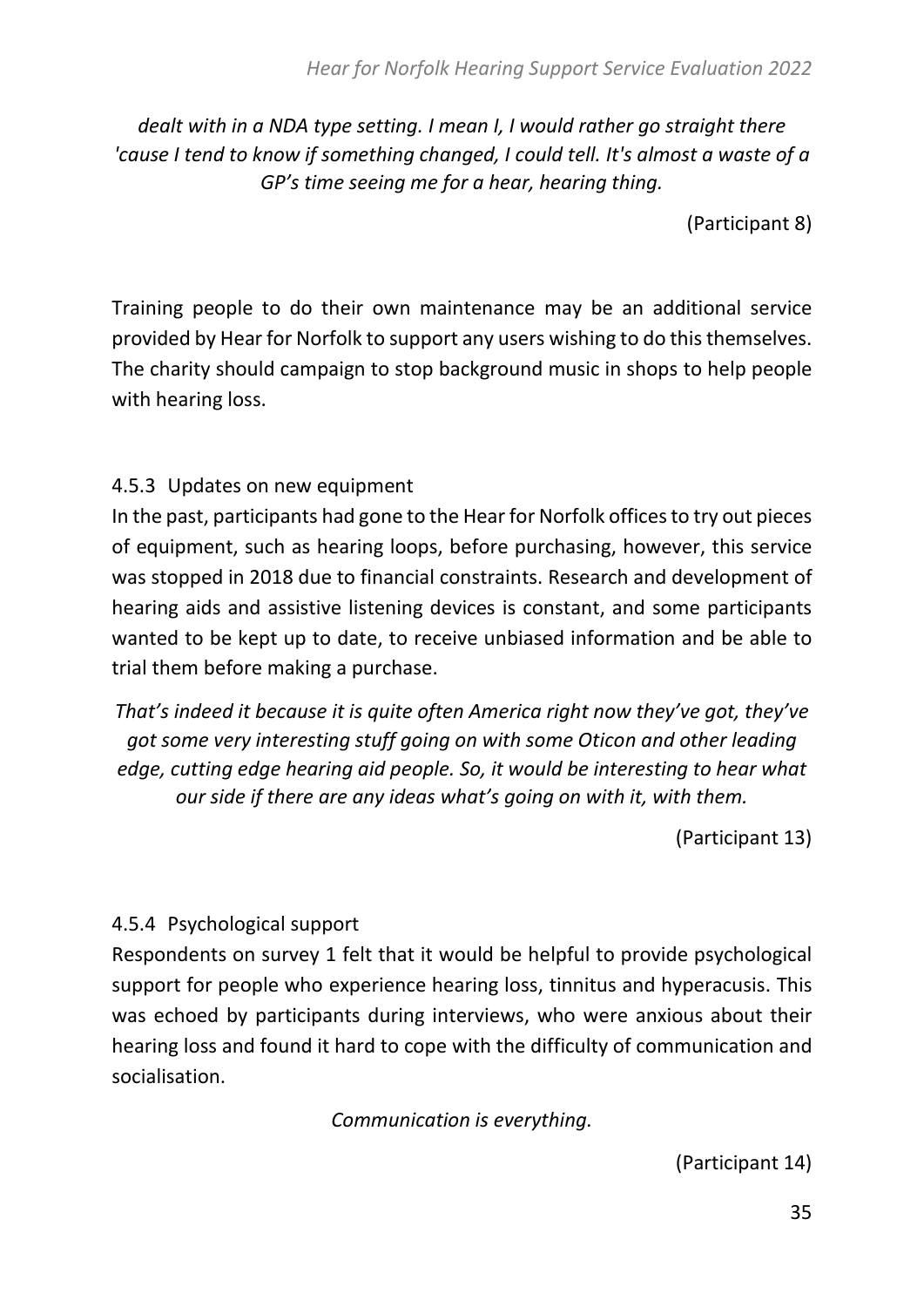An additional service, such as a befriender scheme supported through Hear for Norfolk might increase psychological support for service users who wish to use it, as suggested on survey 1.

### *Would like to have a person with hearing loss as a befriend as this disability can be VERY depressing + isolating*

<span id="page-35-0"></span>4.6 Who will participants go to for their next hearing assessment and new hearing aids?

Several factors influence where people would go for their next hearing assessment and new hearing aids. The practical reasons are as noted in [4.2.](#page-16-3) Many interview participants were unsure about who provided their hearing assessments and who provided maintenance as noted in [4.2.1,](#page-17-0) showing that the link between the NHS and Hear for Norfolk is already well developed. Interview participants were divided between the NHS and Hear for Norfolk for where they would choose to go for their next hearing assessment.

#### <span id="page-35-1"></span>4.6.1 National Health Service

Many interview participants wanted to continue using the NHS mainly because they suffered underlying health problems or because they felt the NHS staff are well trained and have all health knowledge.

*I would probably want to because of the nature of um, the operation that was undertaken. I would rather go back to the consultant* [NHS]*. I mean, it would be rather being, uh, you know, I don't know having a BMW and then taking it into a Vauxhall garage to have it maintained, you know what I mean? It's, it's just logical that I'd go back, I'd go back to the guy who's done all this.*

However, the service provided by the NHS is far from perfect and this puts many people off using the NHS for their hearing needs as stated by participant 10.

*I've seen it grow and grow far more inefficient. It's like being in a sausage machine, you could go to the Norfolk & Norwich one, you don't get a prescription, you don't get an appointment. You turn up and sit in a queue like lots of other people that have all got the same problems and then they call you*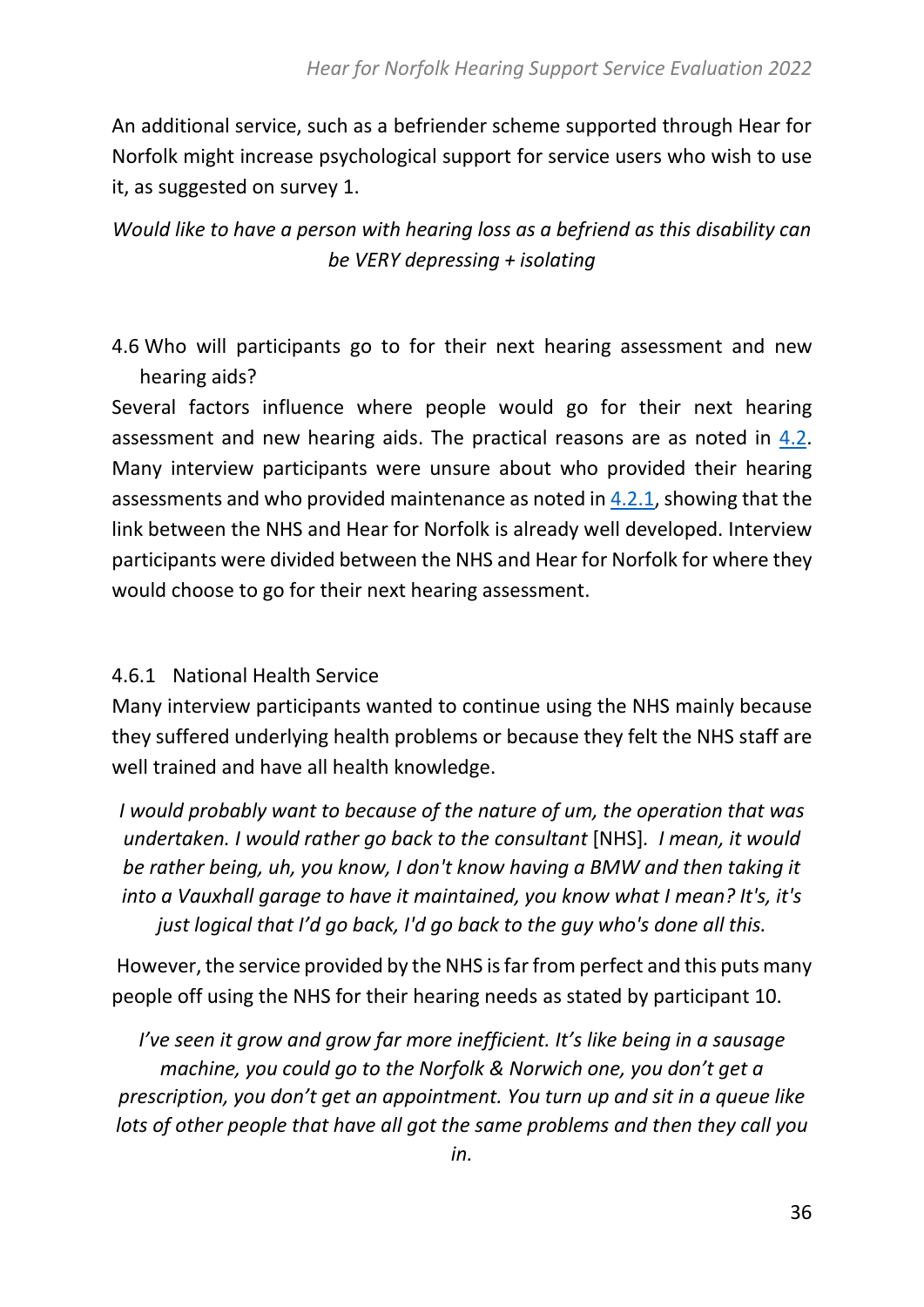### <span id="page-36-0"></span>4.6.2 Hear for Norfolk

Many interview participants were keen to use Hear for Norfolk because of the convenience and more importantly, because of the excellent person-centred care as described in [4.2.4.](#page-23-0) Participants also felt that it would be mutually beneficial if the close connections already established between Hear for Norfolk and the NHS were strengthened and Hear for Norfolk took over the day-to-day management of people with hearing loss and were paid to do that.

*I would really because they are specialized enough, and they know when they're out of their depth on something and they* [Hear for Norfolk] *will refer upward which is what I need really. It's unlikely I'll ever need anything that they couldn't deal with… You want something more integrated, more joined up, and I think the NDA meets that. It has an NHS ethic and service standard about it… And I think it's a better service partner than a pure private firm would be.*

(Participant 8)

*I've been offered hearing aids and places at the St John Maddermarket Norwich. I wouldn't go there, I'm happy with the service I've got, and I personally think that they* [Hear for Norfolk] *should receive government funding, they are a vital service.* 

(Participant 12)

However, some participants wondered if Hear for Norfolk would continue to provide such an excellent service if more people were referred there rather than the NHS.

### <span id="page-36-1"></span>4.6.3 Independent providers

None of the interview participants wanted to go to independent providers for hearing tests, hearing aid provision and maintenance because they do not want the NHS privatised and feel that the business agenda is for profit rather than health needs. Some independent providers rose to the challenge during the first Covid-19 lockdown and posted batteries and other parts for hearing aids. However, post-lockdown three participants experienced rudeness and lack of consideration for older people who use public transport. In addition, two participants who went to an independent provider were given the wrong hearing aids that caused further hearing problems.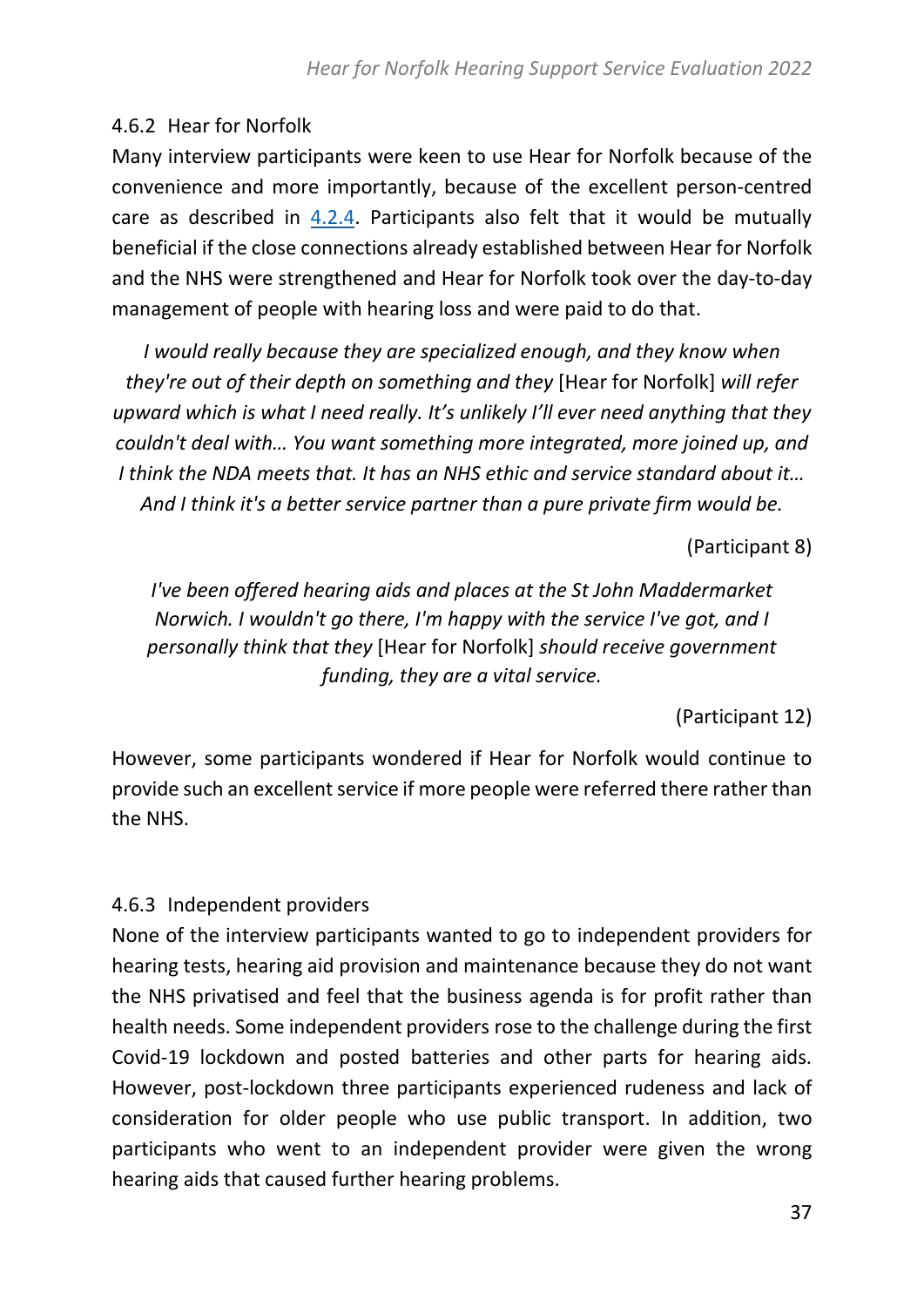*….my Doctor tried to refer me for a retest, but they* [hospital] *did send me a*  [business] *once who gave me two of their hearing aids. And when I went back to the hospital with trouble, they said 'what the devil are you doing with them things, they're no good for you'. If anybody tries to send you there again, don't go, tell them you're not going. You're coming here. So, when I want a test, I go to the hospital now.*

#### Participant 6)

*It was, I think at that time it was £1500 pounds for one hearing aid special offer £2000 for two. Went to have the, shall, I say, the proper hearing assessment with a specialist, and uhm, he said under no circumstances should I ever have a hearing aid in my defective ear, that is the one I've had the operation on back in the 1940s. Uhm I've held it out and I've been somewhat distrustful of private providers ever since. Perhaps they provide a good service, but I'm very worried, I think commercial interests come first.*

#### (Participant 11)

Recently the wife of one interview participant was sent to an independent provider because the hospital was 'no longer' taking referrals. The couple did not want this because they did not have confidence that the independent provider would provide a good service, but they were not given a choice. This also meant that each person would visit two different establishments at different times, thus reducing convenience for the service users.

One final comment about commissioning of services by the Clinical Commissioning Group.

*I think they* [Hear for Norfolk] *provide a jolly good service. I'm very unkeen on the CCG trying to Commission from (independent providers) because I just don't believe that they meet the standard. I would prefer to deal with NDA or the NHS*.

(Participant 8)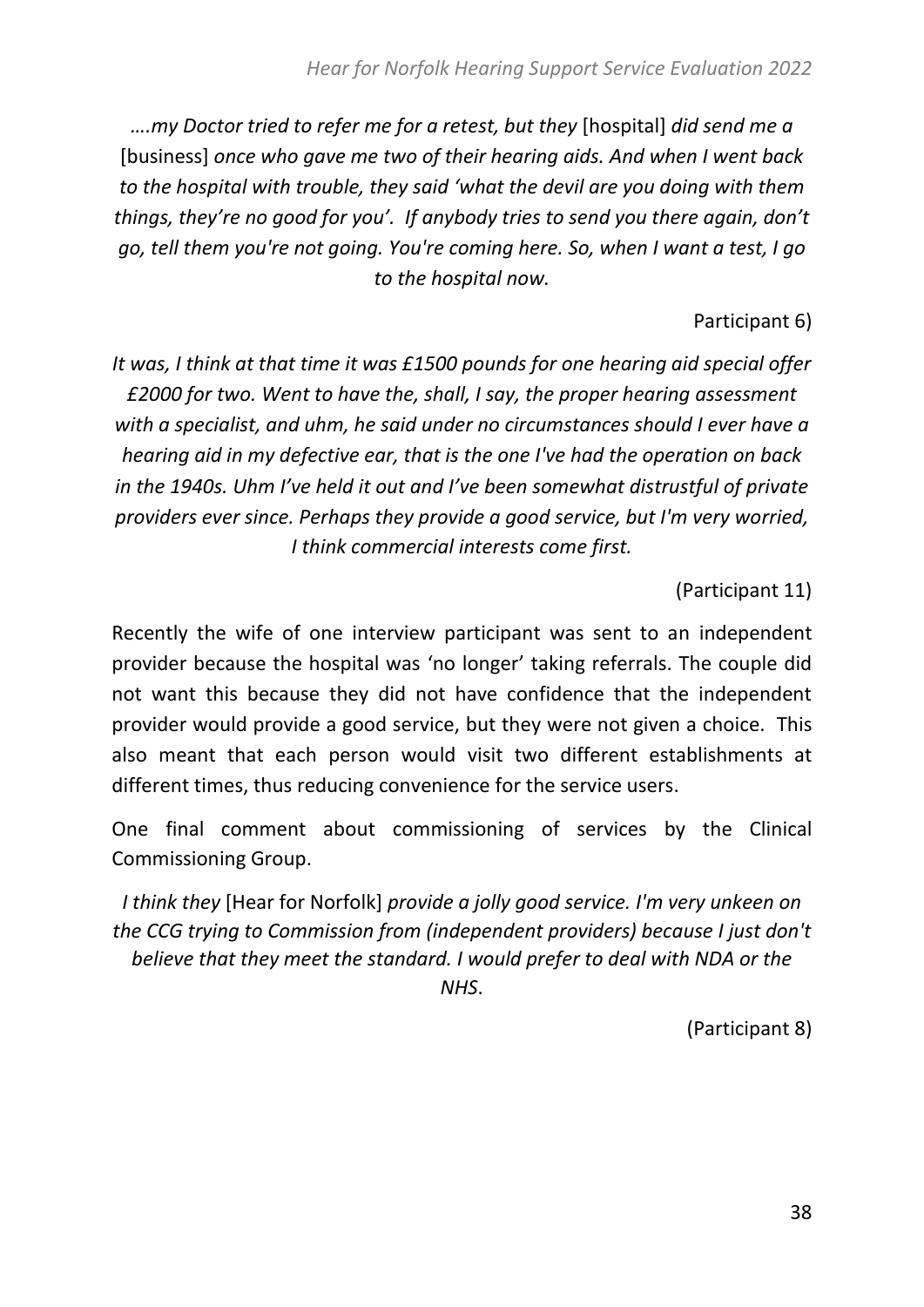### <span id="page-38-0"></span>5. Discussion

This evaluation shows that Hear for Norfolk provides an excellent service for people suffering hearing loss in Norfolk. Few survey respondents and no interview participants provided any adverse observations about the service. The 'poor' responses about some of the services in survey 1 may have been due to limited face-to-face support available due to Covid-19 lockdowns. Lockdowns were imposed by the Government in 2020 and 2021 to reduce the spread of Covid-19, which resulted in the closure or limitation of many necessary services, until safe alternative practices were established.

Most people use Hear for Norfolk for maintenance, such as retubing and battery replacement and these services are important to ensure effective hearing aids. In addition, interviews revealed the importance of other services such as wax removal, equipment trials, psychological and social support to people with hearing loss. Virtually everyone said that Hear for Norfolk provides a friendly service that is easily accessed and reliable. Staff and volunteers try hard to ensure that everyone receives the help and support they need. This includes connecting with the NHS to manage appointments and ask for advice about technical issues that were beyond the expertise of Hear for Norfolk staff.

Survey results show that loss of hearing impacts on quality of life but seems to have less effect on loneliness and confidence to communicate. However, these results may be influenced by the degree of hearing loss and people with severe hearing loss would be most affected. Interview participants felt that not having a hearing aid would have a big impact on daily and pleasurable activities that we take for granted. Most interview participants in the evaluation were retired, however, those that worked or contributed to society with voluntary work felt they would not be able to manage without functioning hearing aids to effectively communicate. Research by the Royal National Institute for Deaf People (RNID), found that nearly half their sample were retired and two-thirds of those took early retirement due to communication issues and the stress caused by this<sup>9</sup>.

Loss of communication with family, friends and wider social networks would cause frustration, and anger, leading to isolation and depression. Research shows that wellbeing and quality of life can be adversely affected by hearing impairment<sup>5</sup> and this evaluation found that the services provided by Hear for Norfolk were important to maintain these. The results of long-awaited research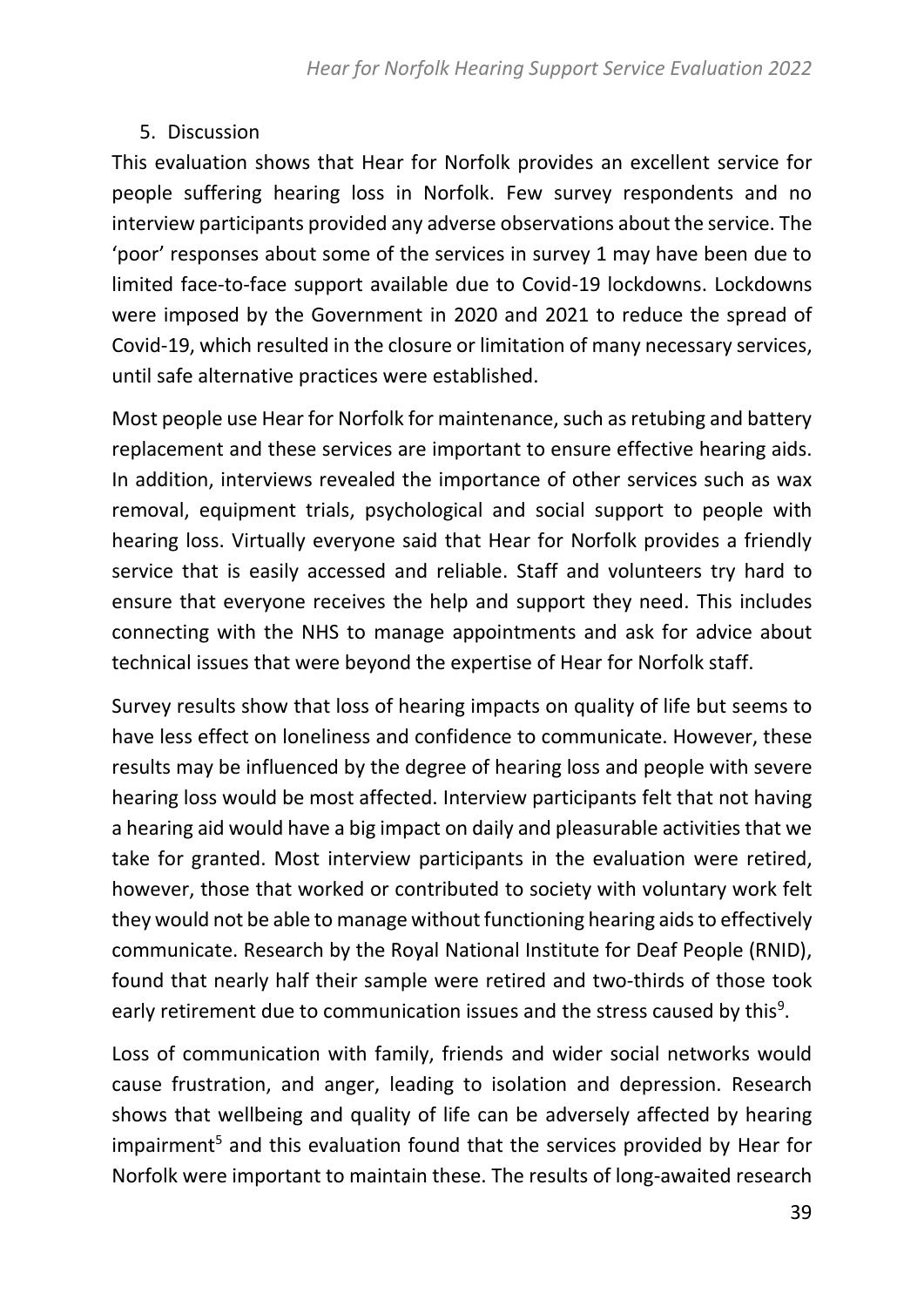by Deal *et al*<sup>4</sup> may also show that cognitive decline is also ameliorated with the use of hearing aids. Some evaluation participants also reported raised anxiety levels, which are prevalent in people with hearing loss, whether they use a hearing aid or not<sup>10</sup>. Suggestions for further support that Hear for Norfolk could provide included development of psychological support and befriending services for people with hearing loss. These services may also be extended to other conditions, such as hyperacusis and tinnitus. There is a general lack of psychological support for hearing loss, which could be best provided in the audiology setting<sup>11,12</sup>. Use of a quality of life measure during hearing assessments would provide a holistic approach to hearing loss and might identify patients that would benefit from psychological support. Further research would help to identify how hearing loss affects quality of life and how Hear for Norfolk could address this.

Issues around the safety of service users when walking and driving a vehicle were raised during interviews. Research suggests that people with hearing loss are more likely to give up their driving licences than people with normal hearing<sup>13</sup>. Risk of collisions are greater in people with hearing loss because they fail to adapt their driving practices (e.g., driving at slower speeds) to accommodate hearing loss<sup>14</sup>. Hearing loss is an 'unseen' impairment that most drivers with normal hearing would fail to consider in other road users, thus increasing the risk of collision. However, research on this risk and those for walkers and cyclists on public highways and multi-user paths appears to be nonexistent. Nevertheless, there is a plethora of evidence to show that physical inactivity increases the risk of many chronic diseases, mortality and reduces overall quality of life<sup>15</sup>, therefore, everyone should be encouraged to be physically active.

Hear for Norfolk already fills a large gap in provision of hearing support services, and only a few people made suggestions, such as the restoring of the mobile services that were limited during Covid-19 lockdowns and expanding these further across Norfolk, training people with hearing loss to do their own maintenance, and reintroducing the opportunity for people to trial new assistive listening devices. The most notable change suggested would be self-referral for hearing assessments and wax removal. The cost of a GP consultation is approximately £39<sup>16</sup>. Given that an estimated 201,500 people in Norfolk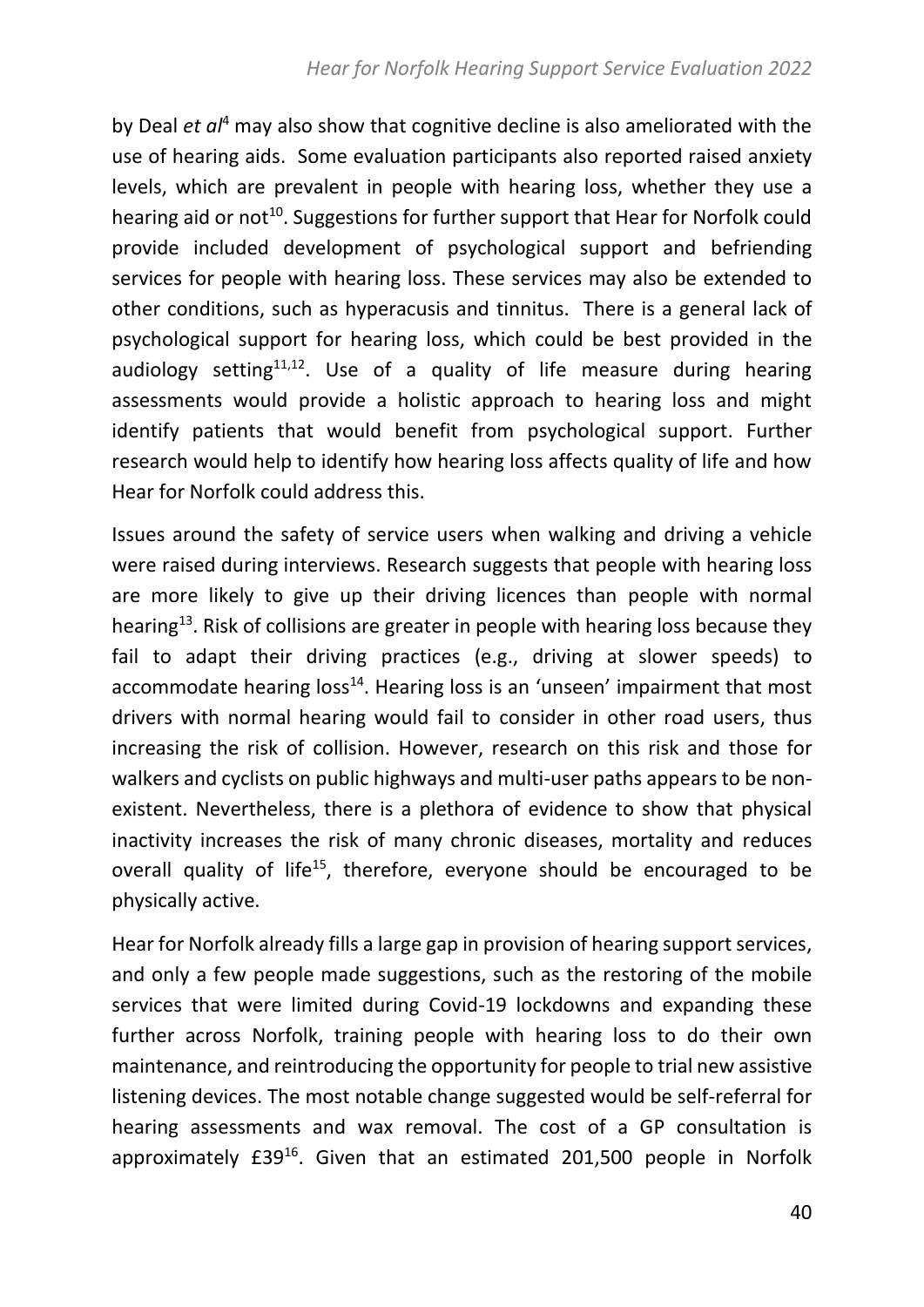experience hearing loss, this could amount to a saving of £7.8 million to the NHS for single appointments, provided Hear for Norfolk is suitably funded to carry out the work at the high standard of person-centre care presently provided. Unlike independent providers, Hear for Norfolk is not funded to provide hearing assessments and hearing aids. Participants clearly did not want to go to independent providers because of their experiences, the healthcare risks, and the perceived agenda for profit. The surveys showed few people access independent providers for maintenance, however, the interviews raised a disproportionate number of complaints. Reasons to access the NHS were because of the healthcare knowledge, and Hear for Norfolk for the personcentred care and practicalities of access and convenience. Hear for Norfolk has close links with the NHS, which resulted in confusion in participants about who had provided which services. Potentially these links could be developed and extended to provision of hearing assessments and hearing devices, with suitable funding.

The mixed methods approach strengthened the evaluation by providing triangulation of findings from the quantitative and qualitative methods. Quantitative research gives numerical data from large samples, whereas qualitative methods (open-ended questions and interviews) provide in-depth understanding about the impact Hear for Norfolk has for people with hearing loss in Norfolk.

Working with Hear for Norfolk ensured development of suitable research measures for the target population. Their help with recruitment of interview participants was invaluable but may also be a limitation as it could potentially increase selection bias of invitees. Hear for Norfolk know their client group very well and selection bias was discussed during development of the evaluation to minimise this risk. Participant bias may be present in this evaluation as service users with strong views for Hear for Norfolk and strong views against independent providers may be more motivated to participate. Interviewing a small number of service users may be considered a limitation, however, qualitative research is invaluable to gain real life experience<sup>17</sup>. The poor response to the invitation to be interviewed may be due to the use of an answer machine by the UEA research team, to which some people with hearing loss may find hard to respond.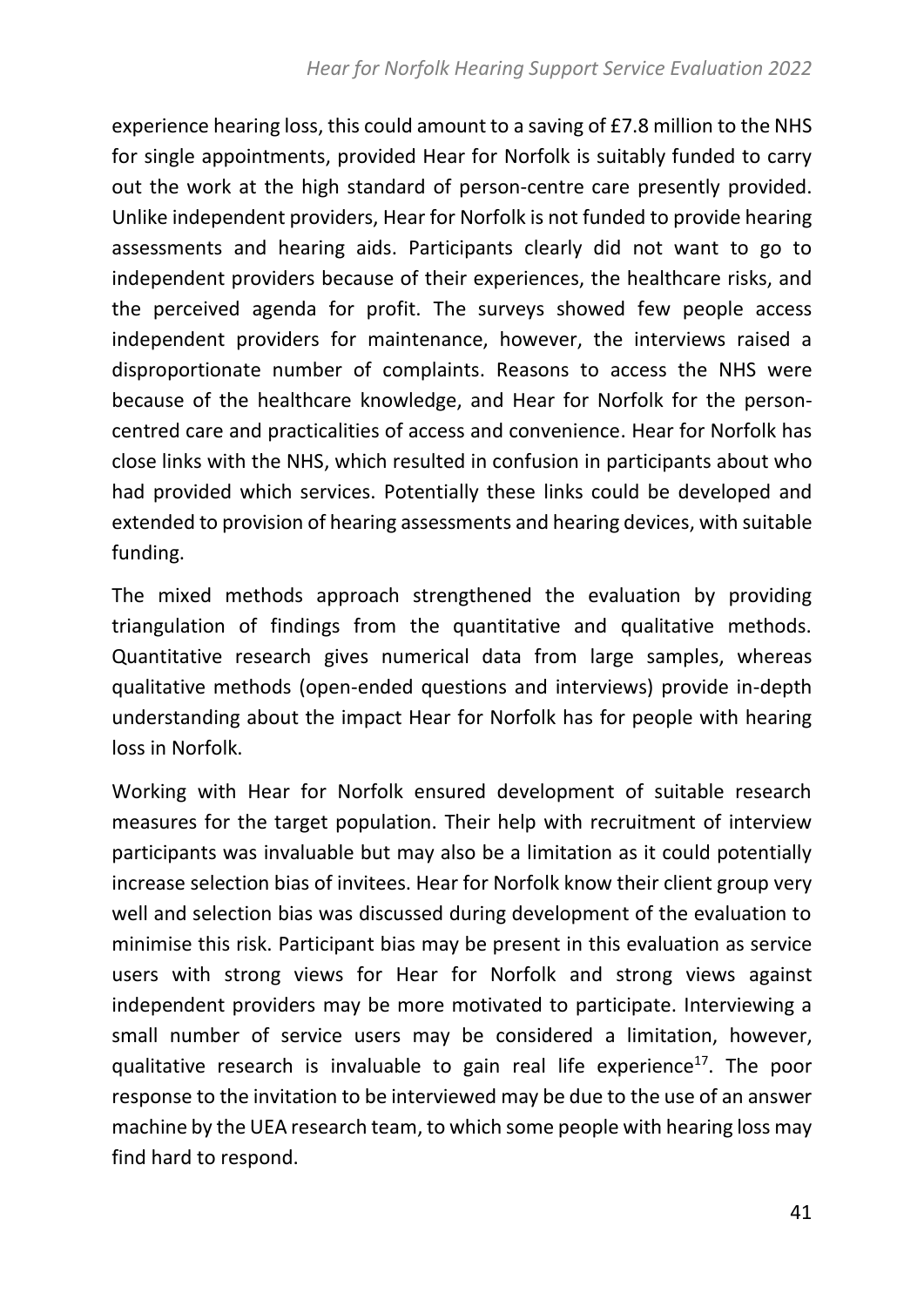### <span id="page-41-0"></span>6. Concluding remarks/recommendations

The evaluation has shown that the services provided by Hear for Norfolk are valuable to people with hearing lossin Norfolk. Without the support to maintain hearing aids, service users felt they would experience much reduced quality of life and mental wellbeing. Hear for Norfolk and the NHS are the preferred providers for hearing assessments, equipment, and maintenance for different reasons. Independent providers did not have any support from interview participants because of poor service and potential health risks.

Hear for Norfolk already fills a large gap in service need for people with hearing loss but there were some suggestions to further develop services. One suggestion was for Hear for Norfolk to strengthen its partnership with the NHS and gain funding for hearing assessments, hearing aid provision and wax removal. Other suggestions were for the full restoration and extension of mobile services around Norfolk, development of psychological and befriending services, restore the service to try new assistive listening devices, and further advertise the services provided by Hear for Norfolk. Other research suggested that quality of life could be measured at hearing assessments and personal safety risks could also be addressed by providers of hearing aids. More research is needed in these areas and research to assess how Hear for Norfolk could best address these in the future.

The person-centred care provided by Hear for Norfolk is what sets it apart from other providers of services for people with hearing loss, however, to develop and extend existing services would require consideration of need and extra funding.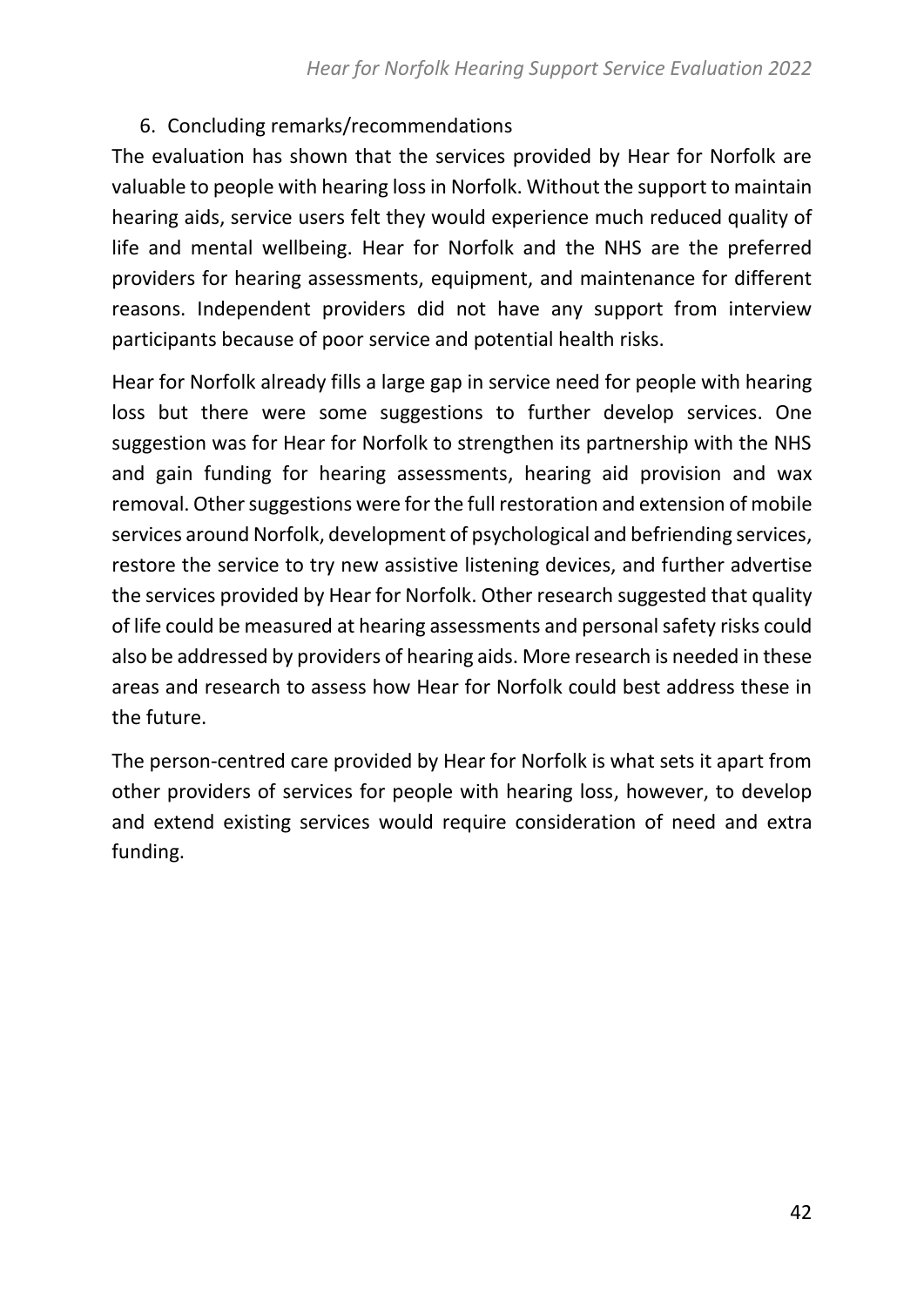### <span id="page-42-0"></span>References

- 1. Lieu JEC, Kenna M, Anne S, Davidson L. Hearing Loss in Children: A Review. *JAMA.* 2020;324(21):2195-2205.
- 2. HearingLink. Hearing loss statistics in the UK. [https://www.hearinglink.org/your-hearing/about-hearing/facts-about](https://www.hearinglink.org/your-hearing/about-hearing/facts-about-deafness-hearing-loss/)[deafness-hearing-loss/.](https://www.hearinglink.org/your-hearing/about-hearing/facts-about-deafness-hearing-loss/) Accessed 14 February, 2022.
- 3. Amieva H, Ouvrard C. Does Treating Hearing Loss in Older Adults Improve Cognitive Outcomes? A Review. *Journal of Clinical Medicine.*  2020;9(3).
- 4. Deal JA, Albert MS, Arnold M, *et al*. A randomized feasibility pilot trial of hearing treatment for reducing cognitive decline: Results from the Aging and Cognitive Health Evaluation in Elders Pilot Study. *Alzheimers Dement (N Y).* 2017;3(3):410-415.
- 5. Nordvik Ø, Laugen Heggdal PO, Brännström J, Vassbotn F, Aarstad AK, Aarstad HJ. Generic quality of life in persons with hearing loss: a systematic literature review. *BMC Ear Nose Throat Disord.* 2018;18:1-1.
- 6. Archbold S, Lamb B, O'Neill C, Atkins J. *The Real Cost of Adult Hearing Loss: reducing its impact by increasing access to the latest hearing technologies.* 2018.
- 7. Creswell JWaPC, V.L. *Designing and Conducting Mixed Methods Research.* 2nd Edition ed. Los Angeles: Sage Publications; 2011.
- 8. Yin RK. *Case Study Research Design and Methods.* Thousand Island,London: Sage Publications; 2009.
- 9. Arrowsmith L. *Hidden disadvantage: Why people with hearing loss are still losing out at work.* Royal National Institute for Deaf People (RNID);2020.
- 10. Contrera KJ, Betz J, Deal J, *et al*. Association of Hearing Impairment and Anxiety in Older Adults. *Journal of Aging and Health.* 2016;29(1):172- 184.
- 11. Bennett Rebecca J, Donaldson S, Kelsall-Foreman I, *et al*. Addressing Emotional and Psychological Problems Associated With Hearing Loss: Perspective of Consumer and Community Representatives. *American Journal of Audiology.* 2021;30(4):1130-1138.
- 12. Niazi Y, Ejaz B, Muazzam A. Impact of hearing impairment on psychological distress and subjective well-being in older adults. *Pak J Med Sci.* 2020;36(6):1210-1215.
- 13. Thorslund B, Peters B, Lyxell B, Lidestam B. The influence of hearing loss on transport safety and mobility. *European Transport Research Review.*  2013;5(3):117-127.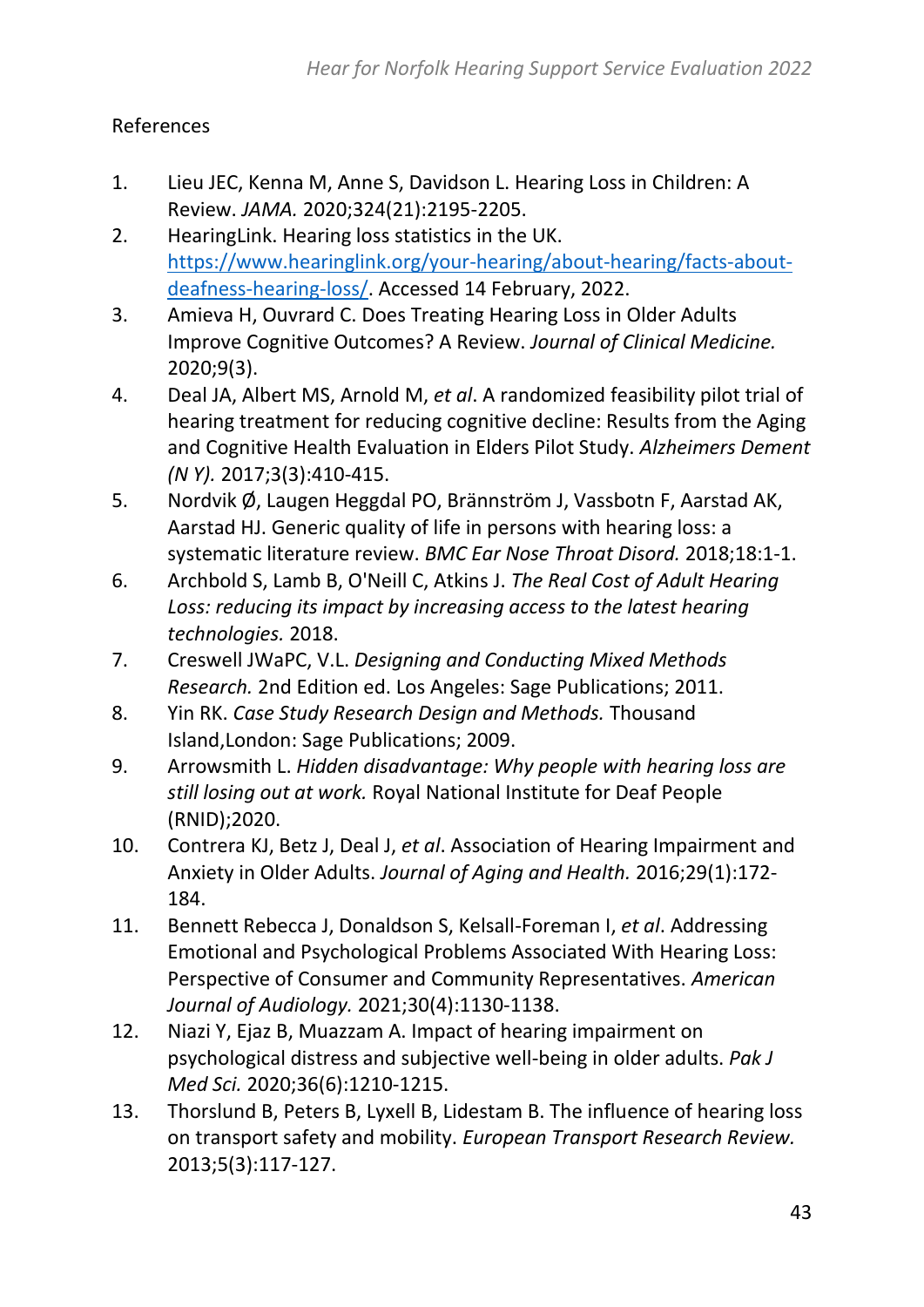- 14. Edwards JD, Lister JJ, Lin FR, Andel R, Brown L, Wood JM. Association of Hearing Impairment and Subsequent Driving Mobility in Older Adults. *The Gerontologist.* 2016;57(4):767-775.
- 15. Posadzki P, Pieper D, Bajpai R, *et al*. Exercise/physical activity and health outcomes: an overview of Cochrane systematic reviews. *BMC Public Health.* 2020;20(1):1724.
- 16. Jones K, & Burns, A. *Unit Costs of Health and Social Care 2021.* University of Kent, Canterbury.: Personal Social Services Research Unit, University of Kent, Canterbury;2021.
- 17. Robson C. *Real World Research (2nd ed).* Oxford: Blackwell; 2002.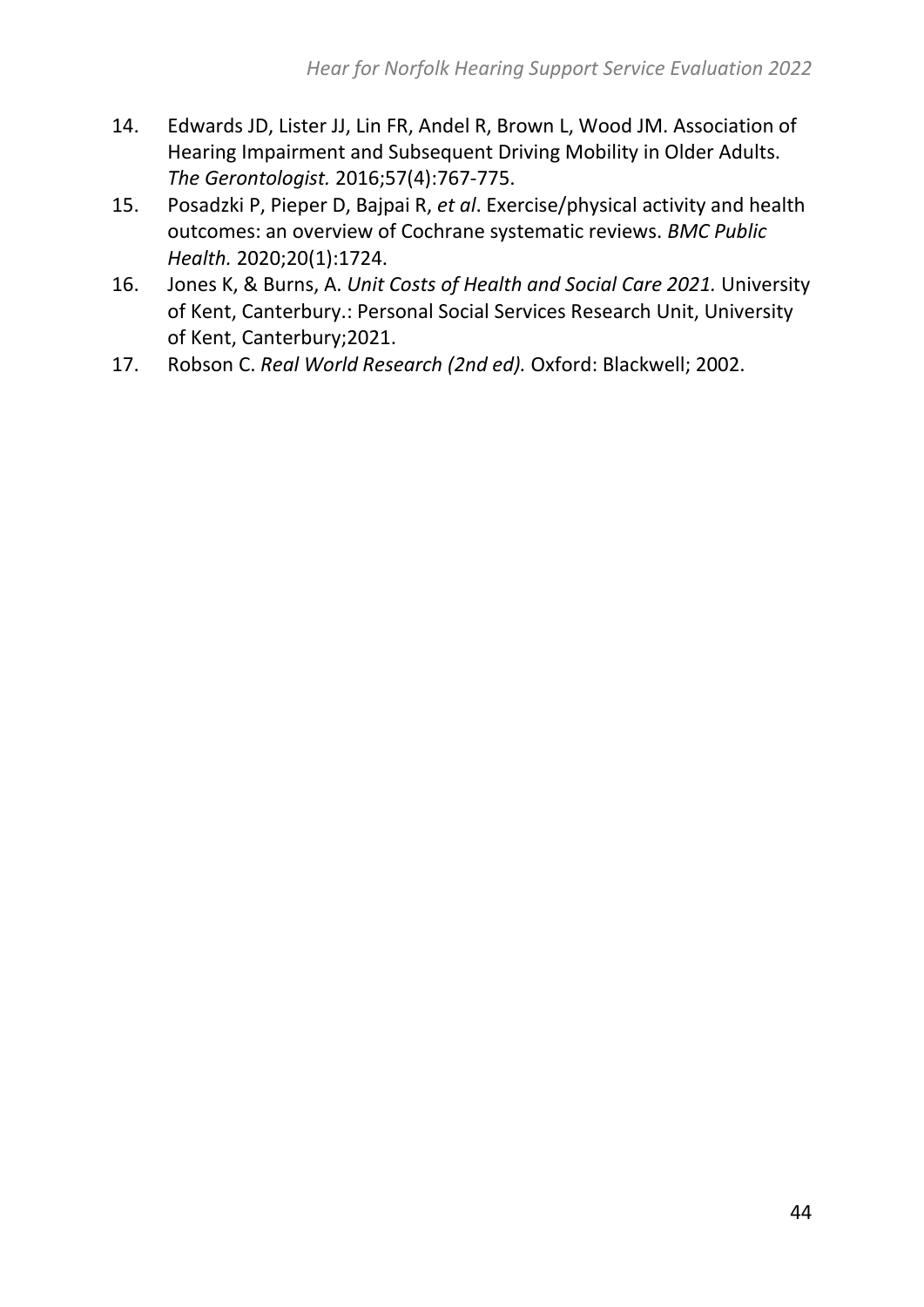### <span id="page-44-0"></span>Appendices

<span id="page-44-1"></span>I. Hear for Norfolk Survey (2020-2021)

### **Hear for Norfolk (the working name of Norfolk Deaf Association) Hearing Support Service Questionnaire**



#### **1. SU No**

#### **2. Who issued your hearing aid? (please tick)**

| Norfolk & Norwich University    |  | <b>Scrivens</b>               |  |  |  |
|---------------------------------|--|-------------------------------|--|--|--|
| Hospital                        |  |                               |  |  |  |
| James Paget University Hospital |  | <b>Specsavers</b>             |  |  |  |
| Queen Elizabeth II Hospital     |  | The Outside Clinic            |  |  |  |
| West Suffolk Hospital           |  | NHS hearing aid provider from |  |  |  |
|                                 |  | outside Norfolk               |  |  |  |

#### **3. What did you use NDA services for? (please tick all that apply)**

| Retubing                     | Wax guard replacement              |
|------------------------------|------------------------------------|
| Cleaning                     | Help getting my earmould in        |
| <b>Batteries replacement</b> | Help with my hearing aid controls  |
| Battery drawers replacement  | Help with cleaning my earmould     |
| Volume switches replacement  | Advice with using hearing aid      |
| Filters replacement          | General advice / emotional support |
| Other (please specify)       |                                    |

**4. Do you feel that our staff member who answered your initial call fully understood the nature of your enquiry/request and was able to address it appropriately?**

**5. If you answered 'partially' or 'no' to Question 4, please provide more details: \_\_\_\_\_\_\_\_\_\_\_\_\_\_**

*For Questions 6 to 10 please answer only the questions for the support you have*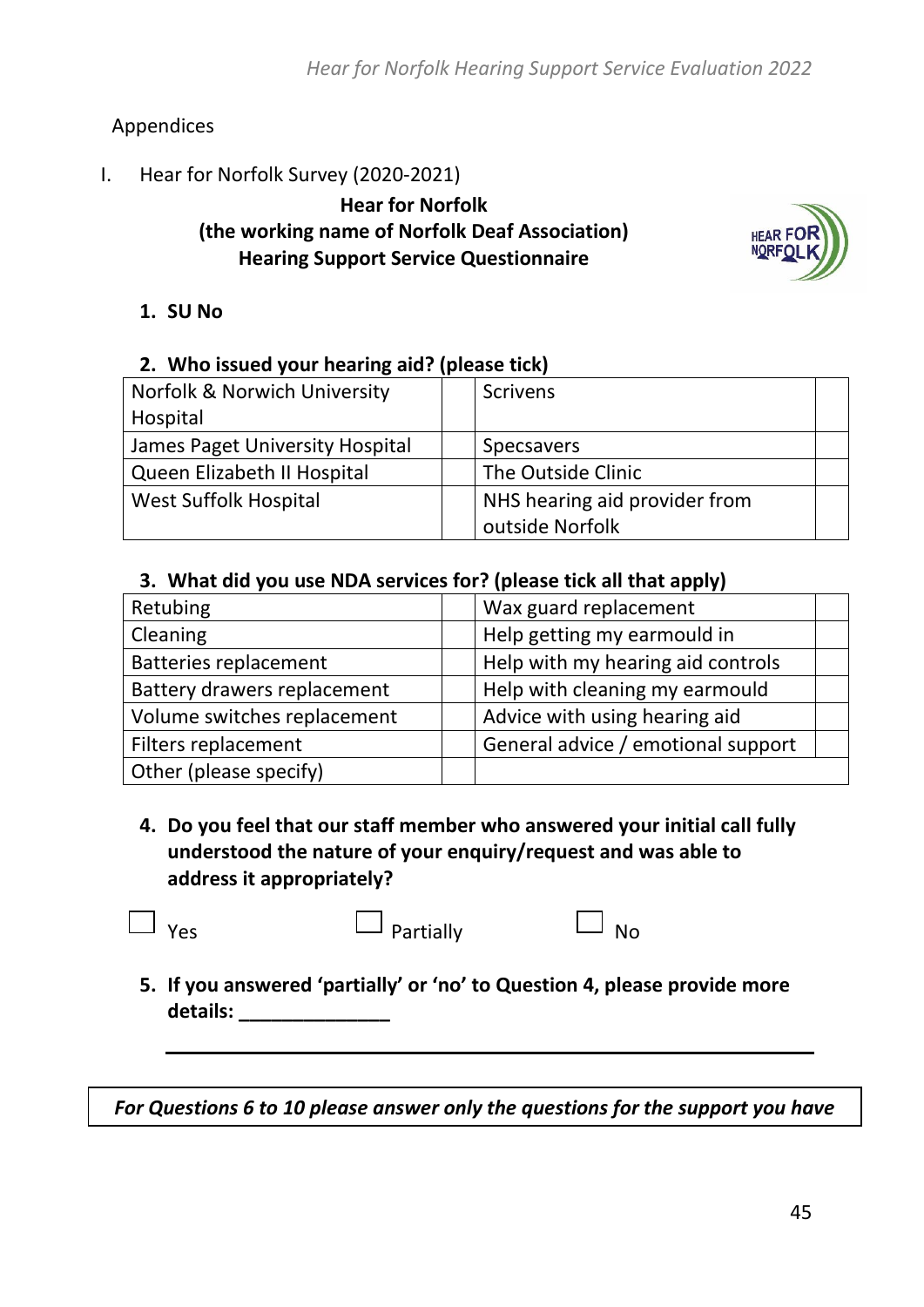#### **6. For help with retubing: Now your hearing aid has been retubed, how well does the hearing aid fit behind your ear?**

| Fits securely and comfortably      | Fits poorly but is comfortable   |  |
|------------------------------------|----------------------------------|--|
| Fits securely but is uncomfortable | Fits poorly and is uncomfortable |  |

#### **7. For help with getting the earmould into your ear:**

| I am now very confident in getting my earmould in and out correctly |  |
|---------------------------------------------------------------------|--|
| I now manage better in getting my earmould in and out correctly     |  |
| I still struggle to get my earmould in and out                      |  |
| I can't manage to get my earmould in and out correctly              |  |

#### **8. For help with cleaning the earmould:**

| I am now confident with cleaning | I still struggle to clean it |  |
|----------------------------------|------------------------------|--|
|                                  |                              |  |
| I manage better with cleaning it | I can't manage to clean my   |  |
|                                  | earmould                     |  |

#### **9. For help with hearing aid controls:**

| I am now very confident | I still struggle |  |
|-------------------------|------------------|--|
| I now manage better     | I can't manage   |  |

### **10.For each service provided: the service I received was...**

|                                    | <b>Excellent</b> | Good | Poor | Very |
|------------------------------------|------------------|------|------|------|
|                                    |                  |      |      | poor |
| Retubing                           |                  |      |      |      |
| Cleaning                           |                  |      |      |      |
| Ear mould fitting                  |                  |      |      |      |
| Battery supply                     |                  |      |      |      |
| Battery drawer replacement         |                  |      |      |      |
| Volume switches replacement        |                  |      |      |      |
| <b>Filters replacement</b>         |                  |      |      |      |
| Wax guard replacement              |                  |      |      |      |
| Help getting my earmould in        |                  |      |      |      |
| Help with my hearing aid controls  |                  |      |      |      |
| Help with cleaning my earmould     |                  |      |      |      |
| Advice with using hearing aid      |                  |      |      |      |
| General advice / emotional support |                  |      |      |      |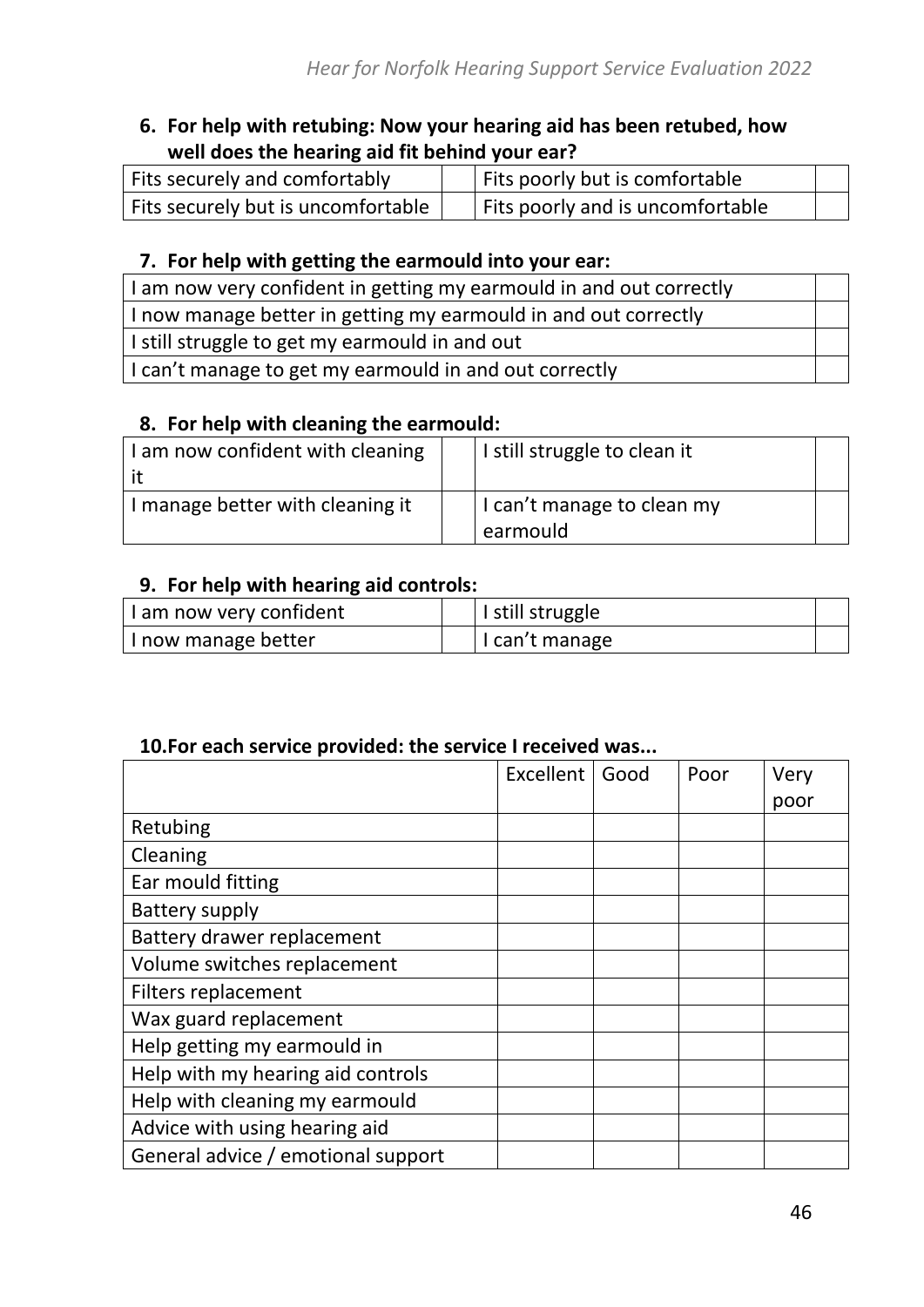#### *Hear for Norfolk Hearing Support Service Evaluation 2022*

| Other (as you specified above) |  |  |
|--------------------------------|--|--|
|                                |  |  |

#### **11.Was the volunteer or staff member able to do all that you expected?**

| rac ا | $\mathbf{I}$ and $\mathbf{I}$ | <b>No</b> |
|-------|-------------------------------|-----------|

### **12.If answered 'no' to Question 11, please say why: \_\_\_\_\_\_\_\_\_\_\_\_\_\_\_\_\_\_\_\_\_\_\_\_\_\_\_\_\_\_\_\_\_\_\_\_\_\_**

**\_\_\_\_\_\_\_\_\_\_\_\_\_\_\_\_\_\_\_\_**

#### **13.How did you hear about the Hearing Support Service?**

| <b>Referral from Hospital</b>   | Saw the Mobile Clinic   |
|---------------------------------|-------------------------|
| <b>Referral from Scrivens</b>   | Clinic at NDA office    |
| <b>Referral from Specsavers</b> | <b>Local Press</b>      |
| Website                         | <b>GP Surgery</b>       |
| Leaflet                         | Clinic close to my home |
| <b>NDA Newsletter</b>           | Other (please specify)  |

**\_\_\_\_\_\_\_\_\_\_\_\_\_\_\_\_\_\_\_\_\_\_\_\_\_\_\_\_\_\_\_\_\_\_\_\_\_\_\_\_\_\_\_\_\_\_\_\_\_\_\_\_\_\_\_\_\_\_\_**

#### **14.How did you access the Hearing Support Service? (please tick all that apply)**

| l Home visit  | Local / NDA offices Clinic |  |
|---------------|----------------------------|--|
| Mobile Clinic | On the phone               |  |

#### **15.Was the location of the service convenient for you?**

#### **16.How far did you have to travel to reach the clinic? \_\_\_\_\_\_\_\_\_\_\_\_\_ (miles)**

#### **17.How easy is it to contact the Norfolk Deaf Association Hearing Support Service?**

| Very easy | Not so easy      |  |
|-----------|------------------|--|
| Easy      | <b>Difficult</b> |  |

#### **18.If answered 'difficult' to Question 17, please say why:**

**\_\_\_\_\_\_\_\_\_\_\_\_\_\_\_\_\_\_\_\_\_\_\_\_\_\_\_\_\_\_\_\_\_\_**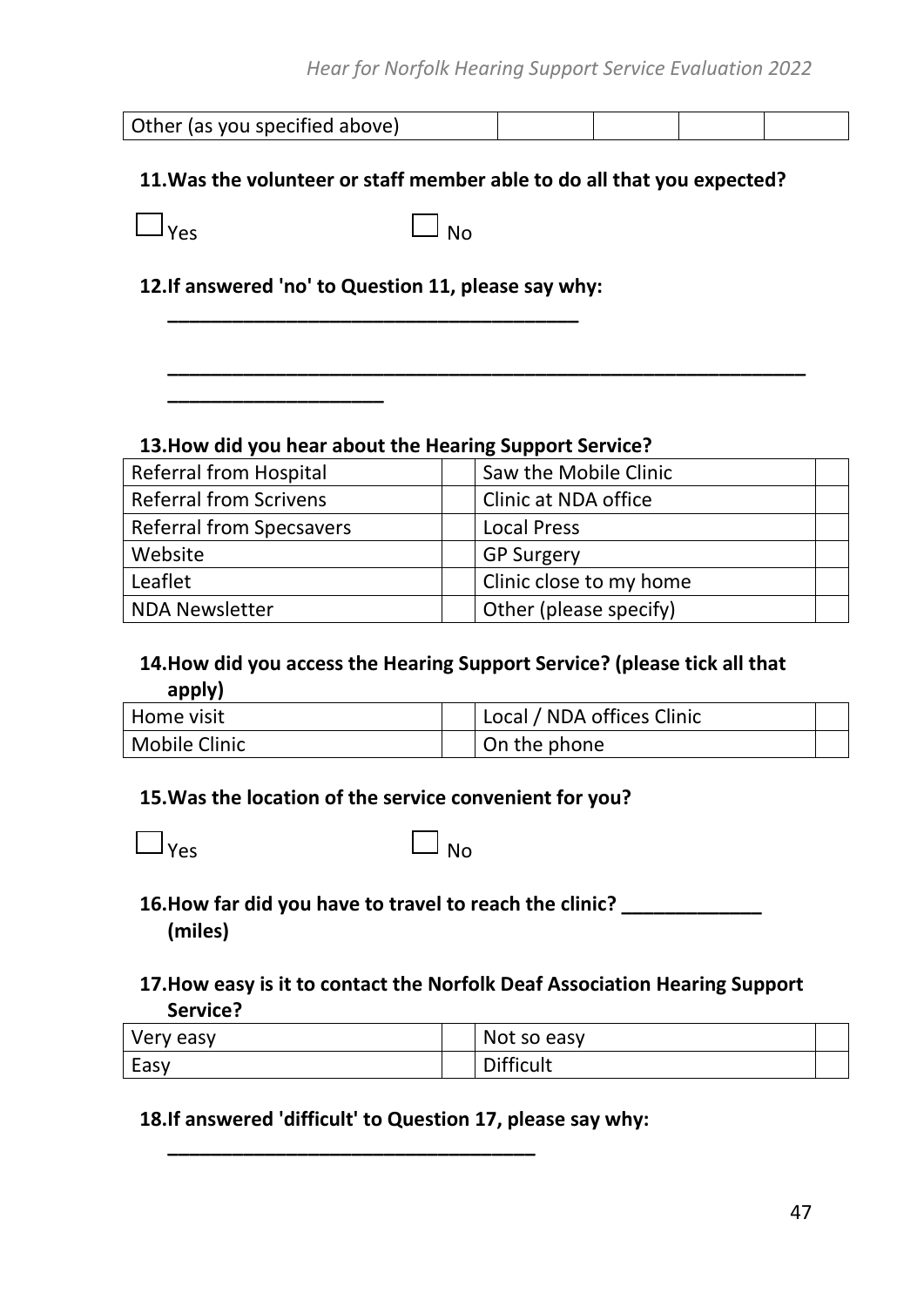### **19.How important do you rate the support we provide?**

**\_\_\_\_\_\_\_\_\_\_\_\_\_\_\_\_\_\_\_\_\_**

**\_\_\_\_\_\_\_\_\_\_\_\_\_\_\_\_\_\_\_\_\_\_\_\_\_\_\_\_\_\_\_\_\_\_\_\_\_\_\_\_\_\_\_\_\_\_\_\_\_\_\_\_\_\_\_\_\_\_\_\_\_\_\_\_**

|                                    | Essential | Important | <b>Not</b> |
|------------------------------------|-----------|-----------|------------|
|                                    |           |           | important  |
| Retubing                           |           |           |            |
| Cleaning                           |           |           |            |
| Ear mould fitting                  |           |           |            |
| <b>Battery supply</b>              |           |           |            |
| Battery drawer replacement         |           |           |            |
| Volume switches replacement        |           |           |            |
| Filters replacement                |           |           |            |
| Wax guard replacement              |           |           |            |
| Help getting my earmould in        |           |           |            |
| Help with my hearing aid controls  |           |           |            |
| Help with cleaning my earmould     |           |           |            |
| Advice with using hearing aid      |           |           |            |
| General advice / emotional support |           |           |            |
| Other (as you specified above)     |           |           |            |

### **20.What difference has our support made to...**

|                                                                                                             | <b>Big</b> | Some       | Little     | <b>No</b>  |
|-------------------------------------------------------------------------------------------------------------|------------|------------|------------|------------|
|                                                                                                             | difference | difference | difference | difference |
| Your ability to use your Hearing<br>Aids?                                                                   |            |            |            |            |
| Your ability to communicate?<br>(for example, using the phone,<br>face-to-face talking or group<br>talking) |            |            |            |            |
| You feeling less lonely and<br>isolated?                                                                    |            |            |            |            |
|                                                                                                             |            |            |            |            |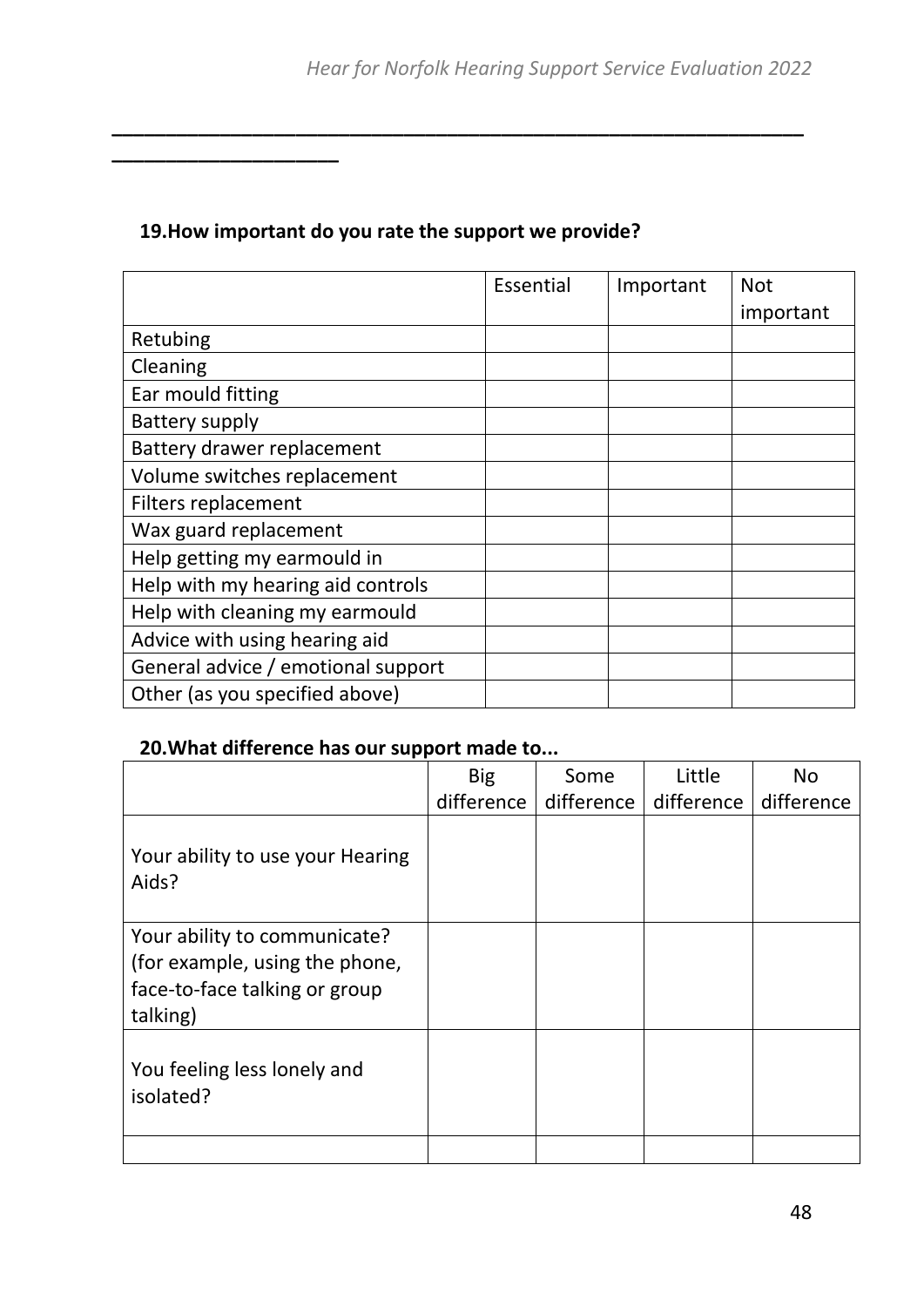| Your confidence and self-<br>esteem?                                                                                      |  |  |
|---------------------------------------------------------------------------------------------------------------------------|--|--|
| You to remain active? (for<br>example, in<br>work/education/connected to<br>family and friends/persevere<br>with hobbies) |  |  |
| Your wellbeing and the overall<br>quality of life?                                                                        |  |  |

### **21.Please let us know if the support we provided made a difference in any other way:**

**\_\_\_\_\_\_\_\_\_\_\_\_\_\_\_\_\_\_\_\_\_\_\_\_\_\_\_\_\_\_\_\_\_\_\_\_\_\_\_\_\_\_\_\_\_\_\_\_\_\_\_\_\_\_\_\_\_\_\_\_\_\_\_\_**

-

**\_\_\_\_\_\_\_\_\_\_\_\_\_\_\_\_\_\_\_\_\_**

#### **22.What do you think about the Hearing Support Service provided by the NDA? (tick all that apply)**

| Personal friendly service       | Impersonal unfriendly service      |  |
|---------------------------------|------------------------------------|--|
| An easy to access local service | Difficult to access remote service |  |
| A reliable local service        | Not a reliable service             |  |

#### **23.The volunteer/staff member that I saw/spoke to... (please tick all that apply)**

| Was polite and caring | Reassured me                |  |
|-----------------------|-----------------------------|--|
| Was very helpful      | Assisted me with my problem |  |
| Spoke clearly         | Was not helpful             |  |

#### **24.What is your overall view of the NDA's Hearing Support Service?**

| Excellent | Poor      |  |
|-----------|-----------|--|
| Good      | Very poor |  |

### **25.Would you recommend the Hear for Norfolk to your friends who also use hearing aids?**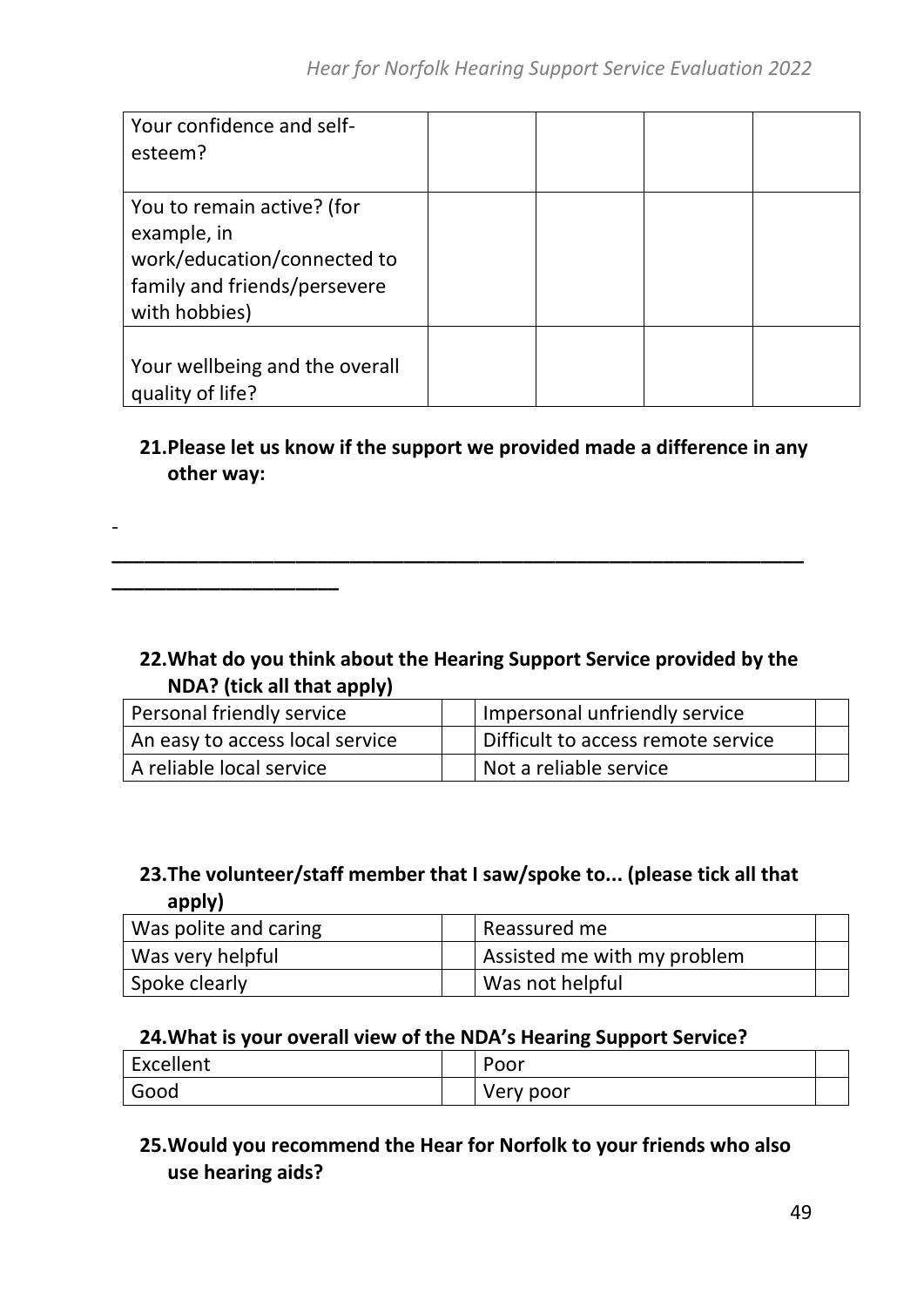| offer you?          |                                               | 26. Is there any other support or help the Hearing Support Service could  |
|---------------------|-----------------------------------------------|---------------------------------------------------------------------------|
|                     | 27. Did you fill in this form yourself?       |                                                                           |
| volunteer helped me | $\Box$ Yes $\Box$ No, the volunteer helped me | No, someone other than the                                                |
|                     | contribute to the improvement of our service. | Thank you very much for completing this questionnaire. Your feedback will |

**Hear for Norfolk also offers other services to people with hearing loss. Please tick below if you would like further information about other services we provide.** 

| <b>Our services and groups</b>                  | Please send me<br>details |
|-------------------------------------------------|---------------------------|
| Aural Care (ear wax removal using microsuction) |                           |
| <b>Tinnitus Support Group</b>                   |                           |
| <b>Befriending Service</b>                      |                           |
| <b>Hearing Loss Awareness Training Course</b>   |                           |
| <b>BSL Practice Group</b>                       |                           |
| Friends of the Norfolk Deaf Association         |                           |

\_\_\_\_\_\_\_\_\_\_\_\_\_\_\_\_\_\_\_\_\_\_\_\_\_\_\_\_\_\_\_\_\_\_\_\_\_\_\_\_\_\_\_\_\_\_\_\_\_\_\_\_\_\_\_\_\_\_\_\_\_\_\_\_

#### **Optional**

Name:

\_\_\_\_\_\_\_\_\_\_\_\_\_\_\_\_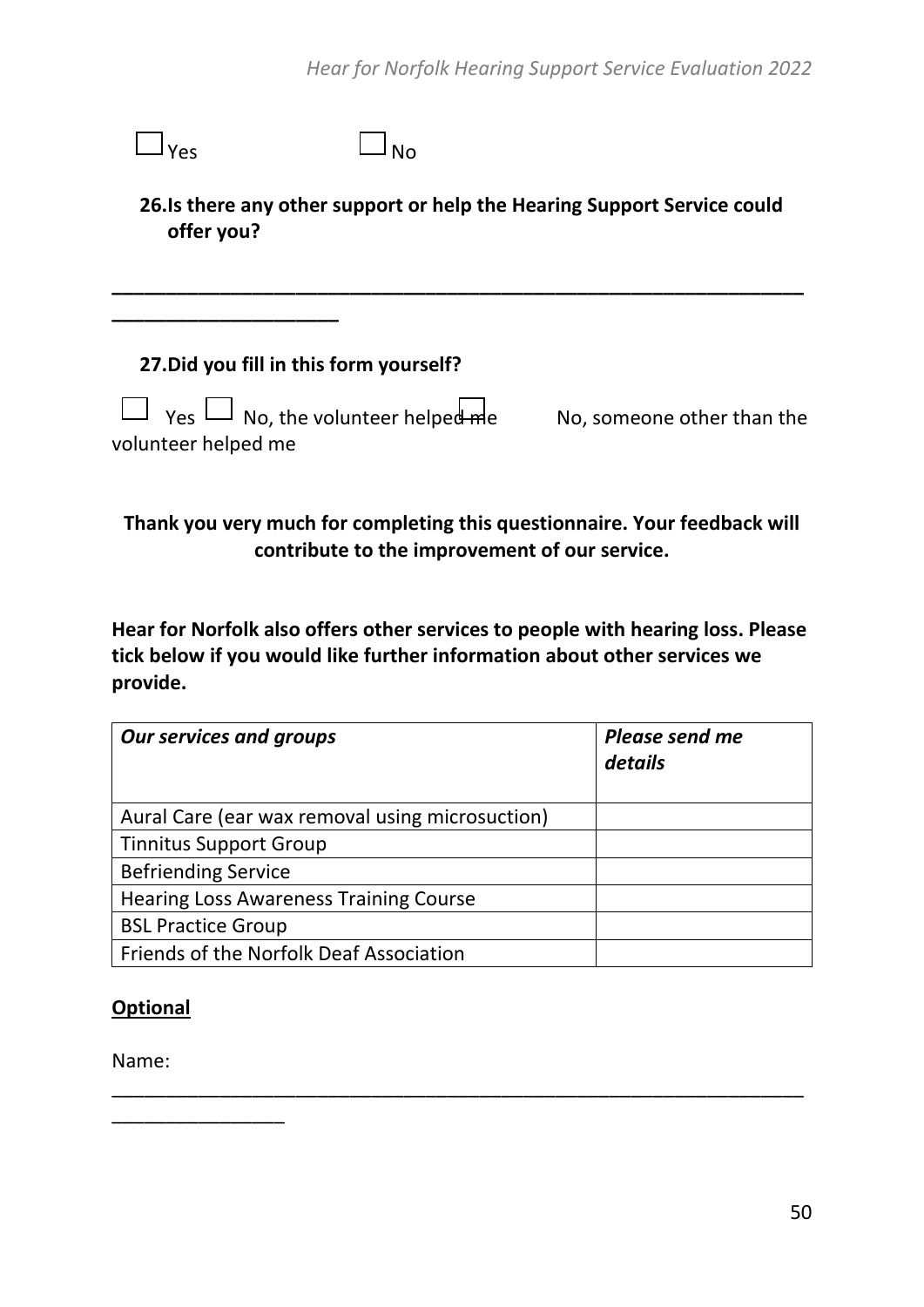| Address:   |  |  |
|------------|--|--|
|            |  |  |
|            |  |  |
| Telephone: |  |  |
|            |  |  |
| Email:     |  |  |
|            |  |  |

#### **Equality Monitoring (Note: this was not included in the survey of 2021/22)**

One of the major funders of our Hearing Support Service require us to carry out the equality monitoring of people using our Hearing Support Service. Please indicate by placing a tick in the box next to your selection. Please note: *This information is for monitoring purposes only and will be held in strictest confidence.*

| Gender                   | <b>Disability</b>   | Age                       |
|--------------------------|---------------------|---------------------------|
| Male                     | <b>Disabled</b>     | $0 - 24$ years            |
| Female                   | <b>Not Disabled</b> | 25 to 64 years            |
|                          |                     | $65 + \gamma$ ears        |
|                          |                     |                           |
| <b>Ethnicity</b>         | <b>Religion</b>     | <b>Sexual Orientation</b> |
| White UK                 | No religion         | Heterosexual              |
|                          |                     | Lesbian, Gay,             |
| White Irish              | Christian           | <b>Bisexual</b>           |
| Gypsy or Irish Traveller | <b>Buddhist</b>     | Prefer not to state       |
| Any other white          |                     |                           |
| background               | Hindu               |                           |
| Asian Indian             | Jewish              |                           |
| Asian Pakistani          | <b>Muslim</b>       |                           |
| Asian Bangladeshi        | Sikh                |                           |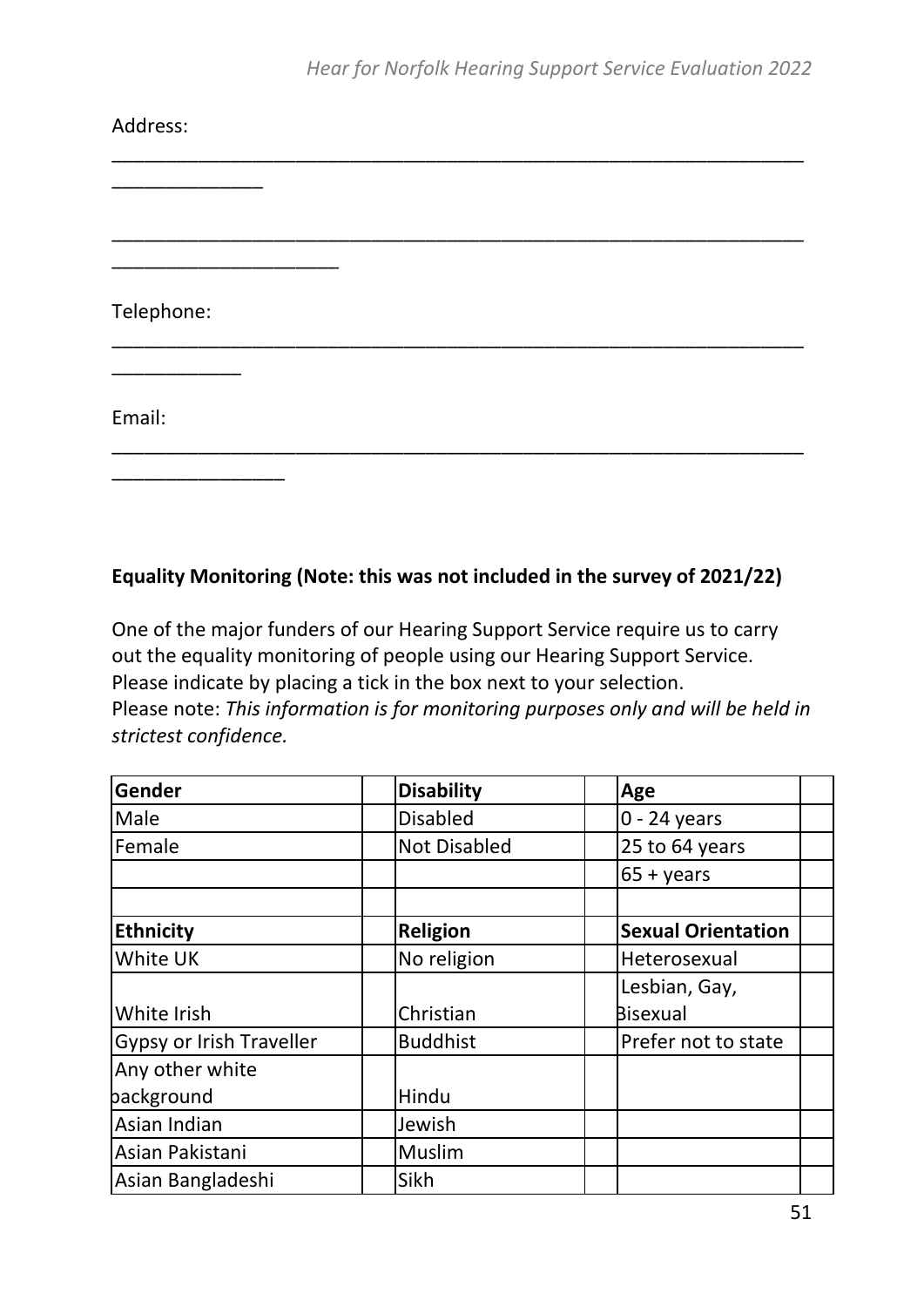| <b>Asian Chinese</b>    | Other religion      |  |  |
|-------------------------|---------------------|--|--|
| Any other Asian         |                     |  |  |
| packground              | Prefer not to state |  |  |
| <b>Black African</b>    |                     |  |  |
| <b>Black Caribbean</b>  |                     |  |  |
| Any other               |                     |  |  |
| Black/African/Caribbean |                     |  |  |
| Arab                    |                     |  |  |
| Mixed Ethnic background |                     |  |  |
| Any other ethnic group  |                     |  |  |

#### **The Data Protection Act 2018**

Personal data collected on this form and information supplied on this form will be retained by Hear for Norfolk on a database and will be used to keep your case records accurate and enable us to address any concerns you raised promptly.

We will not disclose your data to any external sources without your expressed written consent.

A full copy of our Data Protection Policy and Privacy Notice is available on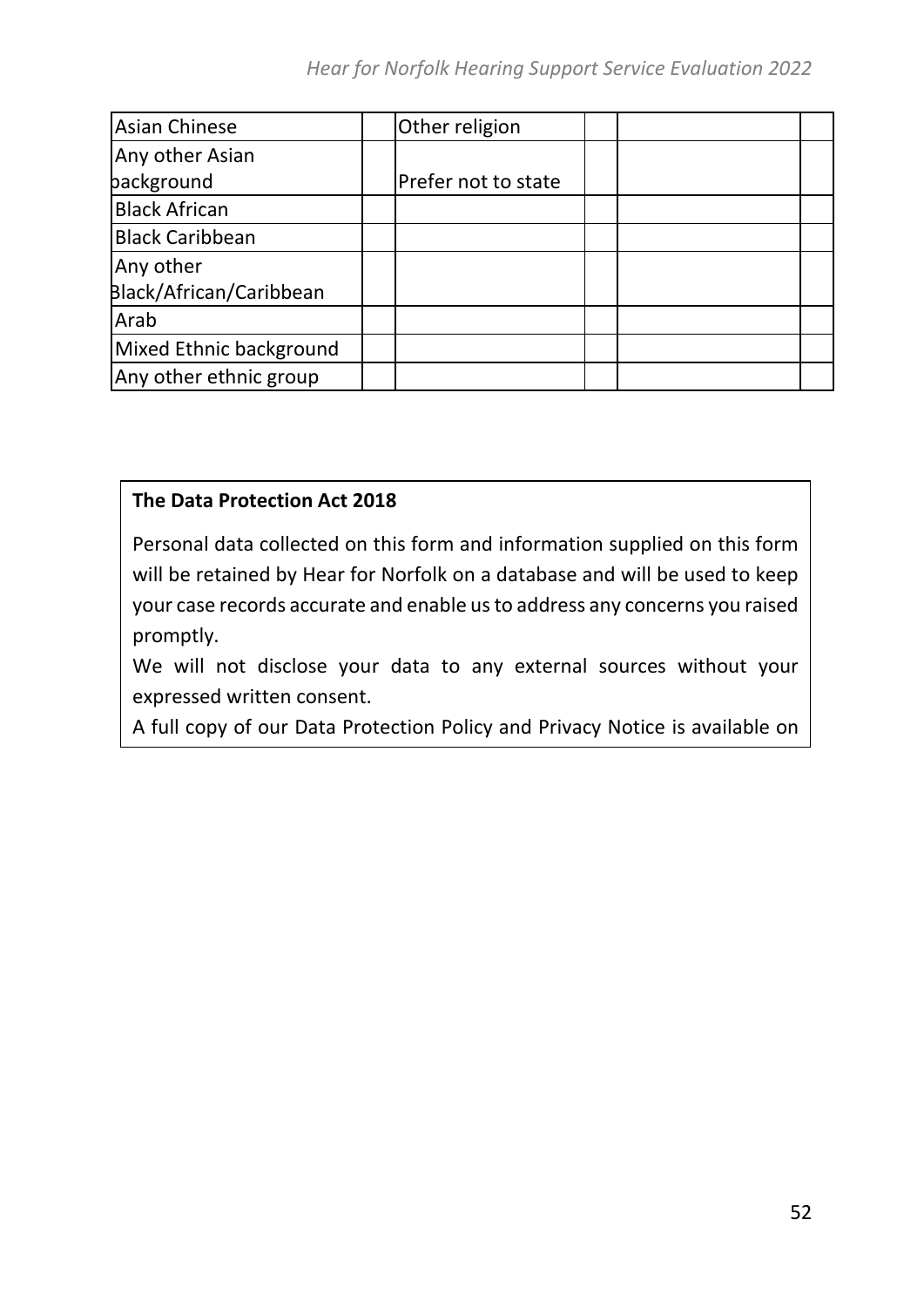### <span id="page-52-0"></span>II. Hear for Norfolk Survey (2021-2022)

#### **Hear for Norfolk (the working name of Norfolk Deaf Association - NDA) Hearing Support Service Questionnaire**



**1. SU No\_\_\_\_\_\_\_\_\_\_\_\_\_\_\_\_\_\_\_**

#### **2. Who issued your hearing aid? (please tick)**

| Norfolk & Norwich University Hospital | <b>Scrivens</b>                               |  |
|---------------------------------------|-----------------------------------------------|--|
| James Paget University Hospital       | Specsavers                                    |  |
| Queen Elizabeth II Hospital           | The Outside Clinic                            |  |
| West Suffolk Hospital                 | NHS hearing aid provider from outside Norfolk |  |

#### **3. What did you use Hear for Norfolk services for? (please tick all that apply)**

| Retubing                     | Wax guard replacement              |  |
|------------------------------|------------------------------------|--|
| Cleaning                     | Help getting my earmould in        |  |
| <b>Batteries replacement</b> | Help with my hearing aid controls  |  |
| Battery drawers replacement  | Help with cleaning my earmould     |  |
| Volume switches replacement  | Advice with using hearing aid      |  |
| Filters replacement          | General advice / emotional support |  |
| Other (please specify)       |                                    |  |

#### **4. Do you feel that our staff member who answered your initial call fully understood the nature of your enquiry/request and was able to address it appropriately?**

**\_\_\_\_\_\_\_\_\_\_\_\_\_\_**

Yes and Partially Partially Partial Point in the No

**5. If you answered 'partially' or 'no' to Question 4, please provide more details: -**

#### *For Questions 6 to 10 please answer only the questions for the support you have*

#### **6. For help with retubing: Now your hearing aid has been retubed, how well does the hearing aid fit behind your ear?**

| Fits securely and comfortably      | Fits poorly but is comfortable   |  |
|------------------------------------|----------------------------------|--|
| Fits securely but is uncomfortable | Fits poorly and is uncomfortable |  |

#### **7. For help with getting the earmould into your ear:**

| I am now very confident in getting my earmould in and out correctly |  |
|---------------------------------------------------------------------|--|
| I now manage better in getting my earmould in and out correctly     |  |
| I still struggle to get my earmould in and out                      |  |
| I can't manage to get my earmould in and out correctly              |  |
|                                                                     |  |

#### **8. For help with cleaning the earmould:**

|  | I am now confident with cleaning it |  | I still struggle to clean it |  |
|--|-------------------------------------|--|------------------------------|--|
|--|-------------------------------------|--|------------------------------|--|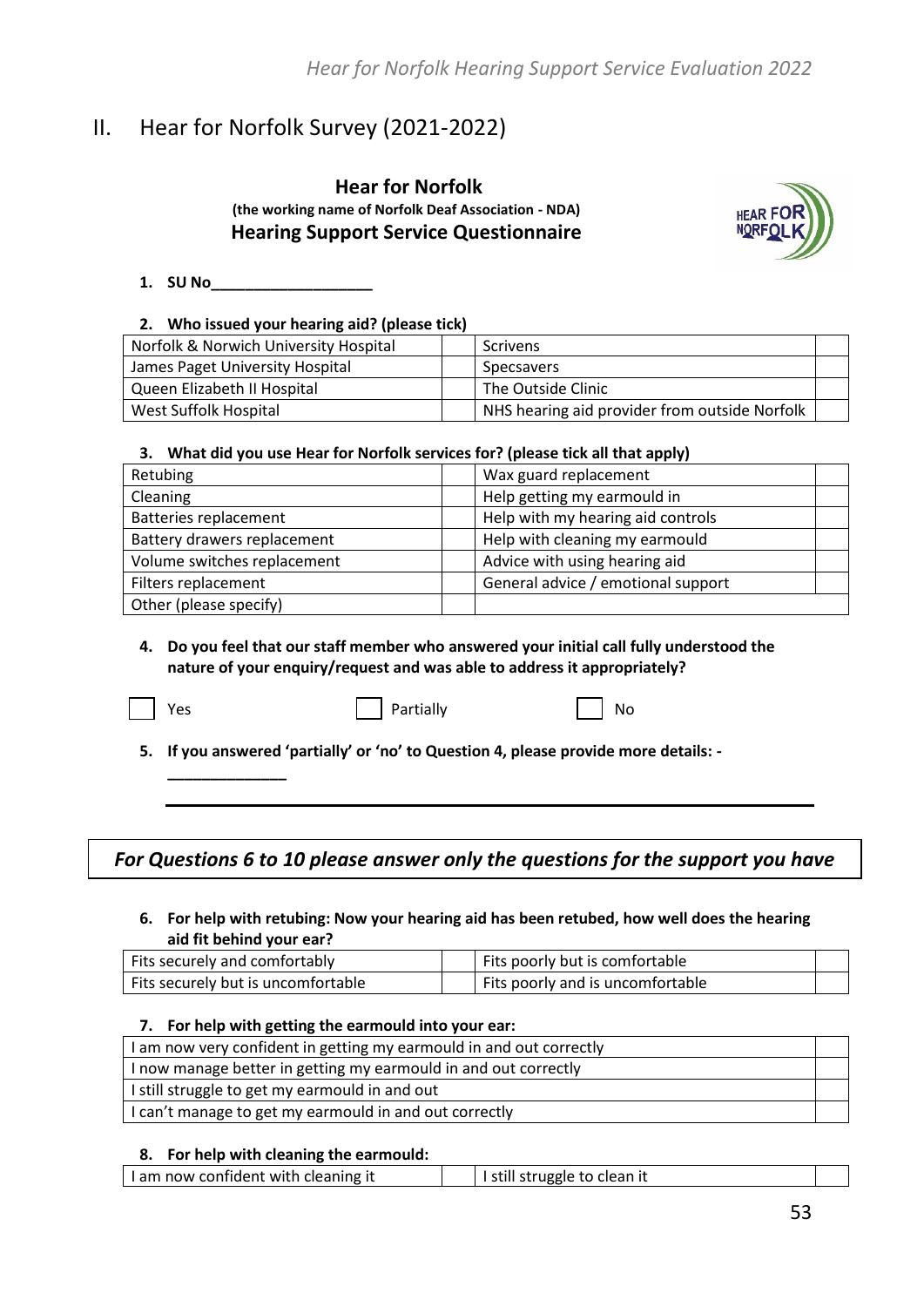#### *Hear for Norfolk Hearing Support Service Evaluation 2022*

| I manage better with cleaning it | can't manage to clean my earmould |  |
|----------------------------------|-----------------------------------|--|

#### **9. For help with hearing aid controls:**

| I am now very confident | ı still struggle |  |
|-------------------------|------------------|--|
| I now manage better     | can't manage     |  |
|                         |                  |  |

#### **10. For each service provided: the service I received was...**

|                                    | Excellent | Good | Poor | Very poor |
|------------------------------------|-----------|------|------|-----------|
| Retubing                           |           |      |      |           |
| Cleaning                           |           |      |      |           |
| Ear mould fitting                  |           |      |      |           |
| Battery supply                     |           |      |      |           |
| Battery drawer replacement         |           |      |      |           |
| Volume switches replacement        |           |      |      |           |
| Filters replacement                |           |      |      |           |
| Wax guard replacement              |           |      |      |           |
| Help getting my earmould in        |           |      |      |           |
| Help with my hearing aid controls  |           |      |      |           |
| Help with cleaning my earmould     |           |      |      |           |
| Advice with using hearing aid      |           |      |      |           |
| General advice / emotional support |           |      |      |           |
| Other (as you specified above)     |           |      |      |           |

#### **11. Was the volunteer or staff member able to do all that you expected?**

**\_\_\_\_**

Yes No. 2012 | No. 2014

**12. If answered 'no' to Question 11, please say why: \_\_\_\_\_\_\_\_\_\_\_\_\_\_\_\_\_\_\_\_\_\_\_\_\_\_\_\_\_\_\_\_\_\_\_\_\_\_**

#### **13. How did you hear about the Hearing Support Service?**

| Referral from Hospital          | Saw the Mobile Clinic             |  |
|---------------------------------|-----------------------------------|--|
| <b>Referral from Scrivens</b>   | Clinic at Hear for Norfolk office |  |
| <b>Referral from Specsavers</b> | <b>Local Press</b>                |  |
| Website                         | <b>GP Surgery</b>                 |  |
| Leaflet                         | Clinic close to my home           |  |
| Hear for Norfolk Newsletter     | Other (please specify)            |  |

**\_\_\_\_\_\_\_\_\_\_\_\_\_\_\_\_\_\_\_\_\_\_\_\_\_\_\_\_\_\_\_\_\_\_\_\_\_\_\_\_\_\_\_\_\_\_\_\_\_\_\_\_\_\_\_\_\_\_\_\_\_\_\_\_\_\_\_\_\_\_\_\_\_\_\_**

#### **14. How did you access the Hearing Support Service? (please tick all that apply)**

| Home visit    | Clinic in my local area / Clinic at Hear for |  |
|---------------|----------------------------------------------|--|
|               | Norfolk offices in Meridian Way, Norwich     |  |
| Mobile Clinic | On the phone                                 |  |
|               |                                              |  |

#### **15. Was the location of the service convenient for you?**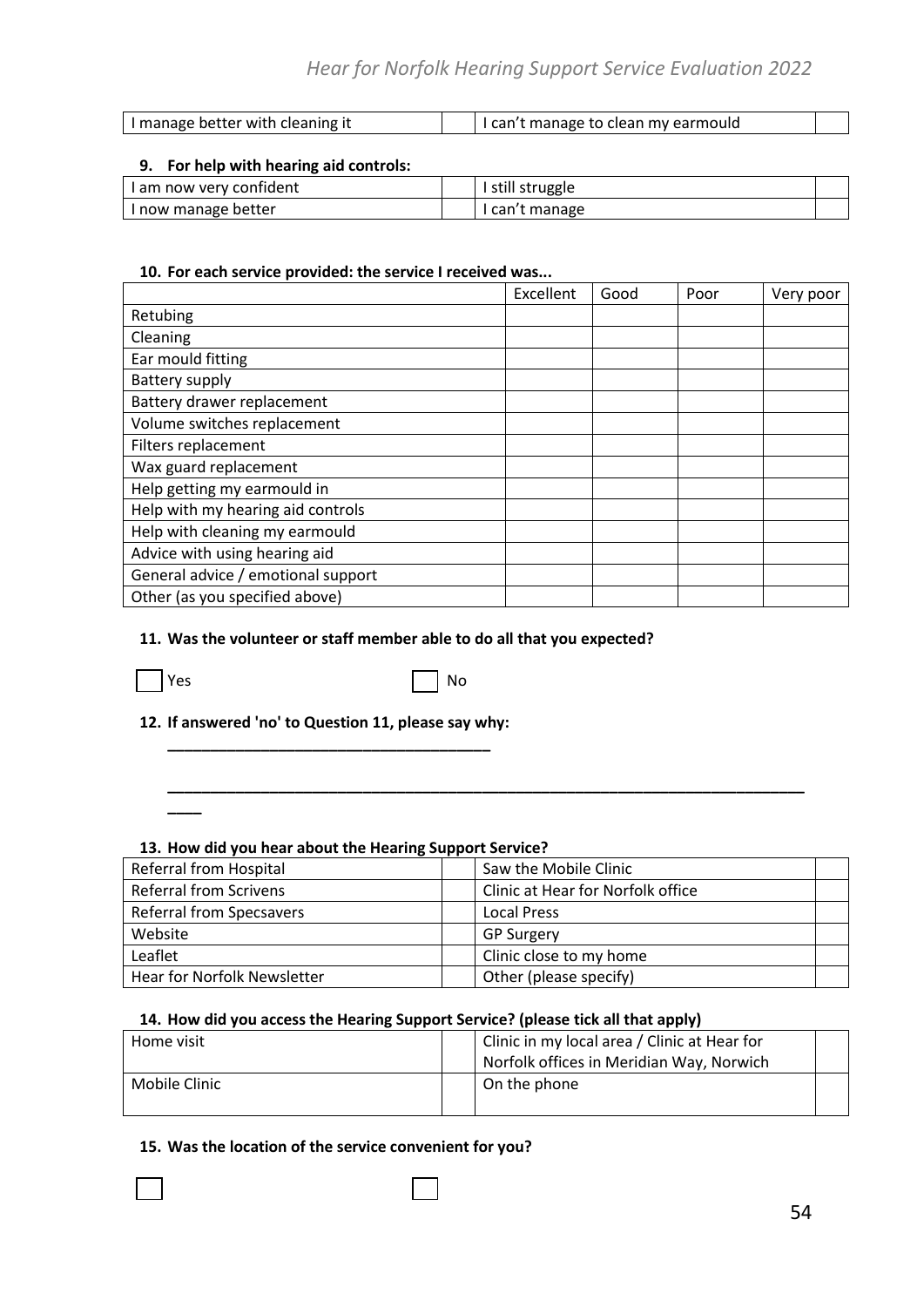#### **Yes** No

**\_\_\_**

**\_\_\_\_\_\_\_\_\_\_\_\_\_\_\_\_\_\_\_\_\_\_\_\_\_\_\_\_\_\_\_\_\_\_\_\_\_\_\_\_\_\_\_\_\_\_\_\_\_\_\_\_\_\_\_\_\_\_\_\_\_\_\_\_\_\_\_\_\_\_\_\_\_\_\_\_\_\_\_\_\_\_**

#### **16. How far did you have to travel to reach the clinic? \_\_\_\_\_\_\_\_\_\_\_\_\_ (miles)**

#### **17. How easy is it to contact the Hear for Norfolk's Hearing Support Service?**

| verv<br>easy | Not so<br>easy |  |
|--------------|----------------|--|
| Easy         | Difficult      |  |

#### **18. If answered 'difficult' to Question 17, please say why:**

**\_\_\_\_\_\_\_\_\_\_\_\_\_\_\_\_\_\_\_\_\_\_\_\_\_\_\_\_\_\_\_\_\_\_**

#### **19. How important do you rate the support we provide?**

|                                    | Essential | Important | Not important |
|------------------------------------|-----------|-----------|---------------|
| Retubing                           |           |           |               |
| Cleaning                           |           |           |               |
| Ear mould fitting                  |           |           |               |
| Battery supply                     |           |           |               |
| Battery drawer replacement         |           |           |               |
| Volume switches replacement        |           |           |               |
| Filters replacement                |           |           |               |
| Wax guard replacement              |           |           |               |
| Help getting my earmould in        |           |           |               |
| Help with my hearing aid controls  |           |           |               |
| Help with cleaning my earmould     |           |           |               |
| Advice with using hearing aid      |           |           |               |
| General advice / emotional support |           |           |               |
| Other (as you specified above)     |           |           |               |

#### **20. What difference has our support made to...**

|                                        | <b>Big</b> | Some       | Little     | No         |
|----------------------------------------|------------|------------|------------|------------|
|                                        | difference | difference | difference | difference |
| Your ability to use your Hearing Aids? |            |            |            |            |
| Your ability to communicate? (for      |            |            |            |            |
| example, using the phone, face-to-face |            |            |            |            |
| talking or group talking)              |            |            |            |            |
| You feeling less lonely and isolated?  |            |            |            |            |
| Your confidence and self-esteem?       |            |            |            |            |
| You to remain active? (for example, in |            |            |            |            |
| work/education/connected to family and |            |            |            |            |
| friends/persevere with hobbies)        |            |            |            |            |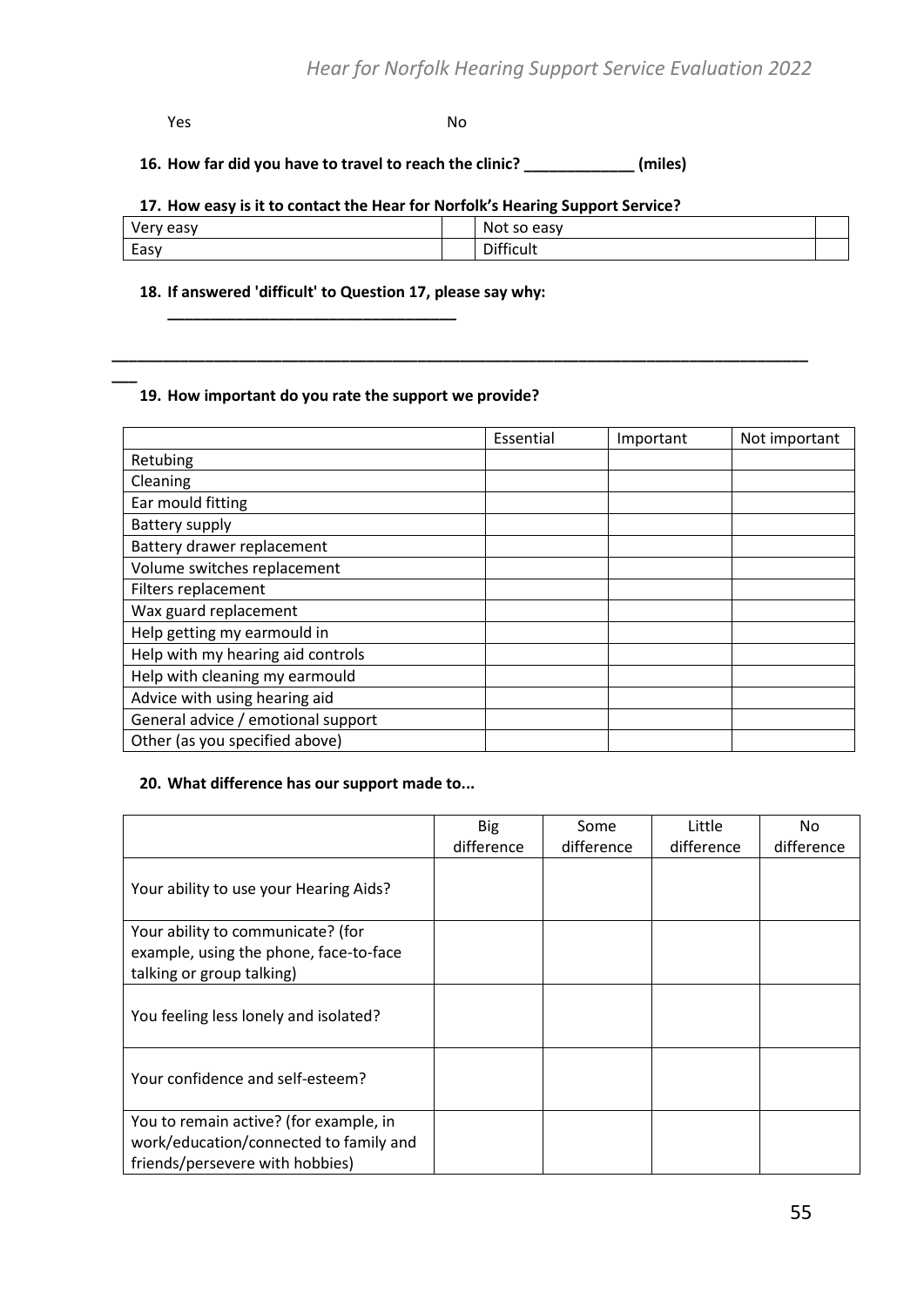| Your wellbeing and the overall quality of |  |  |
|-------------------------------------------|--|--|
| life?                                     |  |  |

#### **21. Please let us know if the support we provided made a difference in any other way:**

**22. What do you think about the Hearing Support Service provided by Hear for Norfolk? (tick all that apply)**

**\_\_\_\_\_\_\_\_\_\_\_\_\_\_\_\_\_\_\_\_\_\_\_\_\_\_\_\_\_\_\_\_\_\_\_\_\_\_\_\_\_\_\_\_\_\_\_\_\_\_\_\_\_\_\_\_\_\_\_\_\_\_\_\_\_\_\_\_\_\_\_\_\_\_\_\_\_\_\_\_\_\_**

| Personal friendly service       | Impersonal unfriendly service      |  |
|---------------------------------|------------------------------------|--|
| An easy to access local service | Difficult to access remote service |  |
| A reliable local service        | Not a reliable service             |  |

#### **23. The volunteer/staff member that I saw/spoke to... (please tick all that apply)**

| Was polite and caring | Reassured me                |  |
|-----------------------|-----------------------------|--|
| Was very helpful      | Assisted me with my problem |  |
| Spoke clearly         | Was not helpful             |  |

#### **24. What is your overall view of Hear for Norfolk's Hearing Support Service?**

| -<br>المسم المصدر<br>ہ در رہے<br>------ | Poor      |  |
|-----------------------------------------|-----------|--|
| Goog                                    | poor<br>◡ |  |

#### **25. Would you recommend the Hear for Norfolk to your friends who also use hearing aids?**

|  | ×<br>۰.<br>× |
|--|--------------|
|--|--------------|

-

**\_\_\_**

Yes No

#### **26. Is there any other support or help the Hearing Support Service could offer you?**

|                   | 27. Did you fill in this form yourself? |                                             |
|-------------------|-----------------------------------------|---------------------------------------------|
| $ $ Yes $ $<br>me | No, the volunteer helped me             | No, someone other than the volunteer helped |

**\_\_\_\_\_\_\_\_\_\_\_\_\_\_\_\_\_\_\_\_\_\_\_\_\_\_\_\_\_\_\_\_\_\_\_\_\_\_\_\_\_\_\_\_\_\_\_\_\_\_\_\_\_\_\_\_\_\_\_\_\_\_\_\_\_\_\_\_\_\_\_\_\_\_\_\_\_\_\_\_\_\_**

#### **Thank you very much for completing this questionnaire. Your feedback will contribute to the improvement of our service.**

**Hear for Norfolk also offers other services to people with hearing loss. Please tick below if you would like further information about other services we provide or if you are interested in volunteering for our Hearing Support Service.**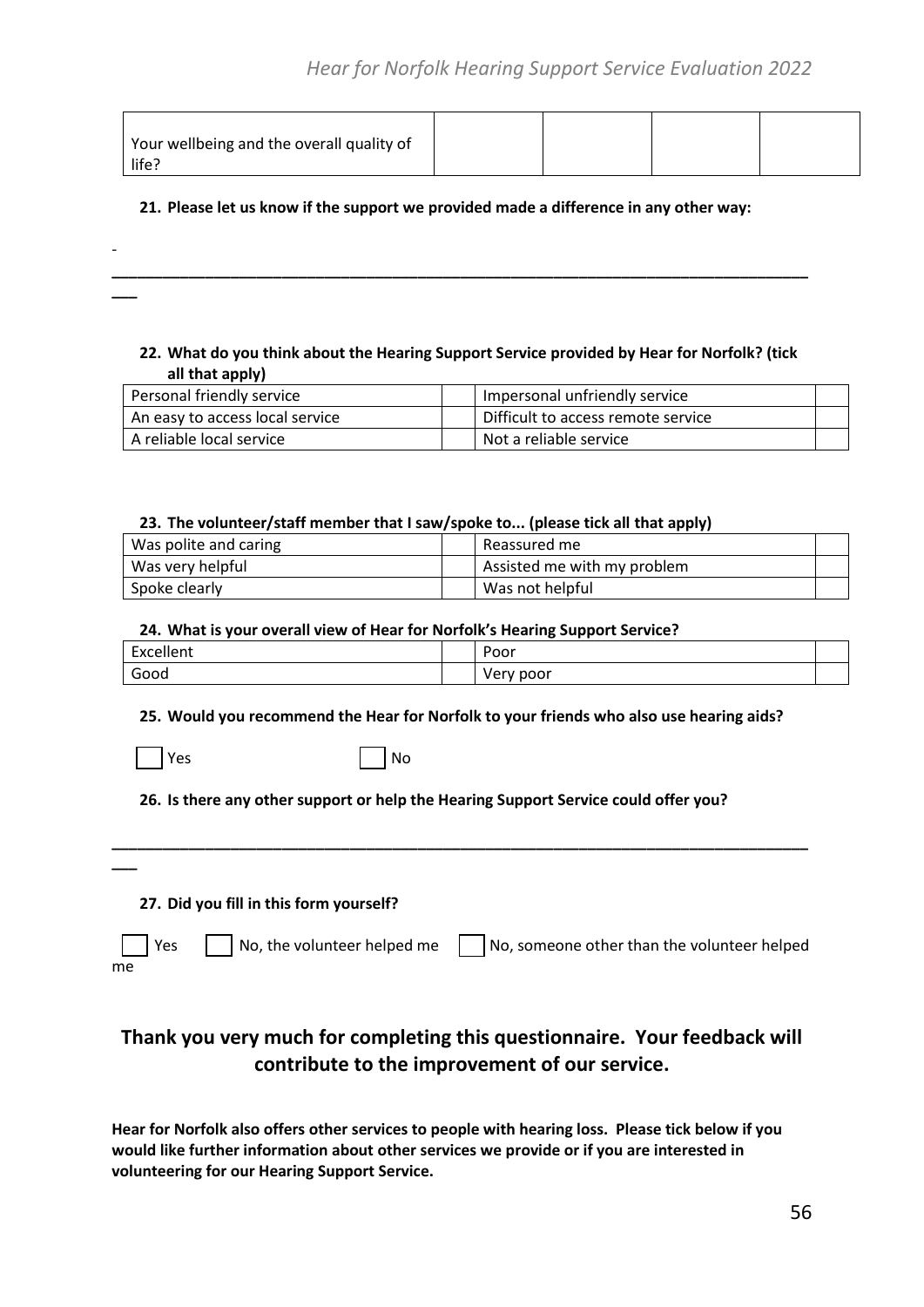| <b>Our services and groups</b>                                 | Please send me details |
|----------------------------------------------------------------|------------------------|
|                                                                |                        |
| Aural Care (ear wax removal using microsuction)                |                        |
| <b>BSL Practice Group</b>                                      |                        |
| Cuppa Care Project (providing emotional support, companionship |                        |
| & connections)                                                 |                        |
| <b>Hearing Loss Awareness Training Course</b>                  |                        |
| Friends of Hear for Norfolk                                    |                        |
| Interested in Volunteering for the service                     |                        |

\_\_\_\_\_\_\_\_\_\_\_\_\_\_\_\_\_\_\_\_\_\_\_\_\_\_\_\_\_\_\_\_\_\_\_\_\_\_\_\_\_\_\_\_\_\_\_\_\_\_\_\_\_\_\_\_\_\_\_\_\_\_\_\_\_\_\_\_\_\_\_\_\_\_\_\_\_\_\_\_

\_\_\_\_\_\_\_\_\_\_\_\_\_\_\_\_\_\_\_\_\_\_\_\_\_\_\_\_\_\_\_\_\_\_\_\_\_\_\_\_\_\_\_\_\_\_\_\_\_\_\_\_\_\_\_\_\_\_\_\_\_\_\_\_\_\_\_\_\_\_\_\_\_\_\_\_\_\_

\_\_\_\_\_\_\_\_\_\_\_\_\_\_\_\_\_\_\_\_\_\_\_\_\_\_\_\_\_\_\_\_\_\_\_\_\_\_\_\_\_\_\_\_\_\_\_\_\_\_\_\_\_\_\_\_\_\_\_\_\_\_\_\_\_\_\_\_\_\_\_\_\_\_\_\_

\_\_\_\_\_\_\_\_\_\_\_\_\_\_\_\_\_\_\_\_\_\_\_\_\_\_\_\_\_\_\_\_\_\_\_\_\_\_\_\_\_\_\_\_\_\_\_\_\_\_\_\_\_\_\_\_\_\_\_\_\_\_\_\_\_\_\_\_\_\_\_\_\_\_\_\_\_\_\_\_

\_\_\_\_\_\_\_\_\_\_\_\_\_\_\_\_\_\_\_\_\_\_\_\_\_\_\_\_\_\_\_\_\_\_\_\_\_\_\_\_\_\_\_\_\_\_\_\_\_\_\_\_\_\_\_\_\_\_\_\_\_\_\_\_\_\_\_\_\_\_\_\_\_\_\_\_\_\_\_\_\_\_

#### **Optional**

Name:

Address:

\_\_\_

Telephone:

Email: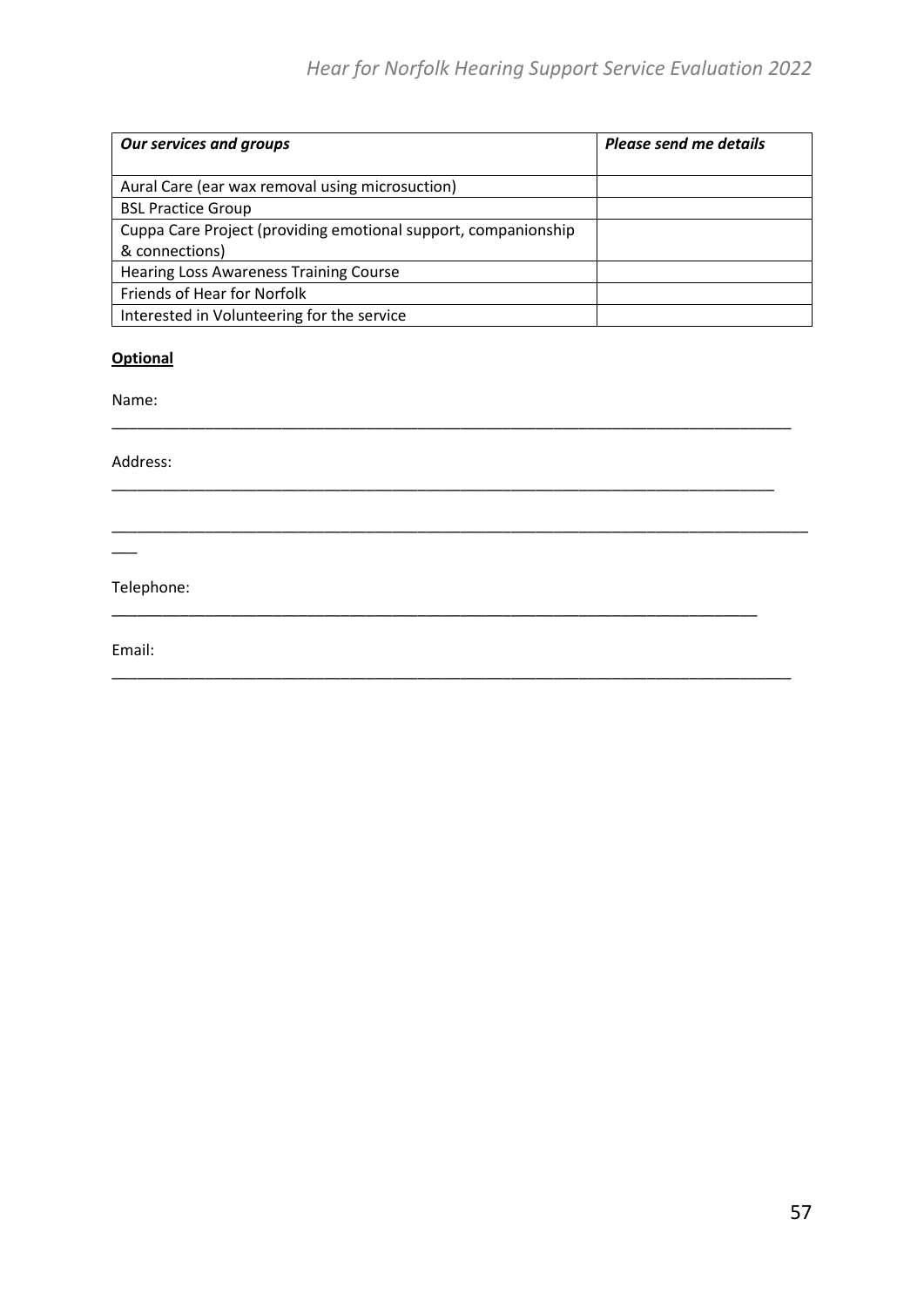#### <span id="page-57-0"></span>III. Interview guide

#### **Interview guide for interviewees of the Hear for Norfolk evaluation**

Thank you again for completing the Hear For Norfolk's Hearing Support Service Questionnaire and agreeing to be interviewed for the evaluation. We are interviewing people of different ages and gender, people who need to travel different distances to access Hear for Norfolk's Hearing Support Clinics and those who gave both positive and negative feedback on the survey. The information you provide will help Hear for Norfolk to understand whether they meet the needs of people with hearing problems in Norfolk and what improvements they could make.

The interview should take no more than 30 minutes.

#### **Complete the consent form.**

Could you tell me why you use Hear For Norfolk?

- What do you use Hear For Norfolk for?
- Maintenance?
- Why not use (name of provider) of your hearing device for maintenance?

How does the Hearing Support Service provided by Hear For Norfolk help you with everyday living?

- Daily activities?
- Socialisation and meeting people?
- Mental wellbeing?
- Physical health + dizziness, nausea

Do you think these would change if the service provided by Hear For Norfolk was reduced or ceased to exist?

- In what way?
- What would it mean for you?

Does Hear for Norfolk meet your needs?

- Can you think of any services that you would like?
- Reasons for this?
- Can you think of any changes in the service that would help you?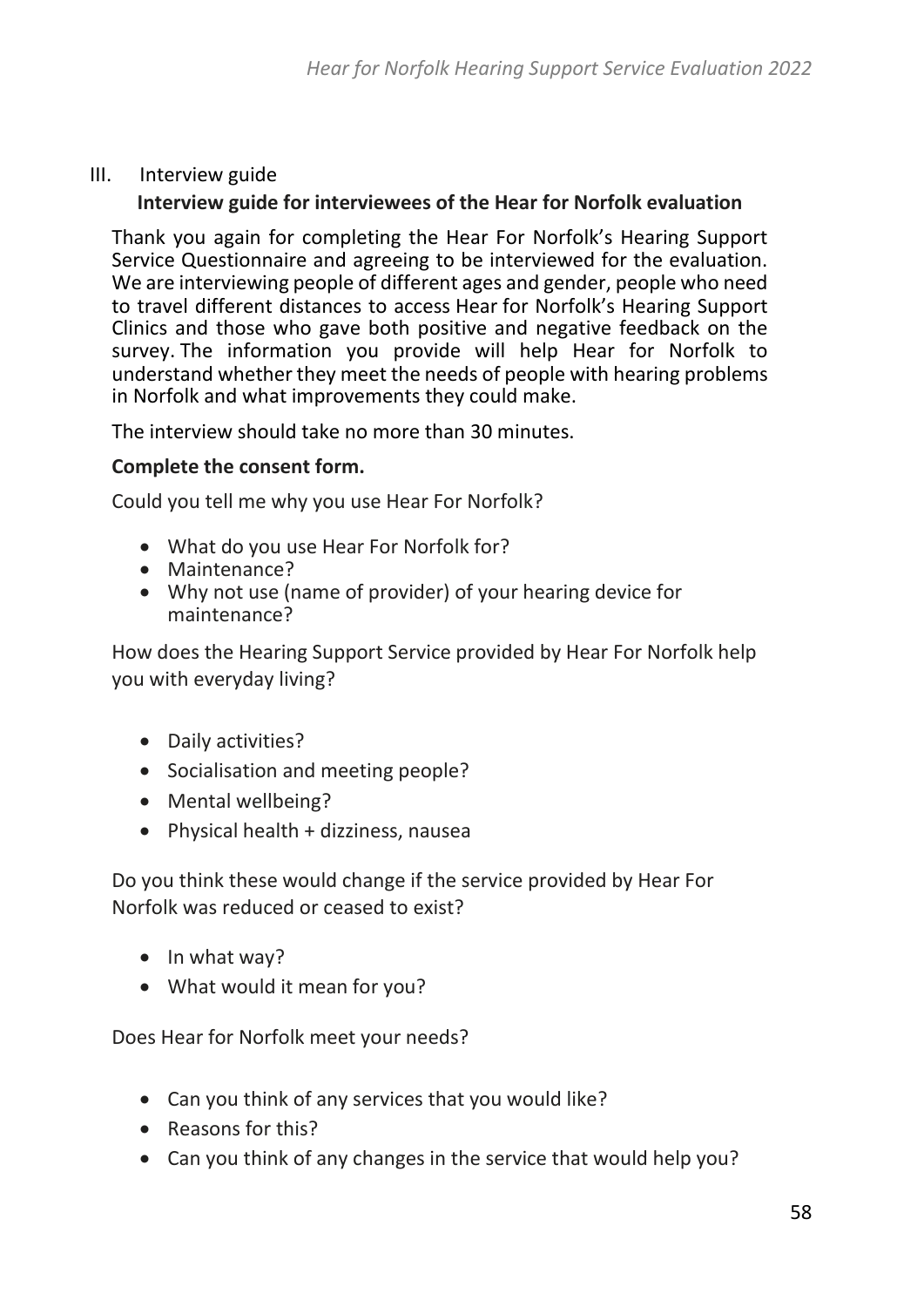• Reasons for this?

Who will you go to for your next hearing assessment and new hearing aids?

- Reason for this?
- Would you consider using Hear For Norfolk for your next assessment?
- What would encourage you to choose Hear for Norfolk rather than (name of provider)?

Is there anything else you would like to add?

Thank you for your participating in the evaluation.

Would you like me to send you the transcript of your interview to make sure it reflects what you said and make any changes, if you wish?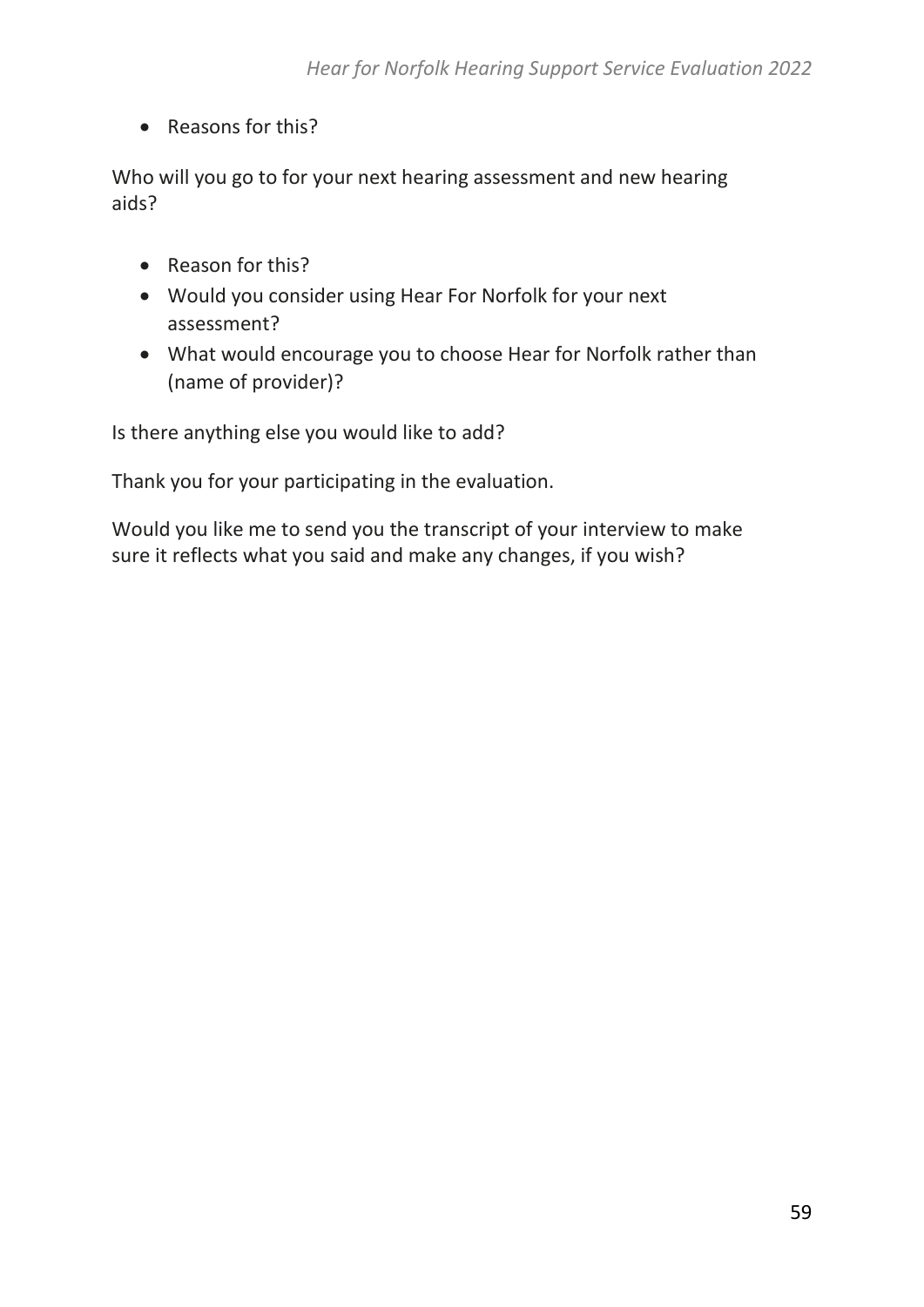#### <span id="page-59-0"></span>IV. Invitation letter to participants





Date:…..

#### **Invitation letter to participants**

Dear …………..,

Thank you for completing the recent Hear for Norfolk's Hearing Support Service Questionnaire. As our wish is to ensure we meet the needs of people with hearing problems in Norfolk, we are inviting you to take part in an interview as a follow up to the survey to gain more in-depth information for an evaluation. We are asking you to be interviewed because we want to include people of different ages and gender, people who need to travel different distances to access Hear for Norfolk's Hearing Support Clinics and those who gave both positive and negative feedback on the survey.

Please read the **Participant Information Sheet** attached which explains the study in more detail. We will ensure that we adapt the interview to meet your hearing needs. Taking part in the interview is voluntary and there is no problem if you would prefer not to take part. If we do not hear from you by the end of two weeks from the date of this letter, we will assume that you do not wish to be interviewed.

If you are happy to be interviewed, please contact me by telephone or email and leave a message with your contact details, as below. Or contact Hear for Norfolk who will, with your permission, pass your contact details to me.

Kind regards,

*Stephanie Howard Wilsher*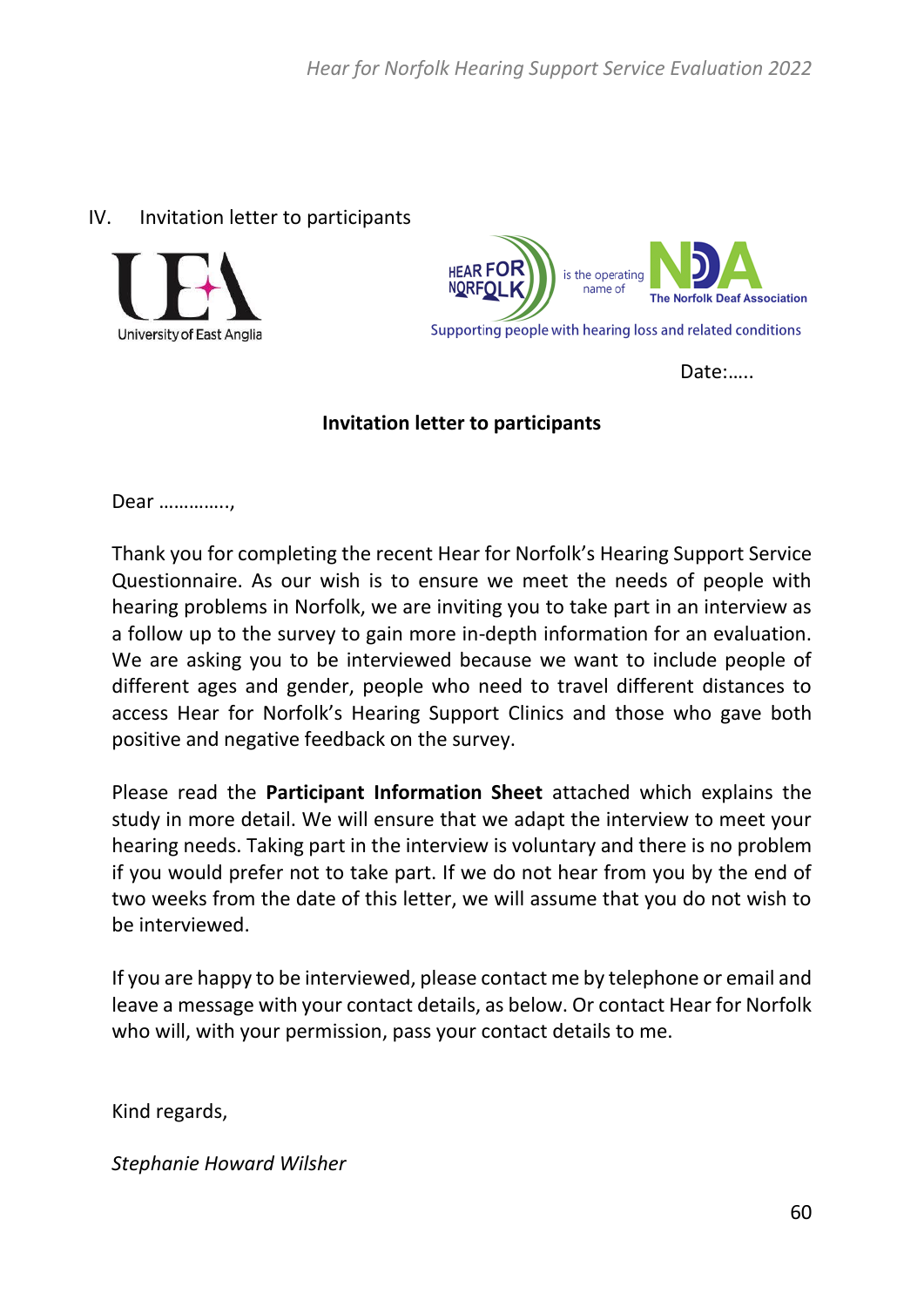*Health Economics Consultancy Norwich Medical School Bob Champion Centre for Research University of East Anglia Norwich NR4 7TJ*

Telephone – 01603 597075

Email - [Stephanie.howard@uea.ac.uk](mailto:Stephanie.howard@uea.ac.uk)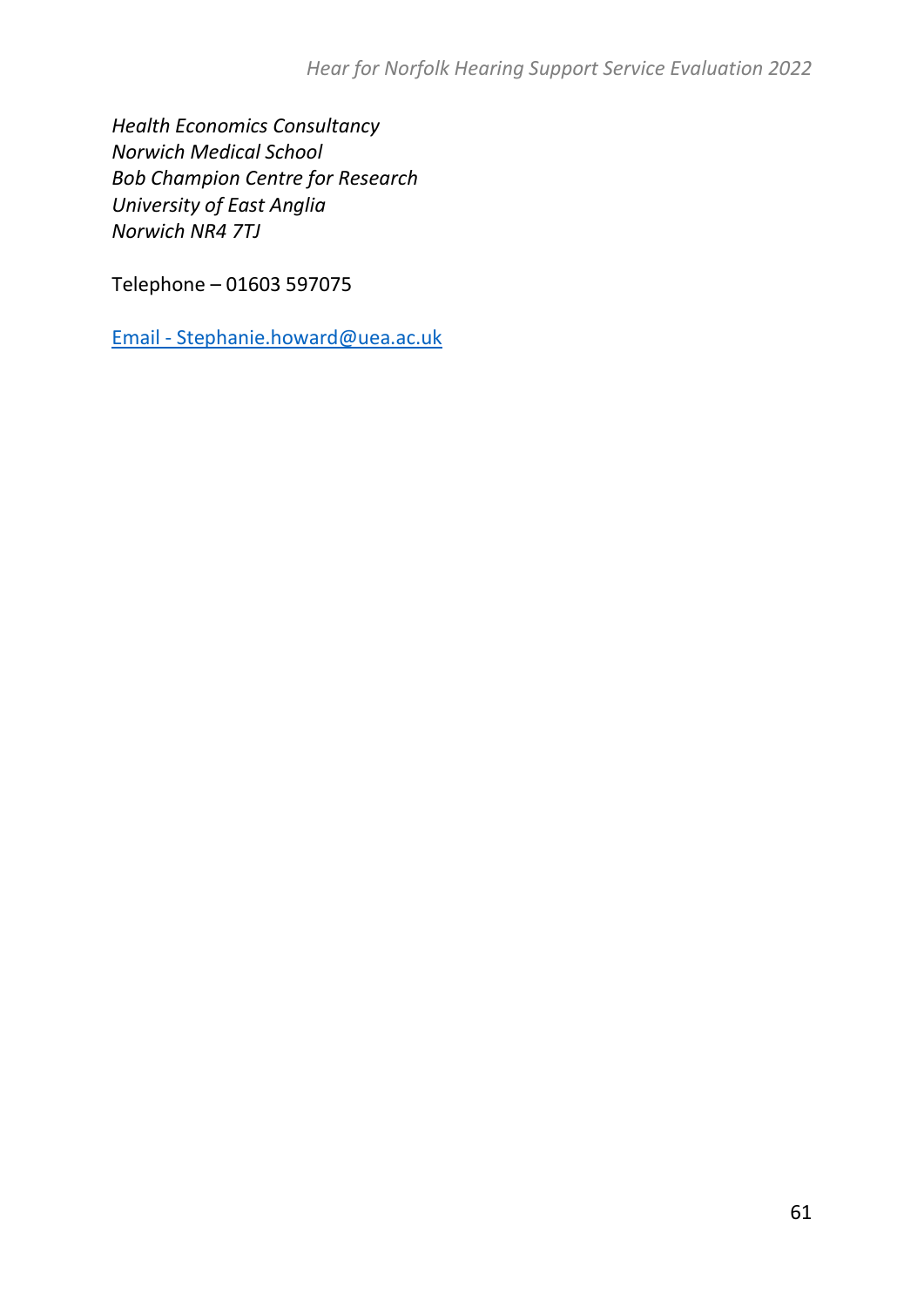*Hear for Norfolk Hearing Support Service Evaluation 2022*

#### <span id="page-61-0"></span>V. Participant Information Sheet



**HEAR FOR** is the operating NORFOLK name of **The Norfolk Deaf Association** 

Supporting people with hearing loss and related conditions

#### **Participant Information Sheet**

#### A service evaluation of Hear for Norfolk

#### *We invite you to take part in a service evaluation*

- Before you decide whether to take part, it is important for you to understand why the evaluation is being done and what is involved.
- Please take time to read the following information carefully. Discuss it with friends and relatives if you wish.
- You are free to decide whether or not to take part in this evaluation. If you choose not to take part, this will not affect the care you receive from the Hear for Norfolk

#### team. important things you need to more  **Important things you need to know**

- Hear for Norfolk aims to improve the lives of young people and adults of all ages in Norfolk with all degrees of hearing loss.
- Hear for Norfolk wants to ensure they meet the needs of people with hearing problems in Norfolk.
- We would like to interview people who completed the recent Hear for Norfolk Hearing Support Service Questionnaire.
- You can be interviewed through an internet platform that provides live captioning or you can have someone you know to sign for you.
- The interview should last around 30 minutes.
- Please note, you have been selected for interview as we wish to include

- 1 Why are we doing this evaluation?
- 2 What do I need to know about taking part in the evaluation?
- Why am I being asked to take part?
- What will I need to do to take part?
- 5 What if things go wrong?
- **6** Important information about taking part
- **7** How to contact us
- **7 How to contact us**

If you have any questions about this evaluation, please talk to the researcher who organised it: Stephanie Howard Wilsher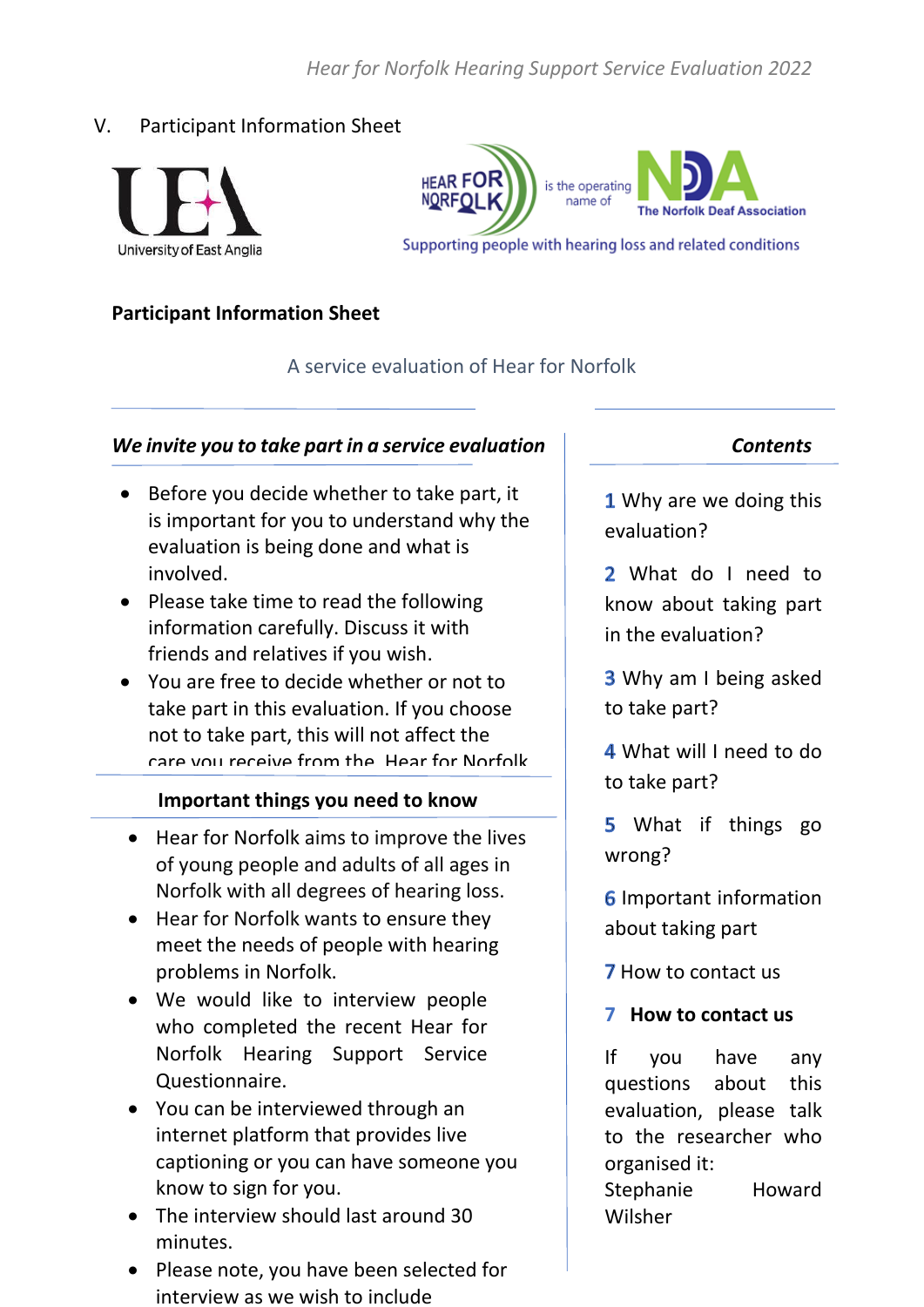#### **1 Why are we doing this evaluation?**

Hear for Norfolk is the working name for Norfolk Deaf Association (NDA), a charitable company founded in 1898. Their work aims to improve the lives of young people and adults of all ages in Norfolk with all degrees of hearing loss. This is achieved by offering personal, emotional and practical support, undertaking hearing aid maintenance, ear wax removal using microsuction, providing information on hearing loss and related conditions, and training. Hear for Norfolk wishes to ensure they continue to meet the needs of people and develop new services to fill any gaps in these needs.

#### **What do I need to know about taking part in the evaluation?**

**The interview** will last around 30 minutes and you will have time to have an in-depth discussion about Hear for Norfolk's Hearing Support Service with Stephanie, the senior research associate from the UEA in Norwich. The evaluation will be conducted completely independent of Hear for Norfolk.

Due to Covid-19 we would like to conduct the interview over an internet platform, such as Teams. It is important for us to interview you in a way that you are comfortable with to meet the needs of your hearing problem. For example, we can use subtitles on the internet, or you can have someone you know to sign for you, or you can choose another way.

The interview will be anonymised and transcribed. If you wish, the transcription will be sent to you for checking. At this point you can say if you would like to change anything. The interview transcript will be analysed into themes by the researcher and the quality of the analysis will be checked by

### 3 Why am I being asked to take part? | **5** What if things go wrong?

o villy an recent to take part:<br>You have been invited to take part in There should be no negative effects the evaluation interview because you discribed part in the evaluation interview because you completed the recent Hear for Norfolk Hearing Support Service Questionnaire.

**What will I need to do to take part?** If you are happy to be interviewed, please contact me, Stephanie Howard Wilsher, using the email address above or contact Hear for Norfolk who will, with your permission, pass your contact details to me.

#### **What if things go wrong?**

There should be no negative effects of taking part in this study, though it might be painful thinking back about

losing your hearing. Should this happen, I will get in touch with you afterwards to make sure you are OK and whether you wish any further support, or actions to be completed.

63 independent advisor at Faculty of If you are unhappy about anything during your participation in this study, please contact Professor William Fraser who is an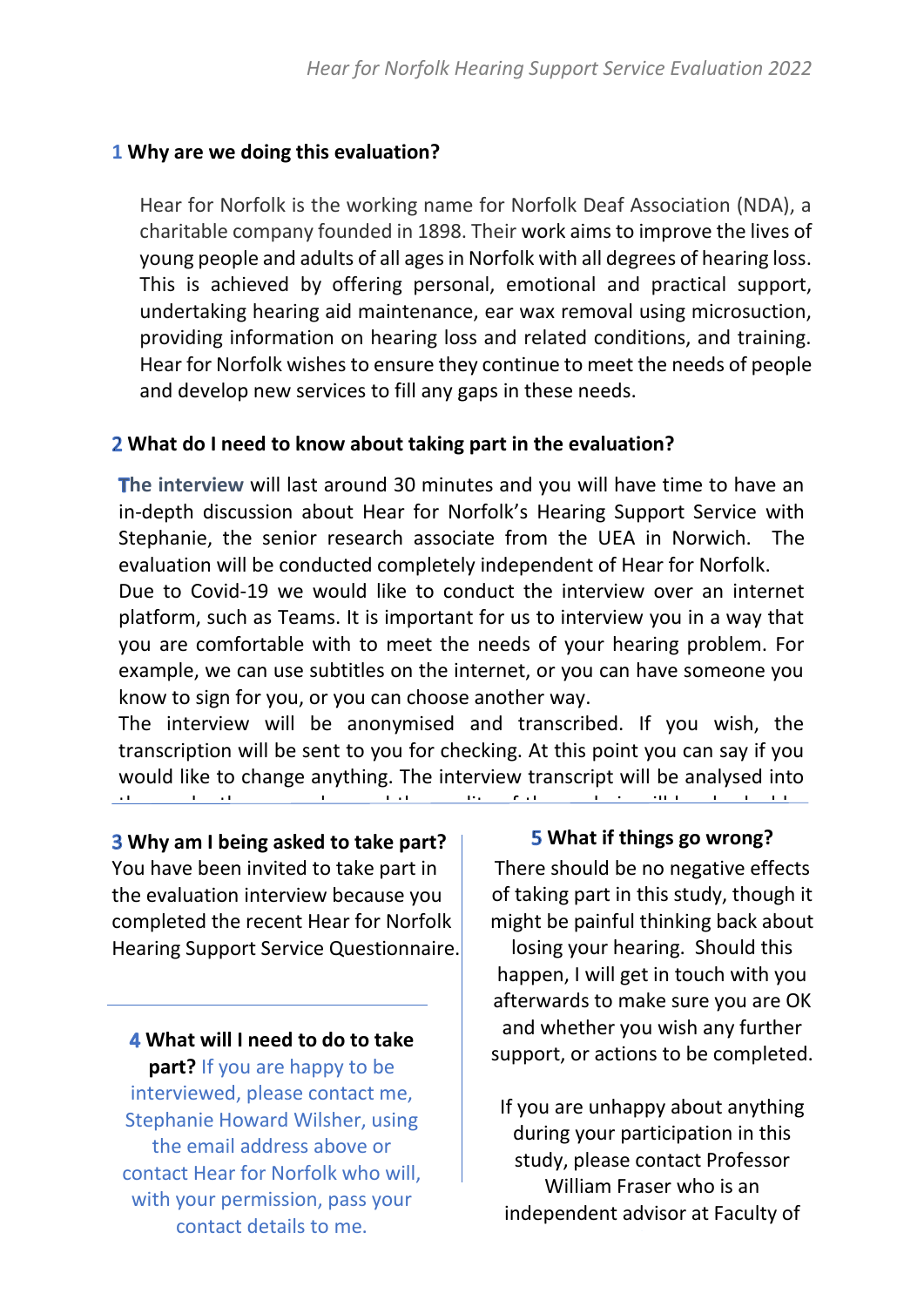#### **Important information about taking part**

#### **General Data Protection Regulations (2018)**

The University of East Anglia is the sponsor for this study based in the United Kingdom. We will be using information from you in order to undertake this study and will act as the data controller for this evaluation. This means that we are responsible for looking after your information and using it properly.

#### **Summary of the General Data Protection**

We will only use information that we need for this study.

We will let very few people know your name or contact details, and only if they really need it for this study.

Everyone involved in this evaluation will keep your data safe and secure. We  $-$  will also follow all privacy rules.

At the end of the study, we will save some of the data, in case we need to

#### check it or for future research. **How will we use information about you?**

We will we use information about you:<br>This information will include your contact datails will be deald by the This information will include your contact details will be held by the UEA. People will use this information to do the evaluation or to check your records to make sure that the research is being done properly. People who do not need to know who you are will not be able to see your name or contact details. Your data will have a code number instead. We will keep all information about you safe and secure. Once we have finished the study, we will keep some of the data so we can check the results. We will write our reports in a way that no-one can work out that you took part in the study. The University of East Anglia will keep identifiable information about you for 6 months after the end of the study. Anonymised research data will be held securely for 10 years. At the end of the time periods information and data will be destroyed.

#### **What are your choices about how your information is used?**

You can stop being part of the evaluation at any time, without giving a reason, but we will keep information about you that we already have, unless you expressly wish for it to be removed, at which point it will be destroyed.

**Where can you find out more about how your information is used?** You can find out more about how we use your information

## **7 Please contact us if you have further questions about the study:**

Email: [Stephanie.howard@uea.ac.uk](mailto:Stephanie.howard@uea.ac.uk) Telephone: 01603 597075  $\mathbf{G}$  by ringing us on  $\mathbf{G}$  (1603  $\mathbf{G}$  59  $\mathbf{G}$  1603  $\mathbf{G}$  59  $\mathbf{G}$  1613 <u>biephame.noward@dea.ac.</u>uk<br>FOJOJE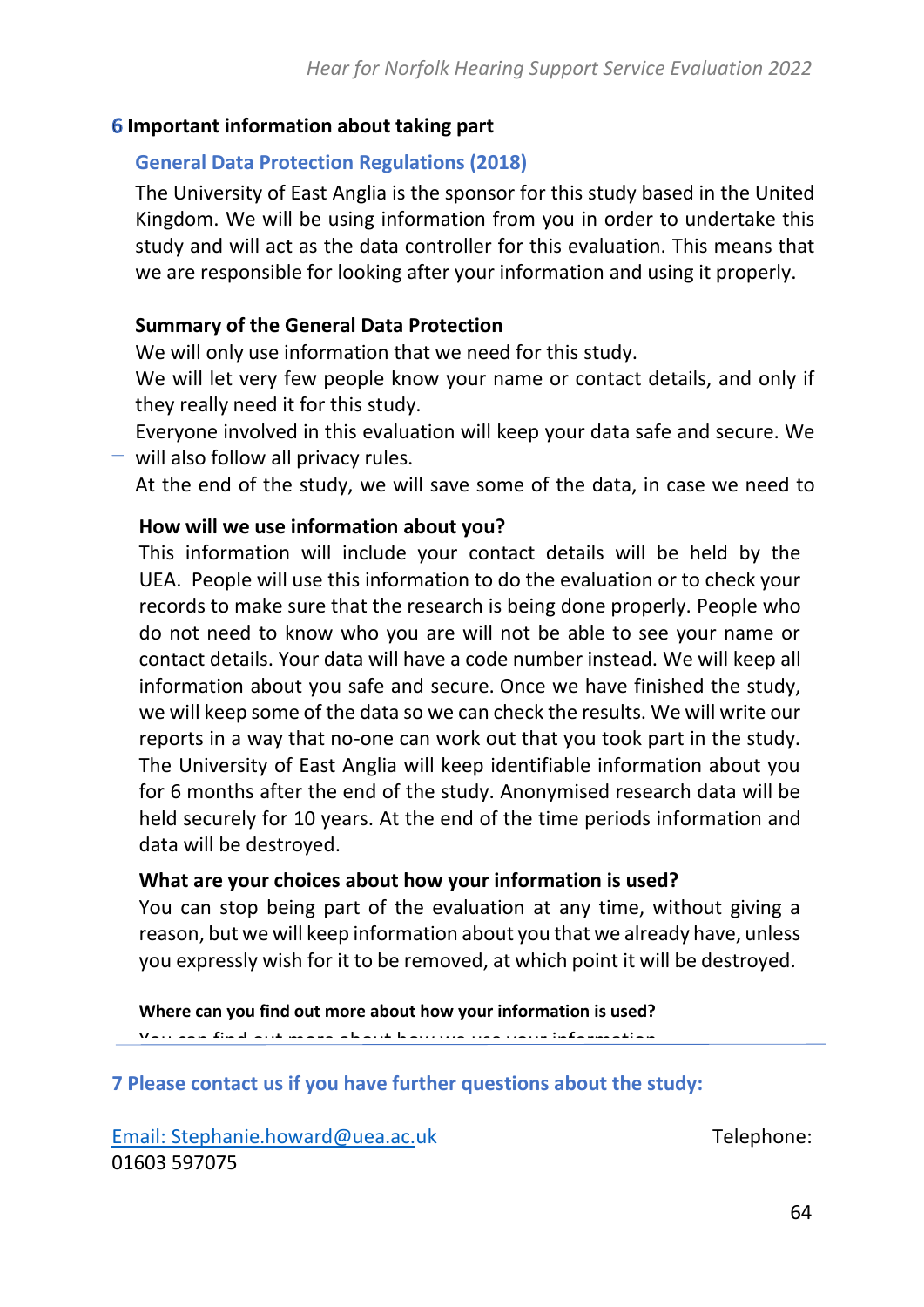*Hear for Norfolk Hearing Support Service Evaluation 2022*

**Thank you for reading this information**

### <span id="page-64-0"></span>VI. Consent form for interview participants





### **Participant consent form. Study Title: A service evaluation of Hear for Norfolk**

| Please take time to read each                                         | initials |
|-----------------------------------------------------------------------|----------|
| statement below                                                       |          |
| I have read and understood the Participant Information Sheet for      |          |
| the above study and have had the opportunity to ask questions.        |          |
| I understand that the interview will be audio recorded and that I     |          |
| can refuse to answer any question if I wish.                          |          |
| I understand that my participation is voluntary and that I am free    |          |
| withdraw from the interview at any time, without giving<br>to         |          |
| a reason.                                                             |          |
| I understand that I will be sent a script of the recorded interview   |          |
| via email and that I am asked to check and verify that data           |          |
| provided by me can be used for this study.                            |          |
| understand<br>that<br>all<br>data<br>will<br>personal<br>remain<br>т. |          |
| strictly confidential.                                                |          |
| I agree that all information collected about me as part of the        |          |
| study can be safely stored by the researcher at the University        |          |
| of East Anglia.                                                       |          |
| I understand that small parts of what I say may be quoted anony       |          |
| when the results of the research are reported $-$ unless<br>mously    |          |
| I have withdrawn from the study.                                      |          |
| I agree to take part in this interview and thus in this study.        |          |
|                                                                       |          |

Name of Participant: ……………………………………………………………

Date: …………………

Signature: .........................................